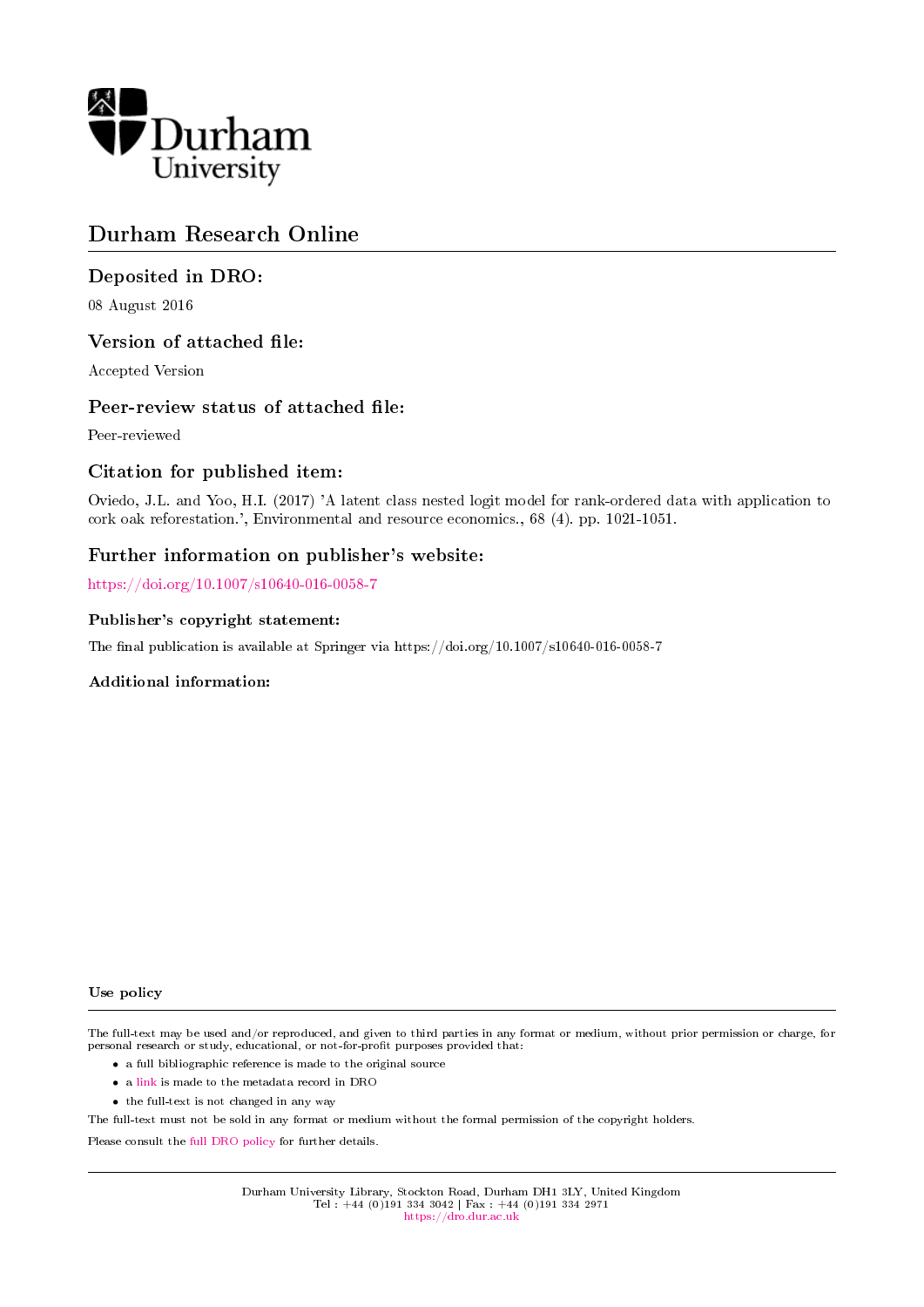Title A latent class nested logit model for rank-ordered data with application to cork oak reforestation

Authors José L. Oviedo<sup>†</sup> and Hong Il Yoo<sup>‡,\*</sup>

† Institute of Public Goods and Policies (IPP), Consejo Superior de Investigaciones Cientficias (CSIC). Madrid, Spain.

‡ Durham University Business School, Durham University. Durham, United Kingdom.

<sup>∗</sup> Contact author at: Durham University Business School, Mill Hill Lane, Durham DH1 3LB, United Kingdom. Phone: +44 191 33 45544. Email: [h.i.yoo@durham.ac.uk.](mailto:h.i.yoo@durham.ac.uk)

Abstract We analyze stated ranking data collected from recreational visitors to the Alcornocales Natural Park (ANP) in Spain. The ANP is a large protected area which comprises mainly cork oak woodlands. The visitors ranked cork oak reforestation programs delivering different sets of environmental (reforestation technique, biodiversity, forest surface) and social (jobs and recreation sites created) outcomes. We specify a novel latent class nested logit model for rank-ordered data to estimate the distribution of willingness-to-pay for each outcome. Our modeling approach jointly exploits recent advances in discrete choice methods. The results suggest that prioritizing biodiversity would increase certainty over public support for a reforestation program. In addition, a substantial fraction of the visitor population are willing to pay more for the social outcomes than the environmental outcomes, whereas the existing reforestation subsidies are often justified by the environmental outcomes alone.

### JEL classification C33, C35, C51, Q23, Q51, Q57

Keywords Discrete choice, stated preference, willingness-to-pay, forest, land use

Funding Oviedo's involvement in this study was funded by the Spanish Ministry of Economy and Competitiveness (VEABA ECO2013-42110-P, I + D National Plan).

Conflict of interest We declare that we have no conflict of interest.

Acknowledgements We thank Alejandro Caparrós and Pablo Campos for allowing us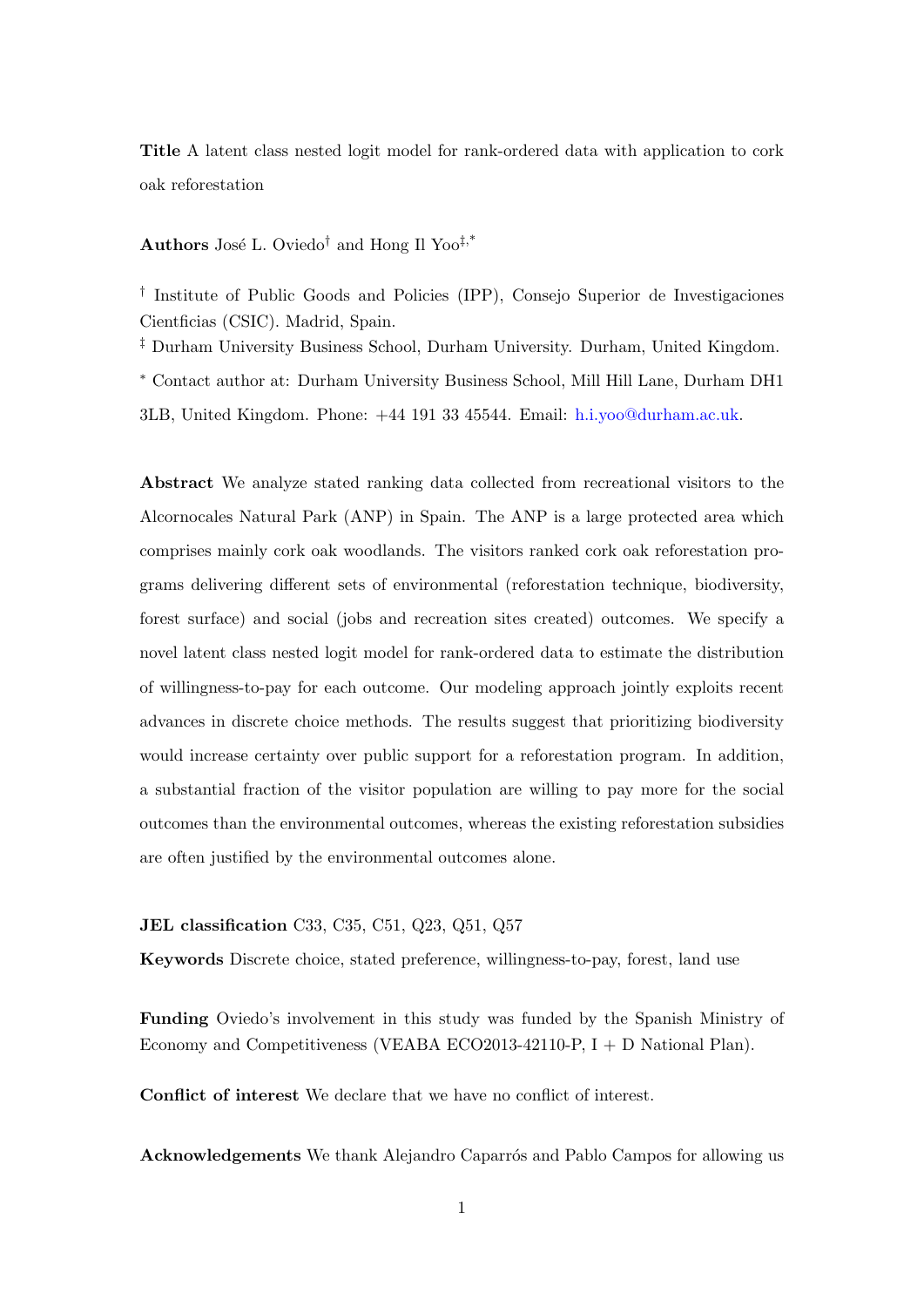to access the data used in this study. We wish to thank Editor Christian Vossler and two anonymous referees for helpful and constructive comments. All views expressed herein are our own.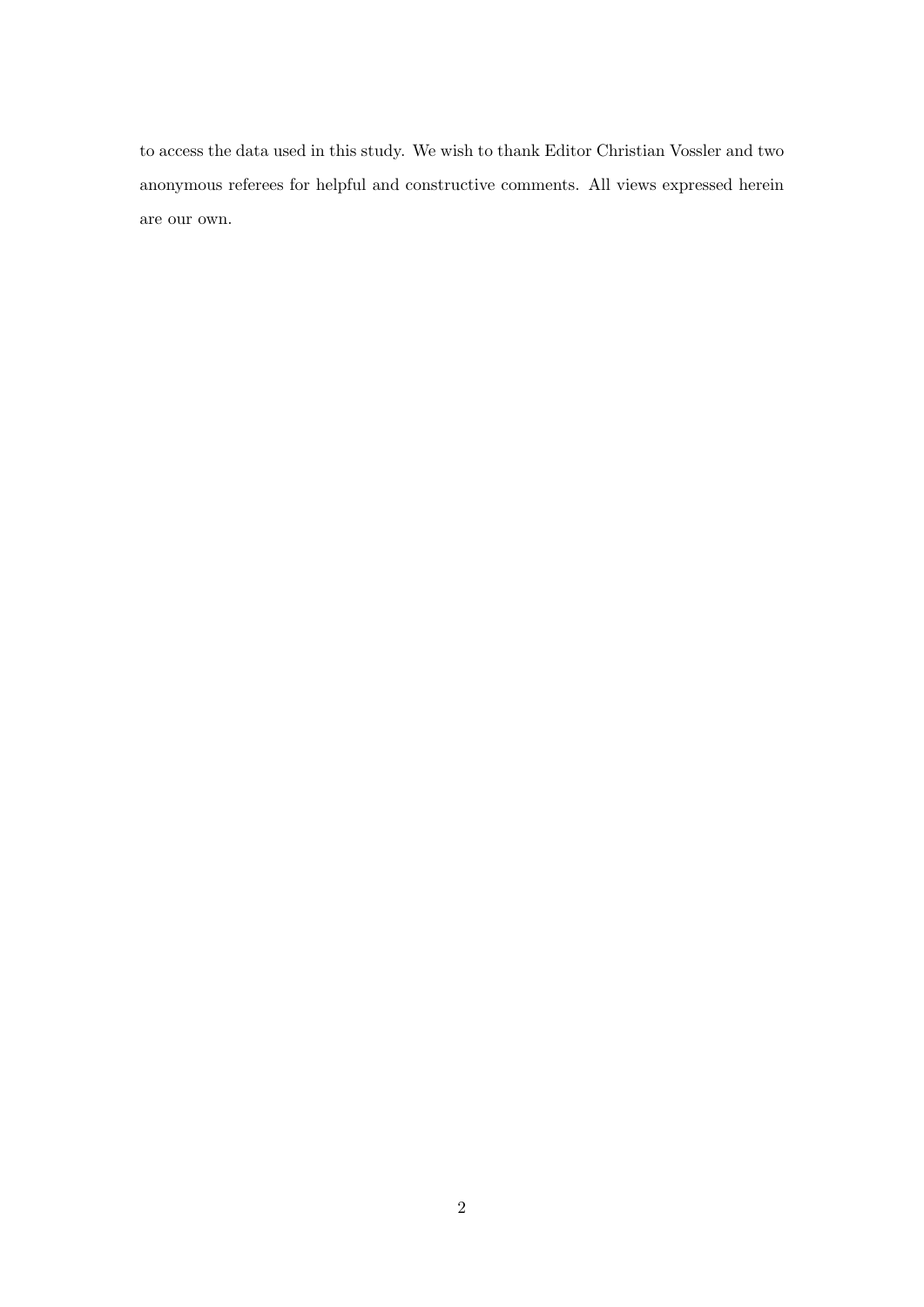### 1 Introduction

The valuation of non-market ecosystem services has attracted growing academic interest, derived from the demand for their integration into economic decision-making (Loomis, 2005). Evidence to date suggests that non-market services account for a substantial share of ecosystem values (Caparrós, Campos and Montero, 2003; Wusteman et al., 2014) and often outweigh market services (Bateman et al., 2011).

From the society's perspective, the optimal allocation of land to competing uses is an economic decision task which requires non-market valuation. Forestry, for example, produces multiple ecosystem services, many of which are like public goods and provided without explicit market transactions (e.g. landscape, biodiversity, carbon sequestration). Replacing this land use with, say, croplands or grasslands would result in other nonmarket services (e.g. pollination, open space) which may be valued differently.

Stated preference techniques facilitate the valuation of non-market services from different land uses, by allowing the researcher to consider a range of prospective ecosystem scenarios for which no suitable revealed preference data exist (Layton and Brown, 2000). The discrete choice experiment (DCE) is probably the most popular stated preference technique for studying willingness-to-pay (WTP) for non-market ecosystem services (Layton and Brown, 2000; Huber, Hunziker and Lehmann, 2011; Johnson et al., 2012; Schulz, Breustedt and Latacz-Lohman, 2013). This technique enables estimating trade-offs across different levels and types of ecosystems services associated with competing land uses.

Mediterranean forestry ecosystems provide an empirical research context which may benefit from the application of the DCE technique. Here, both human interventions and natural processes drive land use competition that has been recognized as a contemporary policy challenge (Doblas-Miranda et al., 2014). For instance, land management promoting hunting uses is expected to result in replacement of the current grasslands by shrublands over time. In addition, the abandonment of traditional agroforestry activities and the natural mortality of trees are expected to lead to gradual replacement of forestlands by shrublands. Since the main effects of these land use changes will not be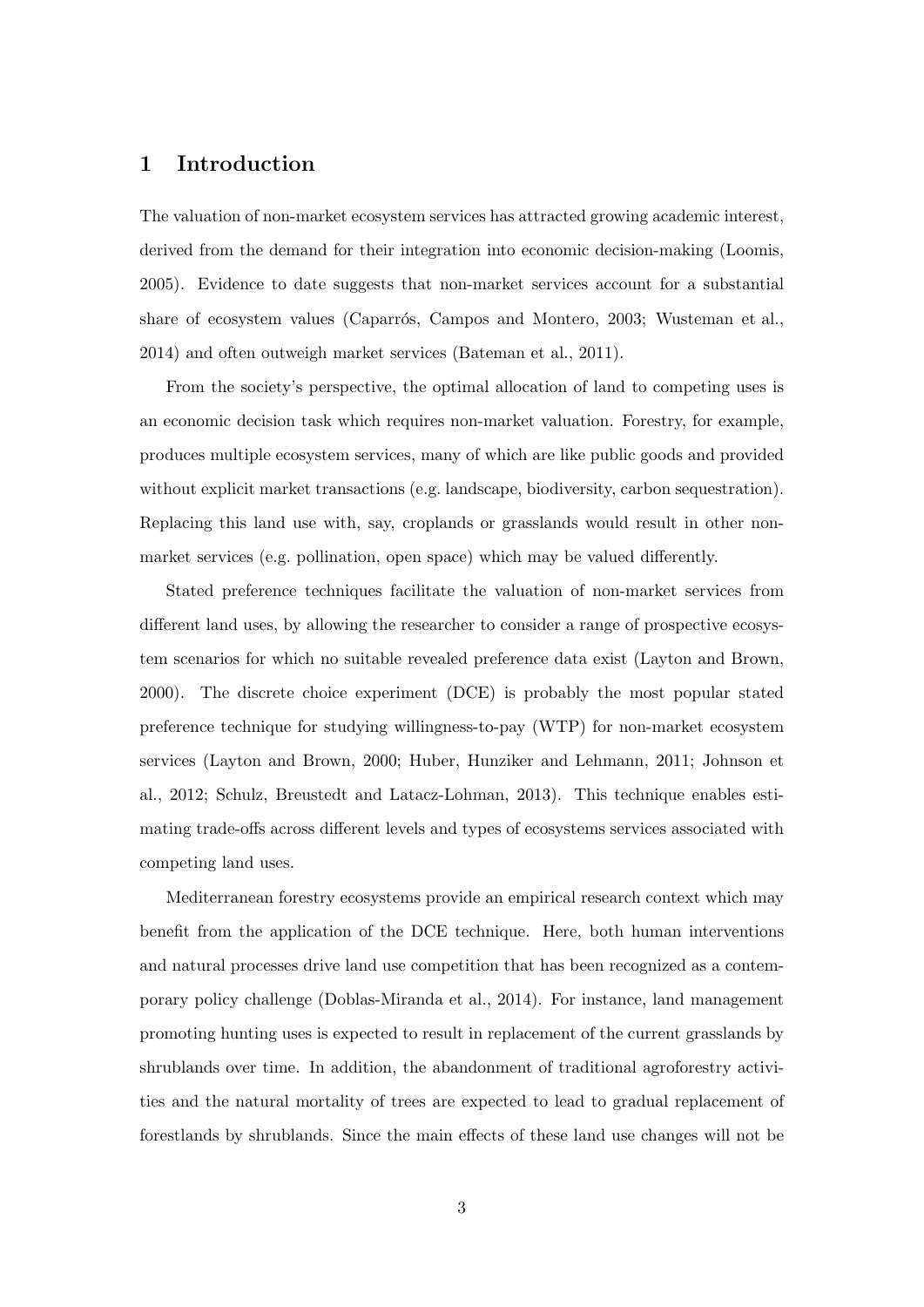observed within a few decades, it is important to employ a technique that can enable the valuation of prospective ecosystem scenarios. In the United States, the DCE technique has already been applied in the analysis of land use competition, very often with a focus on the conversion of land from agricultural to urban uses (e.g. Duke and Ilvento, 2004). It is difficult, however, to transpose the related evidence to Europe where land zoning regulations are much stricter, making this type of conversion less relevant.

A well-known policy affecting Mediterranean forests is the European Common Agricultural Policy (CAP). Under Council Regulation No. 2080/92, the CAP subsidizes reforestation of agricultural lands to increase the provision of forestry-related ecosystem services. In the Mediterranean area, it has preferentially subsidized reforestation using native oaks which are likely to provide higher biodiversity than other species (Santos et al., 2006). In particular, Council Regulation No. 2080/92 sets an additional premium for the renovation and improvement of cork oak stands.

There is, however, little evidence that can facilitate a holistic economic assessment of reforestation in this context. Several features of a reforestation program may affect the future appearance and biodiversity of forests, and induce variations in landscape and biodiversity values across programs. Reforestation programs can also have nonenvironmental spillover effects on the local economy, for example by providing more outdoor recreation opportunities and boosting employment. There is a need for nonmarket valuation studies which cover such a broad range of potential outcomes that may influence public preferences for a reforestation program.

We develop an integrative empirical strategy to analyze data from a choice experiment involving cork oak reforestation programs in the Alcornocales Natural Park (ANP). Located in the southern Spanish region of Andalucía, the ANP is a large protected area which mostly comprises cork oak woodlands. The experiment sampled on-site visitors to this natural park. The program attributes include environmental (reforestation technique, biodiversity, forest surface) and social (jobs and recreation sites created) outcomes. Our modeling approach brings together four discrete choice methods which have not been jointly exploited before, though each of them has received a degree of attention in the recent years. We explore their joint usage to conduct an in-depth analysis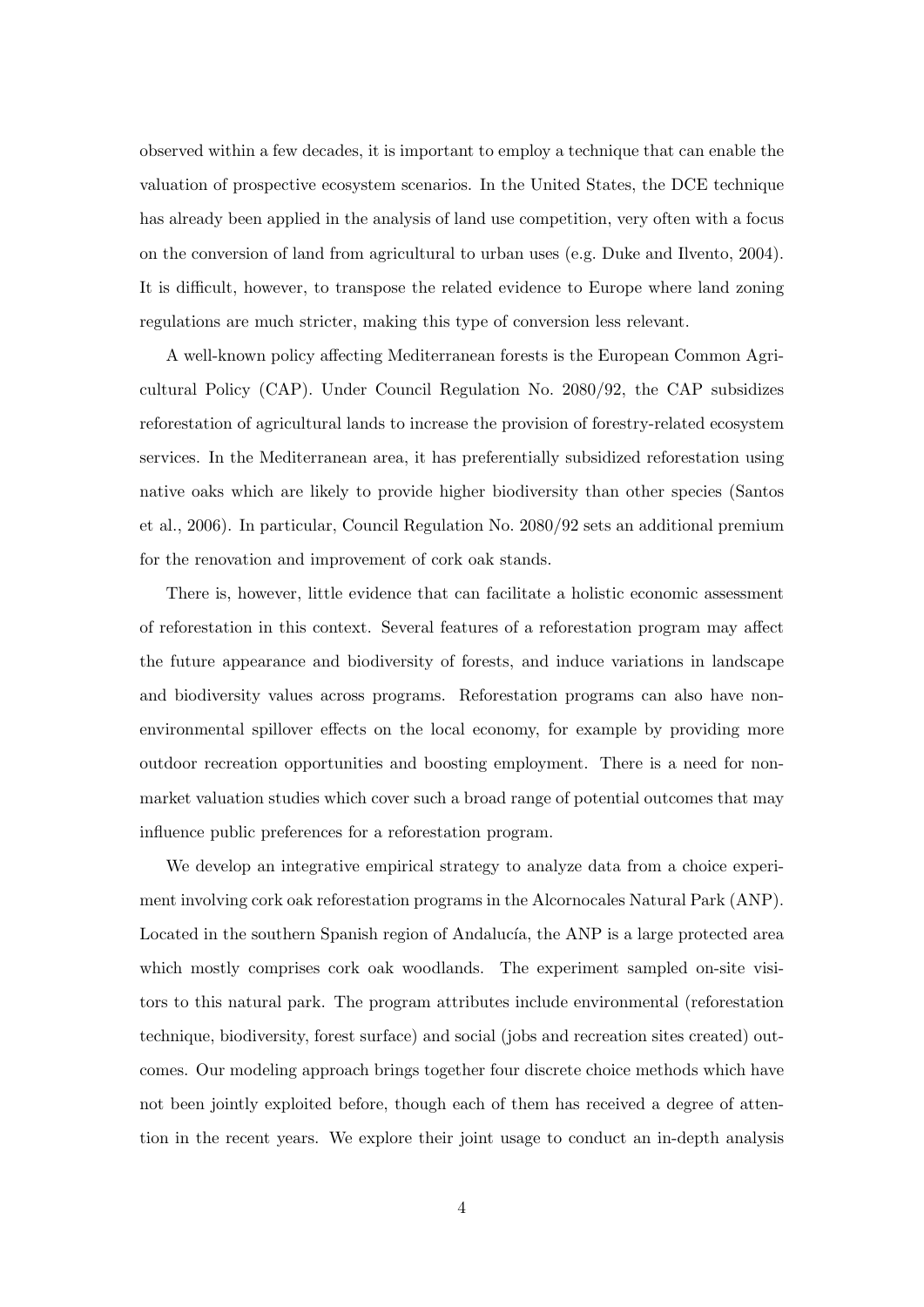of public preferences for reforestation. We anticipate that our approach can be broadly exploited in other stated and revealed preference studies in non-market valuation.

First, instead of eliciting one choice out of several alternatives, the experiment elicits the full ranking of alternatives from most to least preferred. The extra information thus gained can improve statistical precision (Beggs, Cardell and Hausman, 1981) and facilitate empirical identification of flexible choice models (Layton, 2000; Berry, Levinsohn and Pakes, 2004; Train and Winston, 2007). As Scarpa et al. (2011) point out, the former advantage makes rankings especially attractive as an elicitation format for environmental valuation studies that often require sampling from very specific populations (e.g. visitors to a particular location as in our study): a small target population size makes it inherently difficult to obtain an adequate sample size. It is therefore important to consider developing econometric methods for rank-ordered data, to complement the continual effort to understand better and improve ranking survey designs (Caparrós, Oviedo and Campos, 2008; Chang, Lusk and Norwood, 2009; Scarpa et al., 2011; Akaich, Nayga, and Gil, 2013; Louviere, Flynn and Marley, 2015). The existing approach to analyzing rank-ordered data usually exploits extensions and variants of the exploded logit (Chapman and Staelin, 1982), both within (Chang, Lusk and Norwood, 2009; Scarpa et al., 2011; Resano, Sanjuan and Albisu, 2012; Othman and Rahajeng, 2013; Varela et al., 2014) and outside (Fok, Paap and Van Dijk, 2012; Yoo and Doiron, 2013) the environmental valuation literature. Our strategy adds to the empirical practitioner's toolkit an approach building on the nested rank-ordered logit of Dagsvik and Liu (2009) that allows for more plausible substitution patterns. Unlike the exploded logit, the nested rank-ordered logit does not exhibit the independence-of-irrelevant-alternatives property (even without incorporating a mixture specification).

Second, we augment the baseline nested rank-ordered logit model with a finite mixture or latent class specification of person-specific random utility parameters. The resulting model operationalizes Train's (2009, pp.167-168) conceptualization of "mixed nested logit." The finite mixture accommodates interpersonal heterogeneity in systematic tastes for the observed attributes describing alternatives, while the nested logit structure captures correlated residual tastes for a nested subset of alternatives. The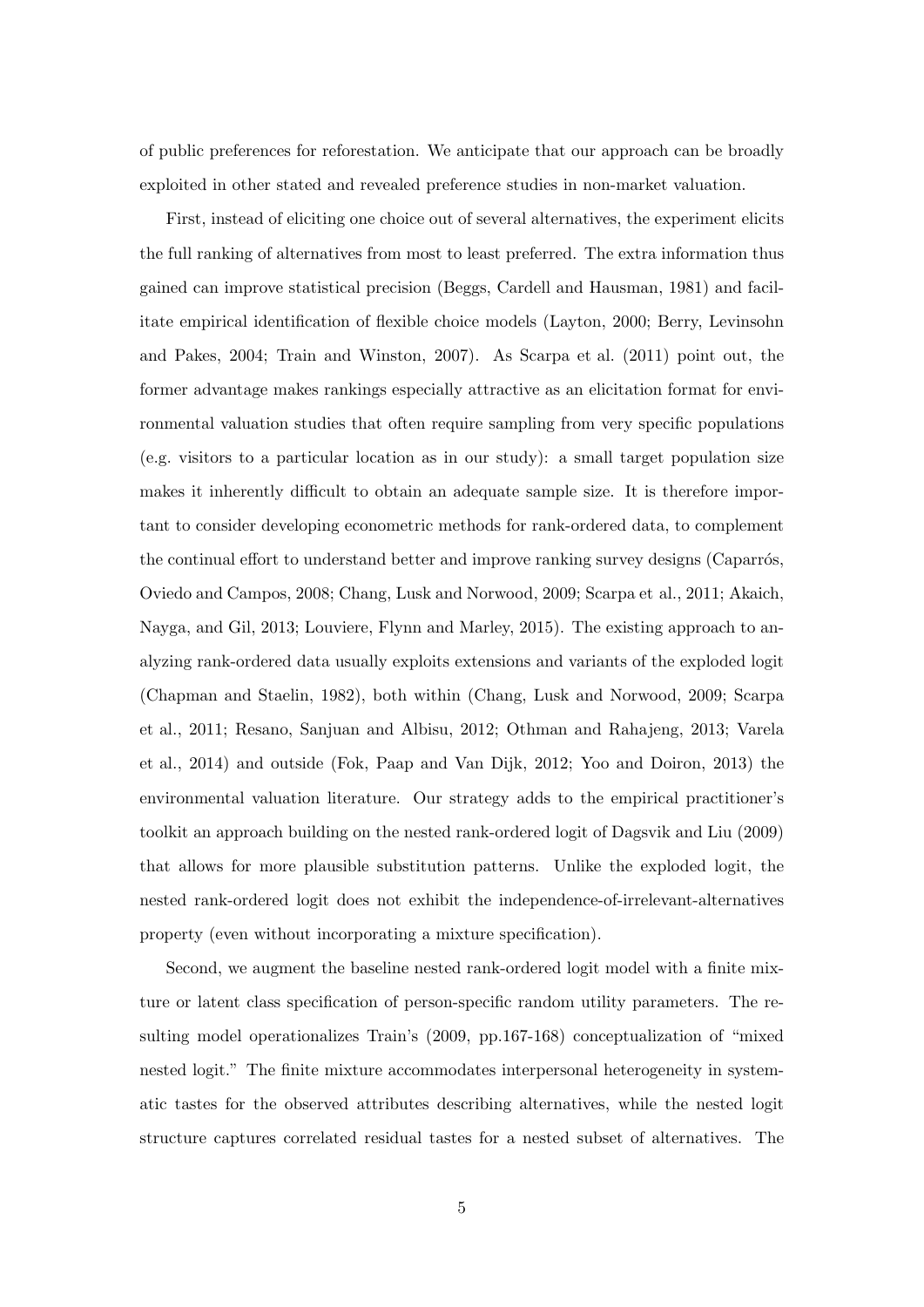model thus relaxes the common stochastic assumption that once interpersonal heterogeneity in systematic tastes is taken into account, behavioral errors can be treated as independently and identically distributed.

Third, the underlying random utility function is parameterized in the WTP space of Train and Weeks (2005). This allows estimating the population distribution of WTP for each outcome directly, instead of transforming initial preference parameter estimates to derive that distribution. The WTP space makes it convenient to apply and interpret finite mixture models. These models have received growing attention in the non-market valuation literature due to their non-parametric appeal (Claassen, Hellerstein and Kim, 2013; Shulz, Breustedt and Latacz-Lohman, 2013), but proliferate the number of parameters in return for the increased flexibility.

Finally, we compute individual-level statistics to develop further insight into (i) where on the population WTP distribution each person in our sample lies, and (ii) the expected demographic profile of individuals in each preference class. The first issue is addressed by individual-specific coefficients (Train, 2009, Ch 11), which measure what each individual's WTP is expected to be. Examining the distribution of these coefficients over all respondents facilitates the discussion of which specific reforestation outcomes would appeal to more individuals. The second issue is addressed by computing the weighted average of sample characteristics where each individual's posterior probability of membership in a particular class serves as weights, in a similar manner to Hess et al. (2011, p.13). We believe this is a promising way to investigate the association between taste heterogeneity and observed demographic characteristics in the context of heavily parameterized finite mixture models, which are not amenable to repeated estimation of several demographic specifications.

Our preferred model identifies four classes of preferences. The level of status quo aversion and the WTP coefficients on "environmental" and "social" outcomes vary quite distinctively across all classes, with one exception: the WTP for biodiversity is comparable across two largest classes which make up a dominant majority of the ANP visitor population. The latent class nested logit specification allows us to verify that accounting for those four classes almost fully explains why someone who ranks a reforestation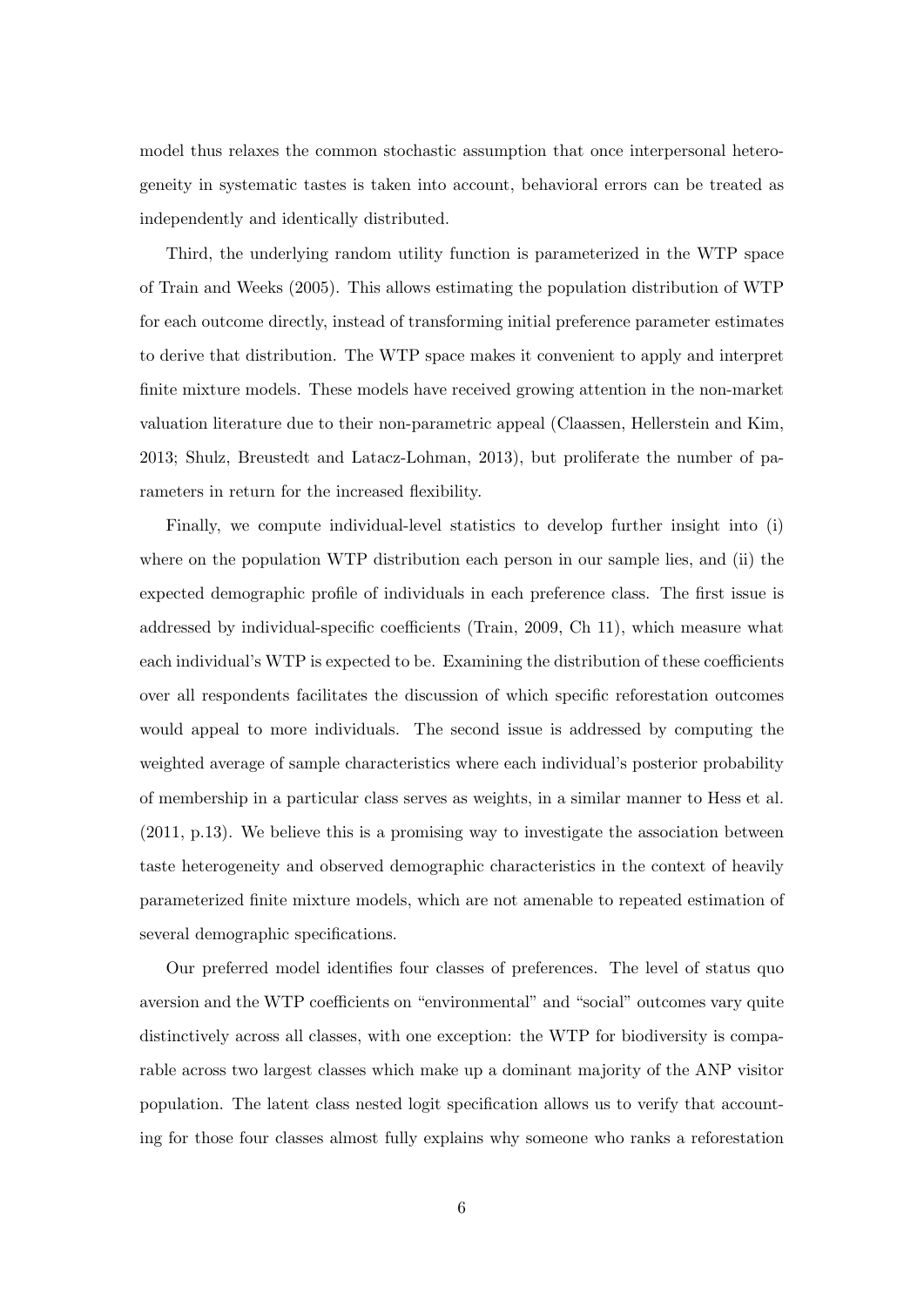program above the status quo also tends to rank another reforestation program above the status quo, without relying on the within-nest error correlation which cannot be as readily interpreted as unobserved preference heterogeneity. There are apparent variations in the ANP visitors' characteristics that distinguish two minority classes from the dominant majority, as well as from each other.

The remainder of this paper is organized as follows. Section 2 summarizes the relevant policy background and the stated preference data to be analyzed. Section 3 describes our modeling strategy and estimation method. Section 4 presents the empirical results. Section 5 concludes.

### 2 Application and data

We analyze rank-ordered data which originate from the stated preference survey of Caparrós, Oviedo and Campos (2008). The data source study, however, did not exploit the rank-ordered data in full as it focused on the statistical comparison of implied choices from a rank ordering experiment with actual choices from a parallel (pick-one) choice experiment. The authors recoded the data from the former experiment as if only the most preferred alternative in each choice scenario were observed. We exploit the full rank ordering of alternatives in each scenario to estimate a richer behavioral model, which provides a more complete description of public preferences for reforestation. The remainder of this section presents the selected features of the underlying survey that are immediately relevant to our analysis.

#### 2.1 Survey background

The immediate context of the survey is cork oak reforestation in the Alcornocales Natural Park (ANP) in Spain. Located in the southwest of the region of Andalucía, the ANP is a large protected forest  $(1.677 \text{ km}^2)$  comprising mainly cork oak woodlands. The ANP is a popular outdoor recreation site, and forestry activities in the ANP (e.g. cork harvesting, grazing and hunting) make a significant contribution to the local economy.

The cork oak is a native species from the Mediterranean basin and has a particularly large presence in the south of Portugal and Spain, though it can be also found in other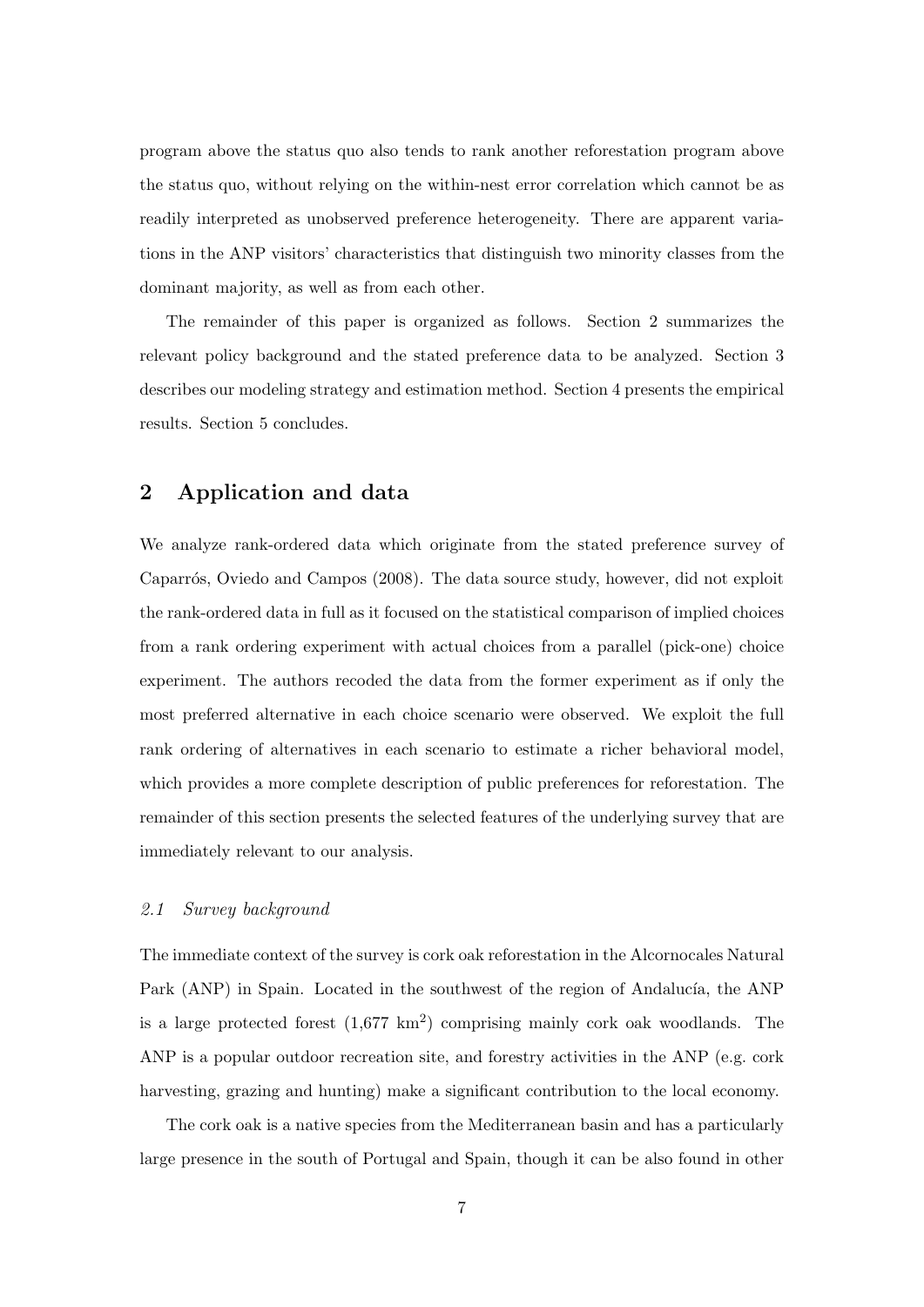countries including Morocco and Tunisia. In the south of Spain, the cork oak faces a regeneration and aging problem due to natural mortality accentuated by a disease known as La seca. This problem will eventually lead to the loss of cork oak woodlands, as dead trees will be gradually replaced by shrublands or bare lands. At the time of the survey, it was forecast that the ANP would lose 20% of its cork oak woodlands in 30 years.

Under the Common Agricultural Policy (CAP), the regional government of Andalucía has subsidized landowners who reforest their lands, and provided larger subsidies to promote the use of a native species like the cork oak. Ovando et al. (2007) estimate that between 1993 and 2000, a total of 83,435 hectares of mixed and pure cork oak stands were planted in Spain. The survey we analyze was conducted mainly to study public preferences, quantified as willingness-to-pay (WTP), for conserving and increasing the cork oak forest area in the ANP.

In a recent update to the principles of administering the CAP programs, potential environmental benefits (e.g. landscape, biodiversity, climate change mitigation) are highlighted as major justifications for the reforestation subsidies (European Commission, 2014). Although the survey we analyze was conducted in 2002-2003, our empirical findings are still relevant to the ANP where the regeneration problem continues, and more broadly to contemporary reforestation policies which intend to integrate public preferences into the evaluation of programs with non-market benefits. There are several non-market valuation studies on alternative forestry management practices (e.g. Boyle et al., 2001; Hoyos et al., 2012), but these practices do not affect non-market ecosystem services as much as reforestation does. In particular, given a particular land use (forestry), landscape and biodiversity tend to remain relatively similar across alternative management practices. Moreover, land use changes like reforestation usually cost more and involve bigger implications for the local economy. Studies analyzing non-market benefits of reforestation tend to have a specialist focus, for example on the number of trees planted (Cameron et al., 2002; Kraczwyck, 2012) or on carbon sequestration and soil erosion alongside recreational aspects of forests (Mogas et al. 2006).

We analyze data from an experiment that considers the cork oak. This native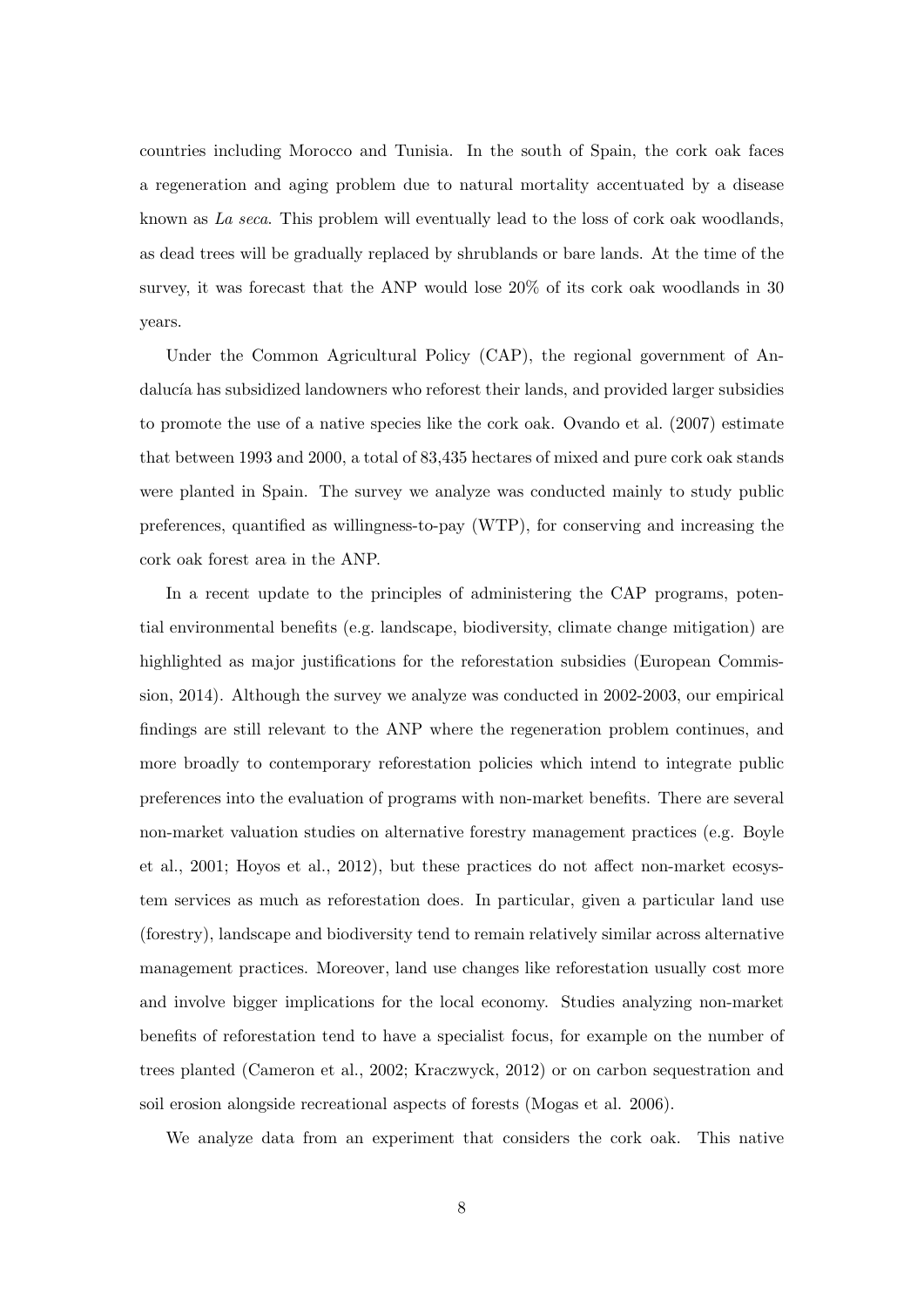Mediterranean species has been experiencing a regeneration problem, and faces potential land use competition from shrub encroachment and from other species which are easier to establish (e.g. Stone pine). Our valuation study simultaneously addresses a broad array of attributes relevant to assessing reforestation programs. These include environmental outcomes associated with landscape and biodiversity values; the empirical results will thus be highly relevant to policy-making based on the recent update to the CAP. The attributes also include non-environmental social outcomes that may be considered as additional justifications for providing reforestation subsidies. Our study thus expands the available information on non-market values that can be used in land use policy formulations. Our findings can be viewed both as direct evidence from the ANP, and indicative evidence for other Mediterranean forest ecosystems where native tree species are facing similar problems.

### 2.2 Survey design

The rank ordering experiment consisted of eight different choice scenarios per respondent, and was completed by 450 recreation visitors who were recruited on-site at the ANP. In each scenario, the respondent faced a choice set of three alternatives (two reforestation programs and the status quo) and ranked them from most to least preferred.

The decision to sample on-site visitors was motivated by concerns over the potential relevance of reforestation programs in the ANP to a broader population. Extending the sampling frame, for example to the general population of the Andalucía region or that of Spain, would have weakened the relevance of reforestation programs to many respondents, increasing the non-response rates and, more importantly, the probability that the respondents do not find the choice task consequential. As Carson and Groves (2007) argue, for consequentiality to hold in a stated preference survey, it is important that the respondents care about the potential benefits of the program in question. When the reforestation program focuses on a relatively limited area (a natural park) and on a single tree species (cork oaks) as in our study, active users are likely to make up most of the concerned population; reforestation programs are more likely to be relevant (e.g. in a cost-benefit analysis) to passive users of the general population when the programs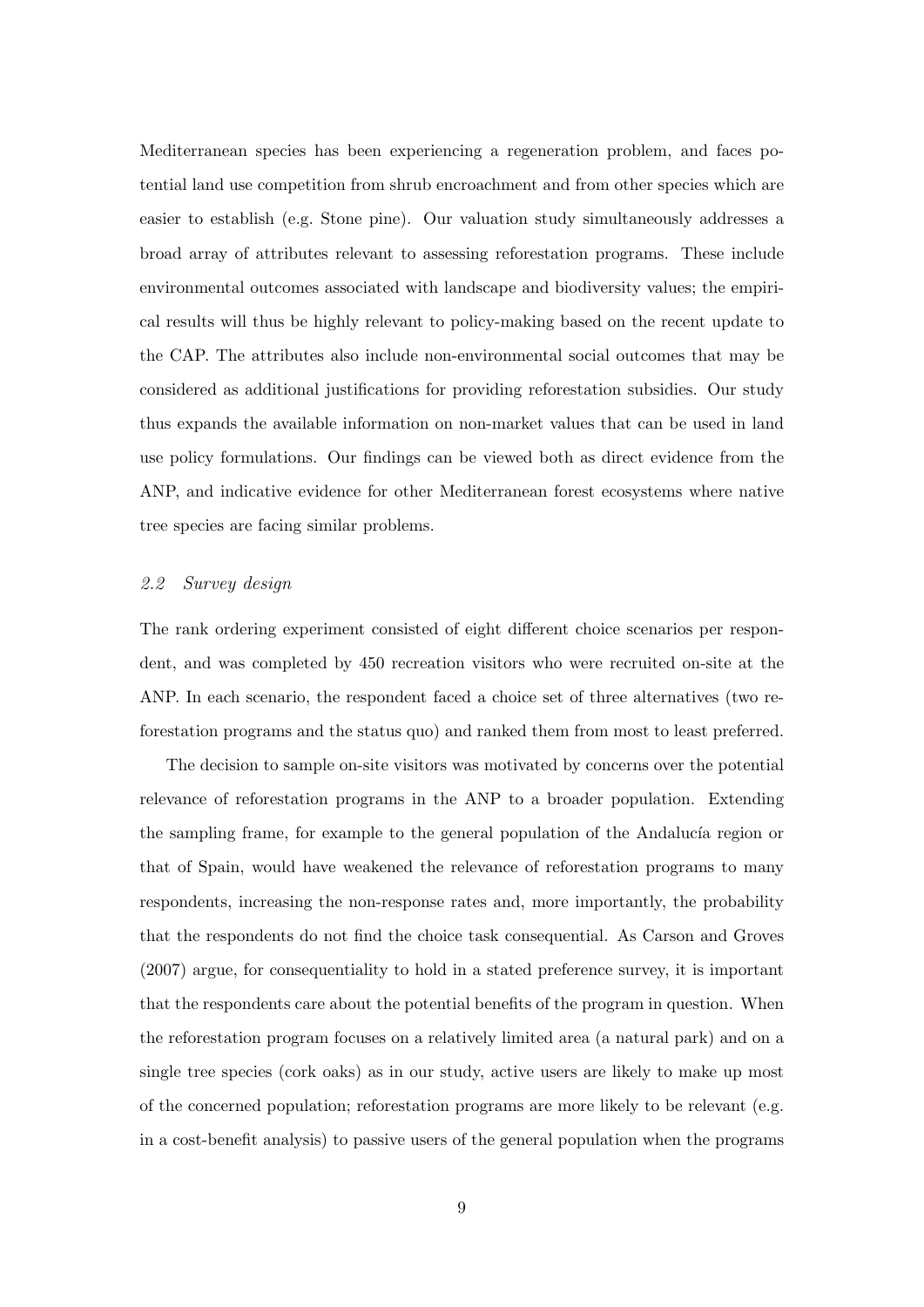target larger and/or several areas within a region or a country.

Before completing the experiment, each respondent received an information booklet describing the current situation (the status quo) of the cork oak forest area in the ANP and different types of reforestation programs. In addition, the respondents were told that the regional government was planning to carry out a reforestation program to stop the current trend in the loss of the cork oak forest area in the ANP, and that the survey was going to collect information about their preferences to inform the regional government's program design. Such scripts were inserted to increase the respondents' perception that their responses to the hypothetical experiment would influence the actual design of the program, which is another condition for consequentiality (Carson and Groves,  $2007$ ).<sup>[1](#page-34-0)</sup>

<span id="page-10-0"></span>The booklet described five attributes characterizing a reforestation program and each attribute's possible levels. Then, it announced that the respondents would face a series of choice scenarios where each scenario comprises two alternative reforestation programs and the status quo (which had been already described to them). It also explained that each alternative program included a one-off increase in the regional income tax that would finance implementation of the program; and that the status quo option involved no increase in the regional income tax and no reforestation program. After reading the booklet, the respondents faced eight choice scenarios with different reforestation alternatives resulting from different combinations of attribute levels. In each scenario, they were asked to rank three alternatives (two reforestation programs and the status quo) from most to least preferred. All questionnaires were administered by trained interviewers who clarified any question about the booklet and the survey.

<span id="page-10-1"></span>The use of the regional government's income tax as payment-vehicle was to increase the perception that the agency in charge of the reforestation program could enforce payment.<sup>[2](#page-34-1)</sup> In Spain, regional governments are not only responsible for managing natural parks, but also have authorities to impose and collect a share of income taxes. We note that most of the ANP's visitors are from local areas and potentially pay some income taxes to the regional government of Andalucía: indeed, only 2.7% of our sample lived outside Andalucía.

Table [1](#page-52-0) summarizes the definition and possible levels of each program attribute.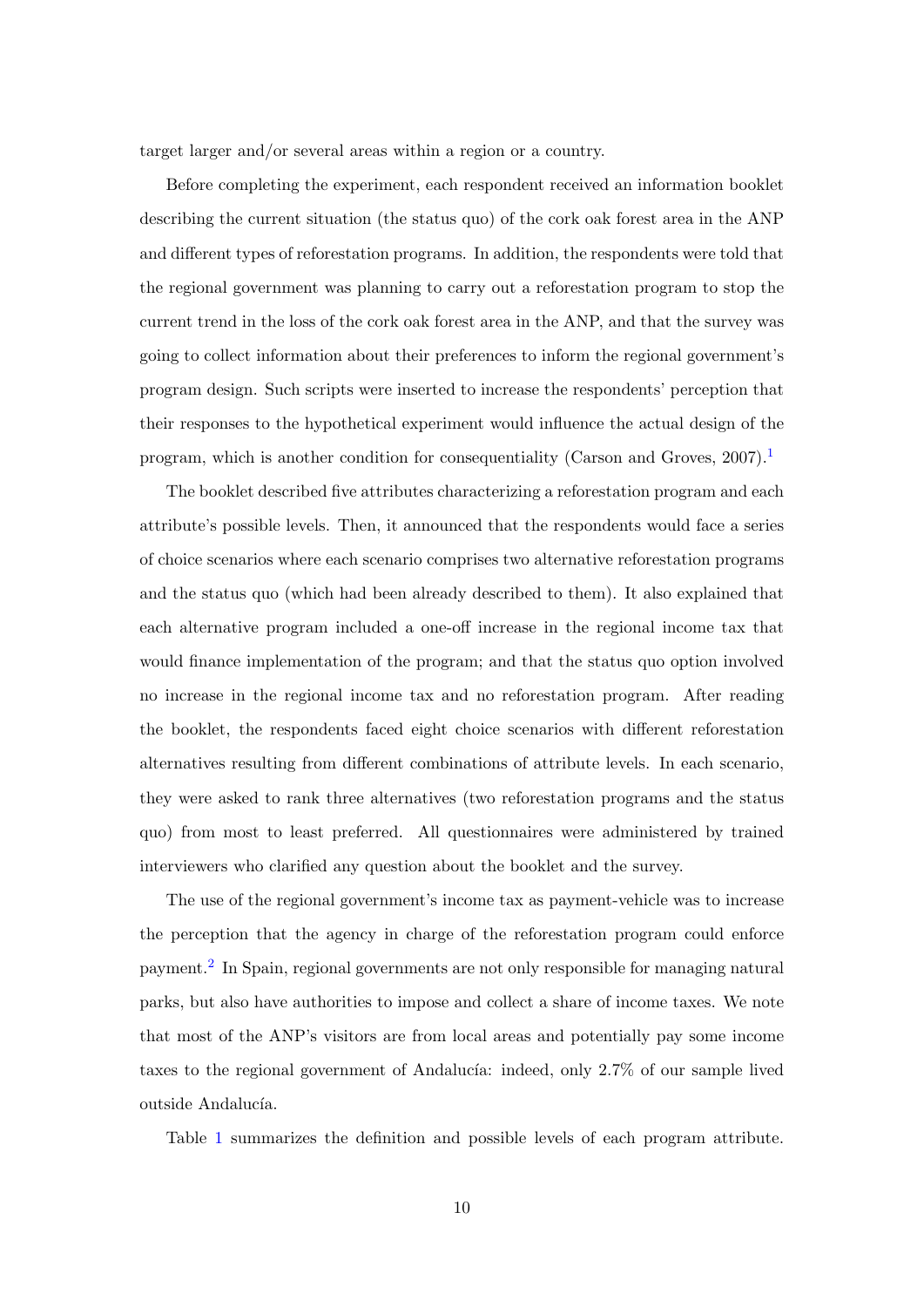Three of the five attributes describe environmental outcomes of reforestation: BIO measures the biodiversity of the new forest area, NAT influences what the new forest will look like (a natural forest vs. a homogeneous plantation) and SUR measures the new forest's surface area. The other two attributes describe "social" outcomes, referring to more recreation sites (REC) and new jobs in the local economy (EMP). Recall that at the time of the survey, it was forecast that the ANP would lose 20% of today's surface area in 30 years; the levels of SUR measure the new forest's surface area in terms of percentage points gained relative to this status quo level of loss.

### [Insert Table [1](#page-52-0) about here]

The status quo is fully defined as: no trees, no technique, no additional recreational area, no new job, 20% reduction of the current forest surface and no tax raise. This definition is operationalized by setting all of the five attributes to zero. Our model specifications will include a reforestation program intercept, allowing "no technique" to be distinguished from "artificial plantation."

The experiment had a main effects design for the five attributes by selecting sixteen treatments from the universe of 1,024 possible combinations  $(4^4 \times 2^2)$  of the attribute levels in Table [1.](#page-52-0) A full design of 120 choice sets  $(C_2^{16})$  was obtained by forming pairwise combinations of these sixteen treatments. This design permits identification of the main effects of attributes and all effects between treatments.

### 3 Model and estimation

Our latent class nested rank-ordered logit (LC-NROL) model exploits the modeling framework of Dagsvik and Liu (2009) for rank-ordered data, and operationalizes the mixed nested logit approach that Train (2009, pp.167-168) has conceptualized. The resulting model is like a mixed multinomial logit model (McFadden and Train, 2000) in that it incorporates person-specific random parameters to capture panel correlation over 8 choice scenarios and interpersonal heterogeneity in systematic tastes. Once the random parameters are realized, our model is like a nested multinomial logit model (McFadden, 1978) in that it allows correlated unsystematic tastes for the reforestation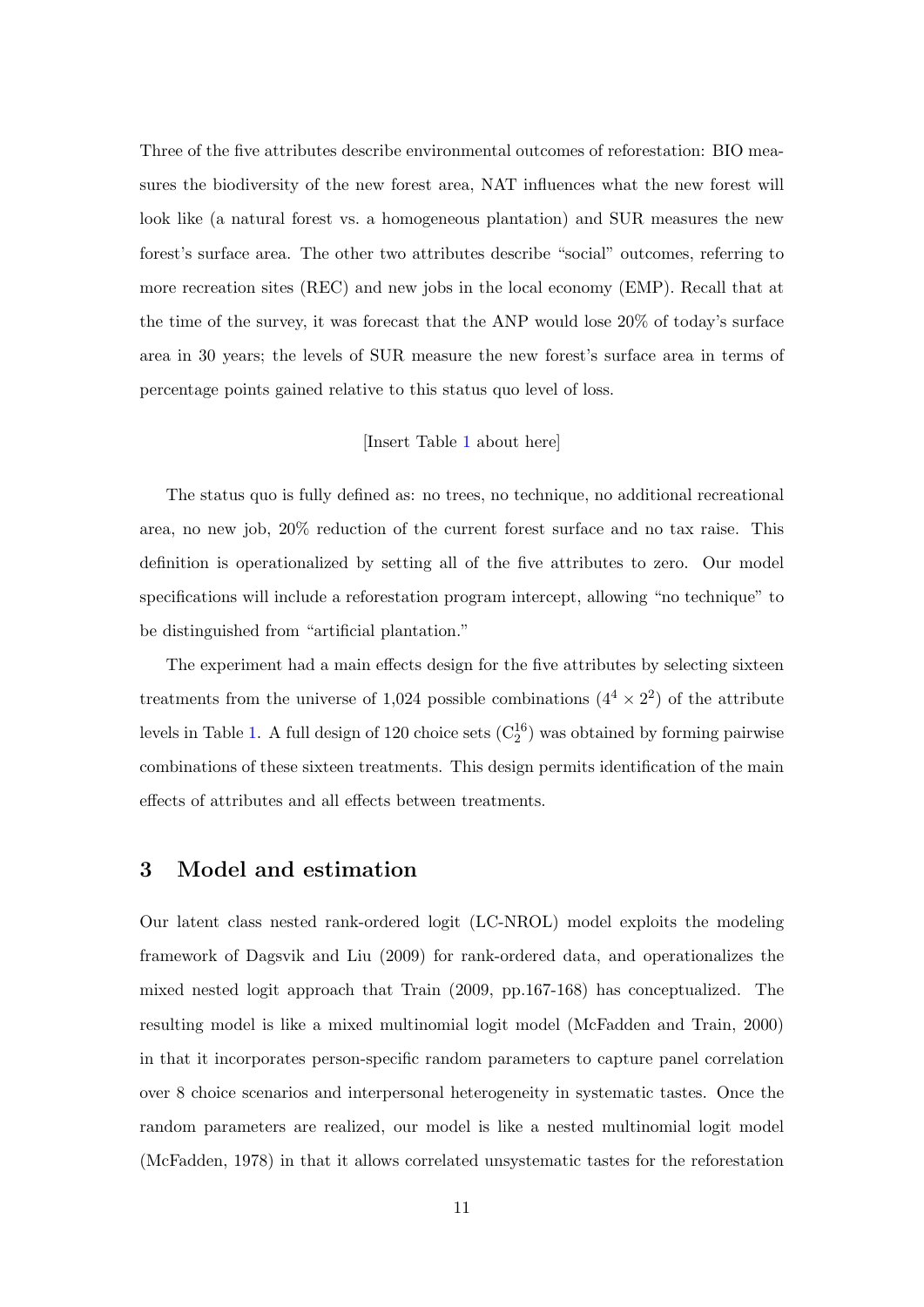alternatives. Our model is parameterized in the willingness-to-pay space of Train and Weeks (2005), to combine the resulting convenience of interpretation with the flexibility of a non-parametric mixing distribution of the random parameters.

#### 3.1 Nested rank-ordered logit (NROL)

In what follows, we initially focus on the nested rank-ordered logit (NROL) of Dagsvik and Liu (2009) that forms the kernel of our mixed model. Let  $n = 1, 2, \dots, N$  index a person;  $t = 1, 2, \dots, T_n$  a choice scenario; and  $j \in J = \{1, 2, 3\}$  an alternative. In our data,  $N = 450$ , and  $j = 1, 2$  are reforestation programs which comprise a nest while  $j = 3$  is the status quo. 447 respondents completed all 8 scenarios  $(T_n = 8)$  while 3 respondents completed only 6 scenarios  $(T_n = 6)$ .

Following the random utility maximization model of McFadden (1974), suppose that in scenario t, person n derives utility  $U_{nt,j}$  from alternative  $j \in \mathbf{J} = \{1,2,3\}$ 

<span id="page-12-0"></span>
$$
U_{nt,j} = V_{nt,j} + \varepsilon_{nt,j} \tag{1}
$$

where  $V_{nt,j}$  is the systematic utility component which depends on the observed attributes and  $\varepsilon_{nt,j}$  is the unsystematic utility component or error term. When  $\varepsilon_{nt,j}$  is i.i.d. type 1 extreme value, the resulting probabilistic choice model is the multinomial logit (MNL) model that exhibits the independence of irrelevant alternatives (IIA) property (McFadden, 1974) which, in a nutshell, implies implausibly that a reforestation program and the status quo are equally attractive as substitutes for another reforestation program.

As Herriges and Phaneuf (2002) illustrate extensively in another context, McFadden's (1978) nested multinomial logit (NMNL) model can capture the notion of the reforestation programs being better substitutes for each other than the status quo. The IIA property is relaxed by accommodating positively correlated tastes for the reforestation programs. Specifically,  $\varepsilon_{nt,j}$  in [\(1\)](#page-12-0) are postulated as draws from a generalized extreme value distribution with the joint distribution function

<span id="page-12-1"></span>
$$
\Pr(\varepsilon_{nt,1} \le \epsilon_{nt,1}, \varepsilon_{nt,2} \le \epsilon_{nt,2}, \varepsilon_{nt,3} \le \epsilon_{nt,3}) = e^w
$$
\n
$$
\text{where } w \equiv -(e^{-\epsilon_{nt,1}/\tau} + e^{-\epsilon_{nt,2}/\tau})^{\tau} - e^{-\epsilon_{nt,3}}.
$$
\n
$$
(2)
$$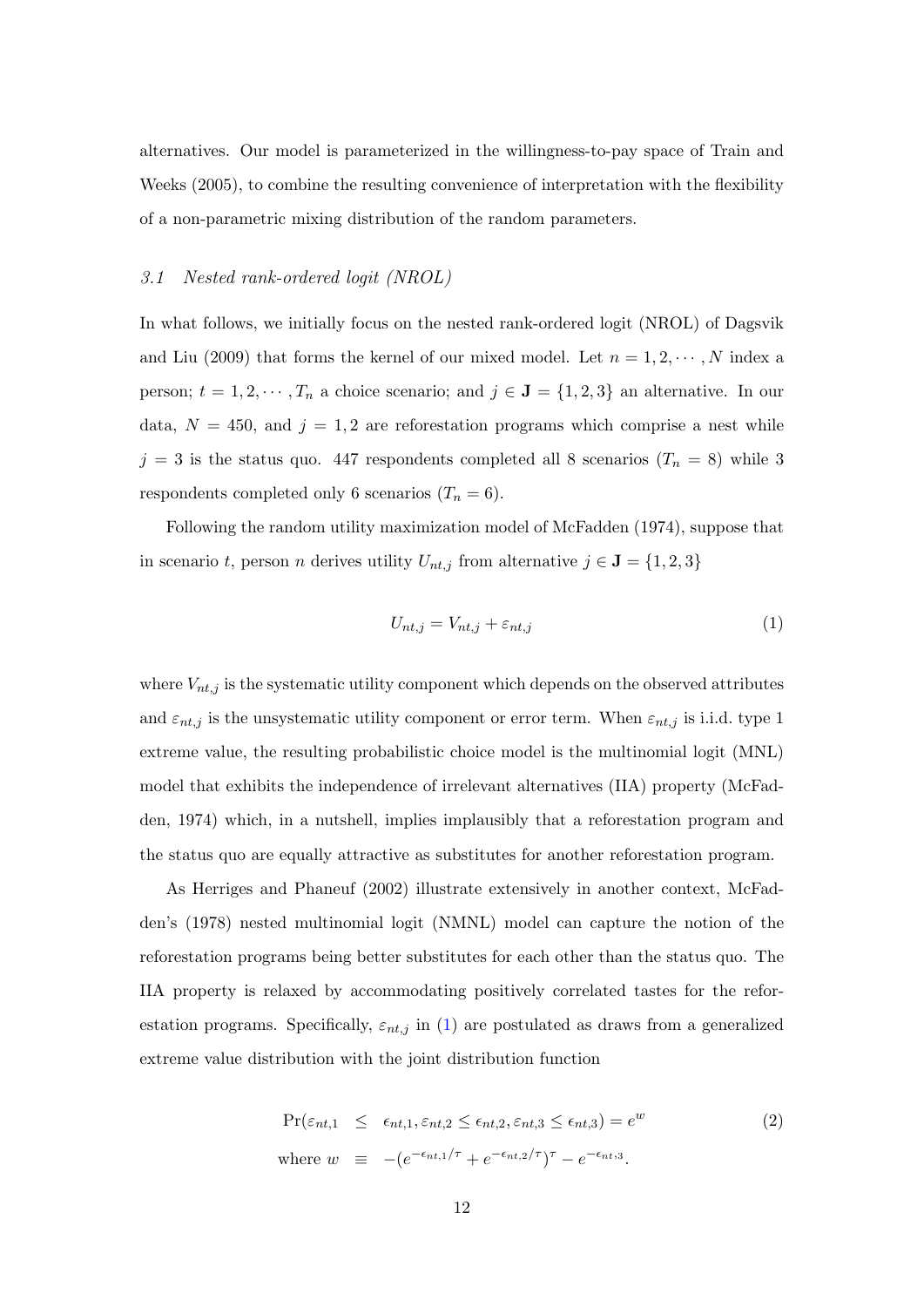The probability that  $i \in \mathbf{J}$  is the utility-maximizing alternative,  $P_{nt,i}(\mathbf{J}) = \Pr(U_{nt,i} =$ max $_{j\in\mathbf{J}} U_{nt,j}$ , then becomes:

<span id="page-13-0"></span>
$$
P_{nt,i}(\mathbf{J}) = \frac{e^{V_{nt,i}/\tau} (e^{V_{nt,1}/\tau} + e^{V_{nt,2}/\tau})^{\tau-1}}{(e^{V_{nt,1}/\tau} + e^{V_{nt,2}/\tau})^{\tau} + e^{V_{nt,3}}}
$$
 for  $i \in \{1, 2\}$  (3)

<span id="page-13-1"></span>
$$
P_{nt,3}(\mathbf{J}) = \frac{e^{V_{nt,3}}}{\left(e^{V_{nt,1}/\tau} + e^{V_{nt,2}/\tau}\right)^{\tau} + e^{V_{nt,3}}} \text{ for } i = 3.
$$
 (4)

Parameter  $\tau$  in [\(3\)](#page-13-0) and [\(4\)](#page-13-0) is often called the dissimilarity coefficient because  $(1 - \tau^2)$ =  $corr(\epsilon_{nt,1}, \epsilon_{nt,2})$  measures unobservable similarity between the nested alternatives (Ben-Akiva and Lerman, 1985, p.289).<sup>[3](#page-34-2)</sup> Whether  $\tau$  lies in the [0,1] interval can be used to test for whether the modeled behavior is generally consistent with the random preferences that  $(1)$  and  $(2)$  specify (Train, 2009, p.81).

The random utility maximization model in [\(1\)](#page-12-0) can also serve as a conceptual basis for the econometric analysis of rank-ordered data, as shown by Beggs, Cardell and Hausman (1981). Suppose that in scenario t, person n ranked alternatives  $i, k, l$  as the most, second-most, and least preferred respectively, where  $i, k, l \in J$  and  $i \neq k \neq l$ . Let  $r_{nt,ikl}$  denote such a rank ordering. Much as the probability of a choice can be derived as that of a particular realization of possible utility-maximizing choices,  $P_{nt,ikl}$ or the probability of  $r_{nt,ikl}$  can be derived as that of a particular realization of possible preference orderings:  $P_{nt,ikl} = Pr(U_{nt,i} > U_{nt,k} > U_{nt,l})$ . The main challenge has been that apart from the case of the i.i.d. extreme value  $\varepsilon_{nt,j}$  implying IIA, the probability of a rank ordering is difficult to derive analytically. Dagsvik and Liu (2009) propose the following way around this challenge to obtain the rank-ordered data counterpart to NMNL.[4](#page-34-3)

<span id="page-13-2"></span>In obtaining the probability of a rank ordering  $r_{nt,ikl}$ ,  $P_{nt,ikl} = Pr(U_{nt,i} > U_{nt,k} >$  $U_{nt,l}$ ), NROL exploits logical links between *choice probabilities* that exist regardless of which type of joint distribution is postulated for the error terms. To begin with, consider a pair of alternatives  $k$  and  $l$ . There are three rank orderings in which alternative  $k$  is preferred to another alternative l so as to make the statement  $U_{nt,k} > U_{nt,l}$  true. First, k is the most preferred and l is the second most preferred:  $U_{nt,k} > U_{nt,l} > U_{nt,i}$ . Second, k is the most preferred, and l is the least preferred:  $U_{nt,k} > U_{nt,i} > U_{nt,l}$ . Finally, k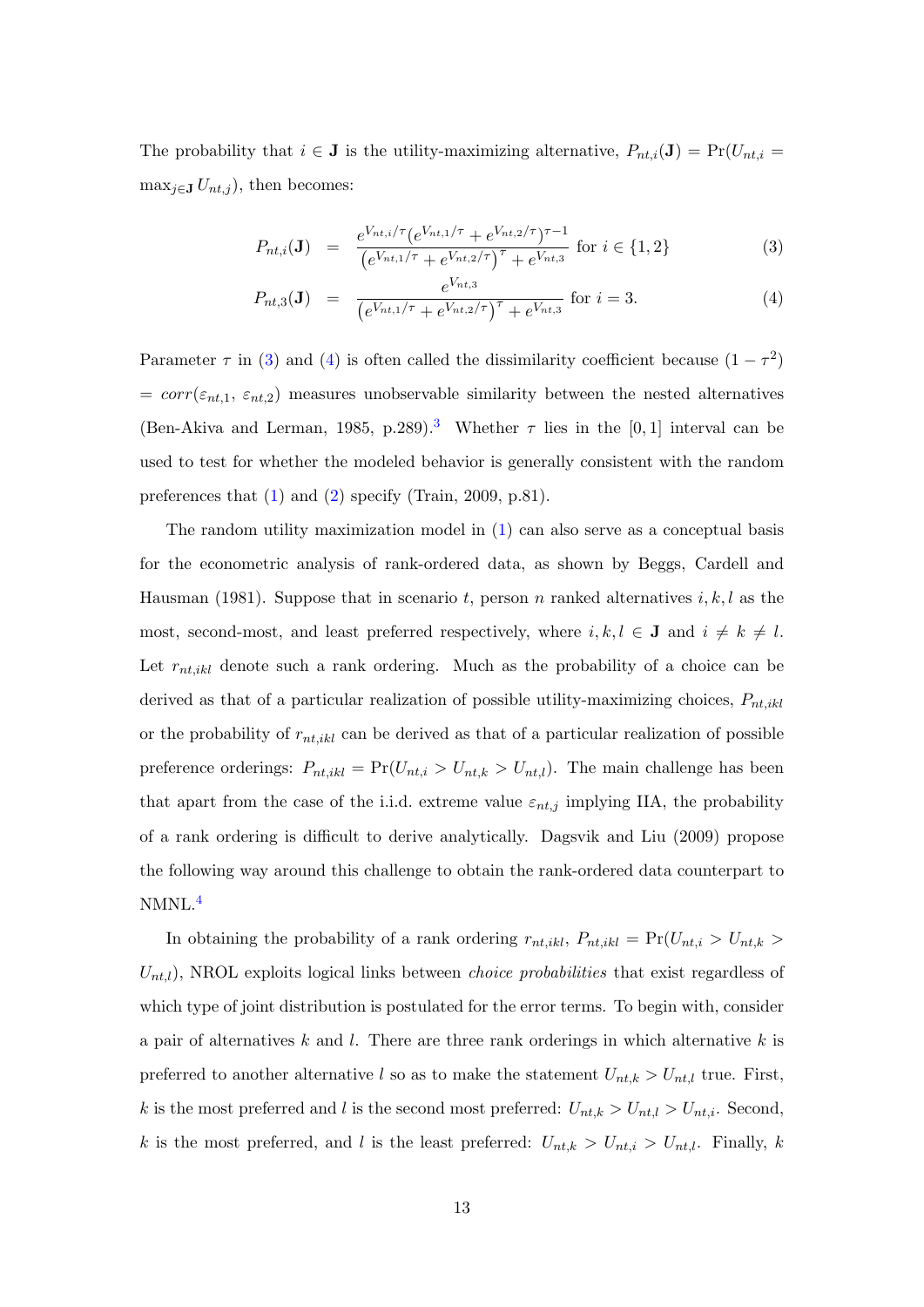is the second most preferred and l is the least preferred:  $U_{nt,i} > U_{nt,k} > U_{nt,l}$ . Next, note that the first and second of these rank orderings collectively describe the case when k is the most preferred out of 3 available alternatives: i.e.  $U_{nt,k} = \max_{j \in \mathbf{J}} U_{nt,j}$ . The binary choice probability,  $Pr(U_{nt,k} > U_{nt,l})$ , can therefore be decomposed in terms of multinomial choice and rank-ordering probabilities as follows

<span id="page-14-0"></span>
$$
Pr(U_{nt,k} > U_{nt,l}) = Pr(U_{nt,k} = \max_{j \in \mathbf{J}} U_{nt,j}) + Pr(U_{nt,i} > U_{nt,k} > U_{nt,l})
$$
\n(5)

since  $Pr(U_{nt,k} = \max_{j \in \mathbf{J}} U_{nt,j}) = Pr(U_{nt,k} > U_{nt,l} > U_{nt,i}) + Pr(U_{nt,k} > U_{nt,i} > U_{nt,l}).$ By rearranging [\(5\)](#page-14-0), one can express the probability of a rank ordering  $r_{nt,ikl}$  as a difference between binary and multinomial choice probabilities

<span id="page-14-1"></span>
$$
\Pr(U_{nt,i} > U_{nt,k} > U_{nt,l}) = \Pr(U_{nt,k} > U_{nt,l}) - \Pr(U_{nt,k} = \max_{j \in \mathbf{J}} U_{nt,j}).
$$
\n(6)

Equation  $(6)$  is a very general result that applies to any internally consistent system of choice probabilities, and does not rely on any particular property of a generalized extreme value distribution. To complete the derivation of NROL, the random utility function in  $(1)$  and the associated stochastic assumption in  $(2)$  need be used to obtain specific functional forms of  $Pr(U_{nt,k} > U_{nt,l})$  and  $Pr(U_{nt,k} = \max_{j \in \mathbf{J}} U_{nt,j})$ . The latter equals the NMNL probability in [\(3\)](#page-13-0) and [\(4\)](#page-13-0) above, and can be written as  $P_{nt,k}(\mathbf{J})$  using the earlier notation. Next, consider the former or binary probability that alternative k is preferred to another alternative l when the choice set comprises k and l alone:  $P_{nt,k}(\{k, l\}) = P_{nt,k}(\{l, k\}) = \Pr(U_{nt,k} > U_{nt,l})$ . In case the pair  $\{k, l\}$  comprises one reforestation program  $(j = 1 \text{ or } j = 2)$  and the status quo  $(j = 3)$ , this probability takes the usual binary logit functional form:

<span id="page-14-2"></span>
$$
P_{nt,k}(\{1,3\}) = P_{nt,k}(\{3,1\}) = \frac{e^{V_{nt,k}}}{e^{V_{nt,1}} + e^{V_{nt,3}}} \text{ for } k \in \{1,3\} \text{ and } (7)
$$

$$
P_{nt,k}(\{2,3\}) = P_{nt,k}(\{3,2\}) = \frac{e^{V_{nt,k}}}{e^{V_{nt,2}} + e^{V_{nt,3}}} \text{ for } k \in \{2,3\}
$$

since then two underlying error terms  $\varepsilon_{nt,k}$  and  $\varepsilon_{nt,l}$  are independent, meaning  $\varepsilon_{nt,k}-\varepsilon_{nt,l}$ follows the standard logistic distribution. In case the pair comprises two reforestation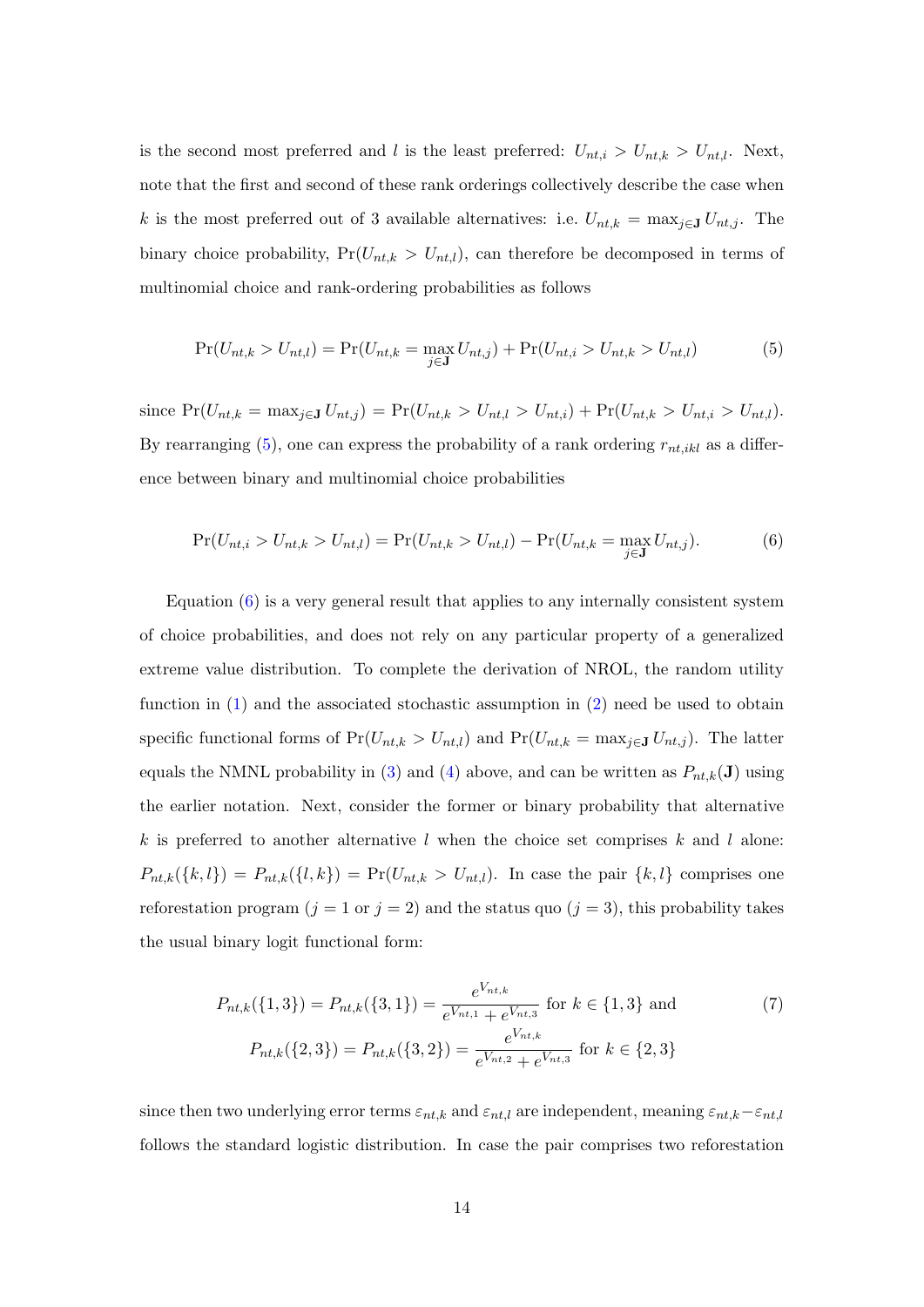programs,  $j = 1$  and  $j = 2$ , this probability still takes the binary logit form but the index function is now scaled by dissimilarity coefficient  $\tau$ 

<span id="page-15-1"></span>
$$
P_{nt,k}(\{1,2\}) = P_{nt,k}(\{2,1\}) = \frac{e^{V_{nt,k}/\tau}}{e^{V_{nt,1}/\tau} + e^{V_{nt,2}/\tau}} \text{ for } k \in \{1,2\}
$$
 (8)

since a positive correlation (i.e.  $1 - \tau^2 > 0$ ) between  $\varepsilon_{nt,1}$  and  $\varepsilon_{nt,2}$  makes the variance of their difference smaller than that of a standard logistic random variable. Then, based on [\(6\)](#page-14-1), one can immediately obtain the functional form of the probability of a rank ordering  $r_{nt,ikl}$  as a difference between two well-known quantities, namely binary logit and NMNL probabilities:

<span id="page-15-0"></span>
$$
P_{nt,ikl} = P_{nt,k}(\{k,l\}) - P_{nt,k}(\mathbf{J}).
$$
\n(9)

The NROL formula [\(9\)](#page-15-0) is a closed-form expression since its right-hand side terms can be replaced with closed-form expressions in  $(3)$ ,  $(4)$ ,  $(7)$ , and  $(8)$ . The sample log-likelihood function of the NROL model can be constructed in the usual manner by summing the log of the probability of an actually observed rank ordering across the sample, much as the sample log-likelihood function of the NMNL model is constructed by summing the log of the probability of an actually observed choice across the sample. For instance, suppose that person  $n$  ranked alternatives 2, 3, and 1 respectively as the most, second-most and least preferred alternatives in scenario  $t$ . Then, this particular observation  $r_{nt,231}$  contributes  $\ln(P_{nt,231}) = \ln(P_{nt,3}(\{1,3\}) - P_{nt,3}(J))$  to the sample log-likelihood where  $P_{nt,3}(\{1,3\})$  and  $P_{nt,3}(J)$  are as defined in [\(7\)](#page-14-2) and [\(4\)](#page-13-0). As the right-hand side of [\(9\)](#page-15-0) suggests, coding a maximum likelihood estimation routine for this baseline NROL model requires only about as much programming effort as coding a selfwritten routine for the NMNL model. In our experience, this baseline NROL model can be readily estimated using any of usual gradient-based optimization methods including Newton, BHHH and BFGS.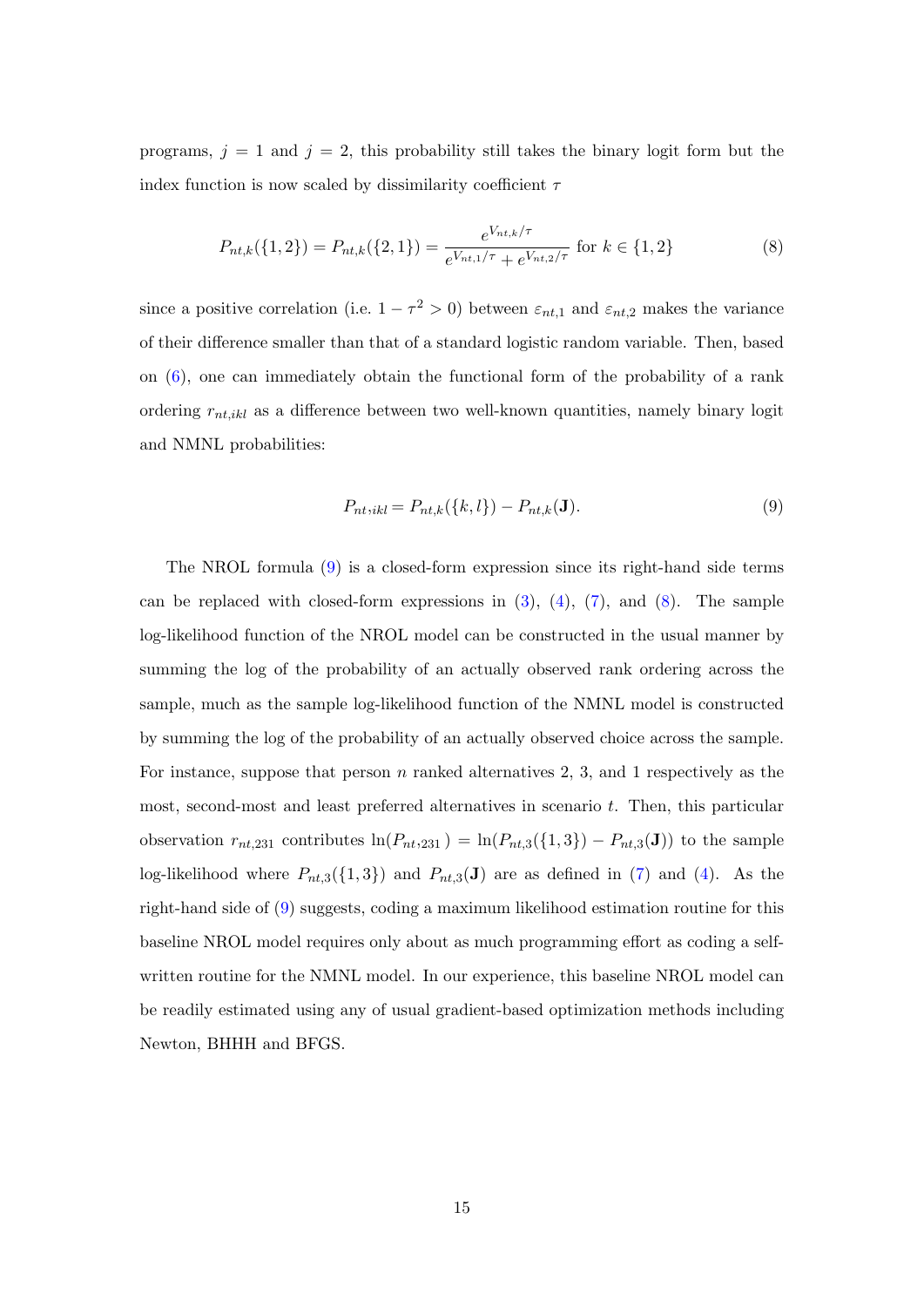#### 3.2 Latent class NROL in the willingness-to-pay space

We now turn to a more specific discussion of our LC-NROL model which mixes  $(9)$  over a discrete distribution. The systematic utility  $V_{nt,j}$  is often parameterized in what Train and Weeks (2005) call the preference space. In this space, our specification is

<span id="page-16-0"></span>
$$
V_{nt,j} = \alpha_n ASC_j^{RF} + \mathbf{x}'_{nt,j}\boldsymbol{\beta}_n - \lambda_n TAX_{nt,j} \text{ for } j \in \mathbf{J}
$$
 (10)

where  $ASC^{RF}_{j} = 1[j \neq 3]$  is the nest dummy for the reforestation programs,  $TAX_{nt,j}$  is the tax payment for j, and  $x_{nt,j}$  is the vector of other observed attributes. As described earlier, these variables are set to 0 for the status quo, meaning that  $V_{nt,3}$  is normalized to 0. All attributes enter  $x_{nt,j}$  linearly, except the forest surface area (SUR) for which we also include its square: since a larger forest area leaves less land for other uses, more of this attribute may not always be preferred.  $\alpha_n$ ,  $\beta_n$  and  $\lambda_n$  are person-specific random parameters. Following the recent land use studies of Claassen, Hellerstein and Kim (2013) and Schulz, Breustedt and Latacz-Lohman (2013), the joint distribution of these parameters, i.e. mixing distribution, is specified as discrete, to approximate the interpersonal taste distribution without imposing a particular shape on it. This finite mixture or latent class approach has a nonparametric flavor (Train, 2008), much as it does in the context of duration analysis (Heckman and Singer, 1984).<sup>[5](#page-34-4)</sup>

As in other non-market valuation studies, the main parameters of interest include the willingness-to-pay (WTP) for specific attributes, or  $\omega_n = \beta_n / \lambda_n$ . All results to be reported in the next section are obtained by specifying  $V_{nt,j}$  in the WTP space of Train and Weeks (2005) to estimate the distribution of  $\omega_n$  directly. Specifically, the utility function  $(10)$  is re-parameterized as:

<span id="page-16-2"></span><span id="page-16-1"></span>
$$
V_{nt,j} = \lambda_n \left( \frac{\alpha_n}{\lambda_n} ASC_j^{RF} + \boldsymbol{x}'_{nt,j} (\boldsymbol{\beta}_n / \lambda_n) - \frac{\lambda_n}{\lambda_n} TAX_{nt,j} \right)
$$
  

$$
= \lambda_n (\kappa_n ASC_j^{RF} + \boldsymbol{x}'_{nt,j} \boldsymbol{\omega}_n - TAX_{nt,j})
$$
 (11)

so that  $\kappa_n$  and  $\omega_n$  become relevant random parameters in lieu of  $\alpha_n$  and  $\beta_n$ . In the case of finite mixture models, moving from the preference space to the WTP space makes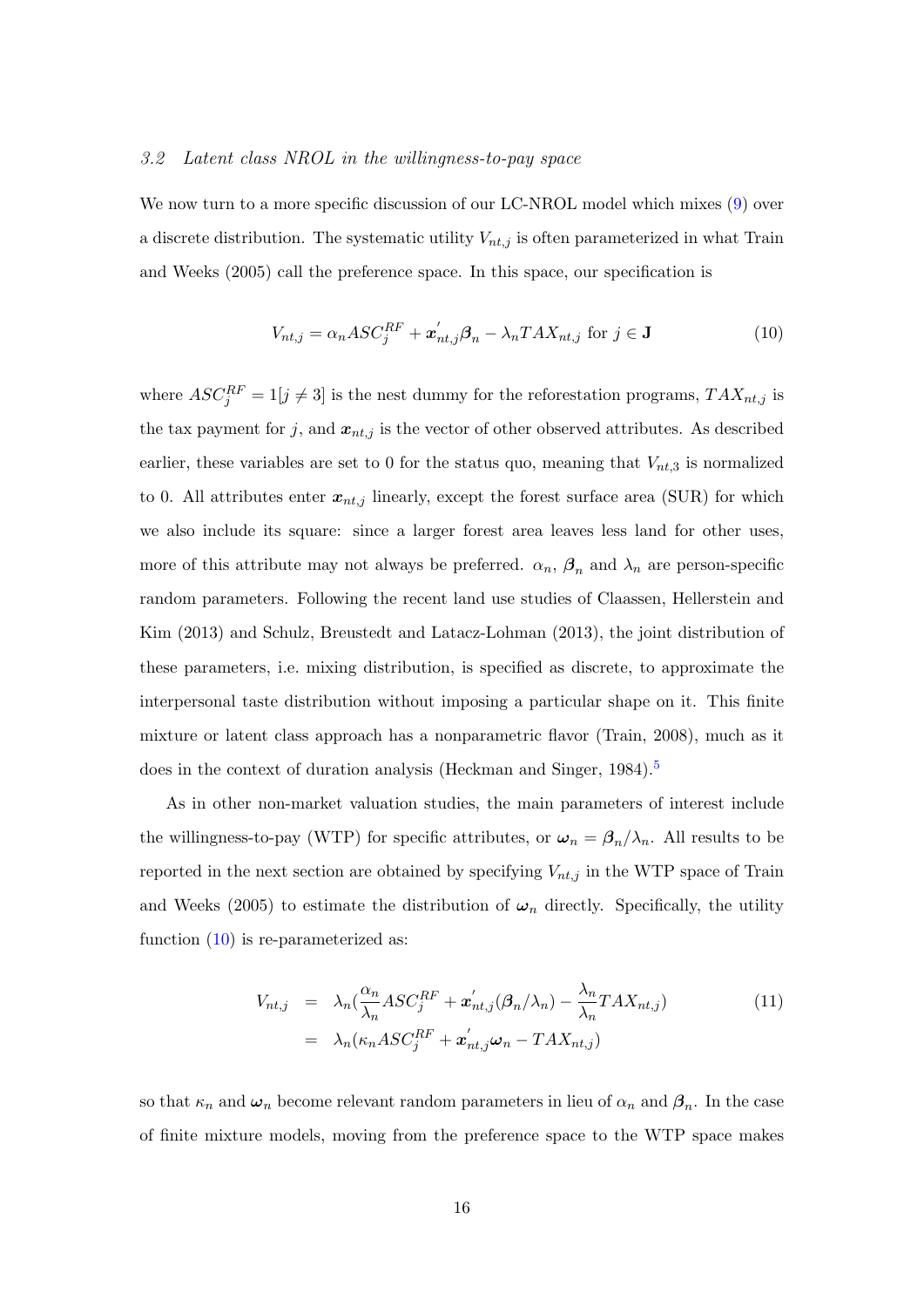<span id="page-17-0"></span>it more convenient to obtain the distribution of  $\omega_n$  while preserving the postulated preference structure: the optimal mass points in the parametric space remain invariant to such a move so long as  $\lambda_n$  is non-zero at each point.<sup>[6](#page-35-0)</sup> This invariance contrasts with the case of popular continuous mixture models which imply two different preference structures in the two different spaces (Train and Weeks, 2005; Scarpa, Thiene and Train, 2008).

As noted above, our model specifies the error term  $\varepsilon_{nt,j}$  to follow a generalized extreme value distribution that allows for a positive correlation between the two reforestation program's error terms,  $\varepsilon_{nt,1}$  and  $\varepsilon_{nt,2}$ . In the standard mixed logit framework, the error term  $\varepsilon_{nt,j}$  is i.i.d. type 1 extreme value and it is sometimes the desire to approximate this type of correlation that motivates inclusion of a random alternativespecific constant like  $\alpha_n$  in [\(10\)](#page-16-0) (Herriges and Phaneuf, 2002). Even though  $\varepsilon_{nt,j}$  is i.i.d. over alternatives, the resulting composite error terms for the reforestation programs,  $(\alpha_n + \varepsilon_{nt,1})$  and  $(\alpha_n + \varepsilon_{nt,2})$ , would exhibit a positive correlation when the correlation is computed over the population of decision makers; the shared error component  $\alpha_n$ ensures that someone with a larger composite error for one reforestation program tends to have a larger one for the other program too. The positive correlation thus induced is a property which pertains to the population and arises from interpersonal taste heterogeneity, and does not pertain to an individual decision maker. In the standard mixed logit framework, an individual decision maker tends to consider reforestation programs and the status quo equally attractive once their observed attributes are taken into account, as one can see by noting that conditional on person-specific utility parameters, the probability of a rank ordering takes the form of the ROL formula that exhibits the IIA property.

Accommodating a positive correlation in  $\varepsilon_{nt,j}$  directly, instead of relying on personspecific utility parameter  $\alpha_n$  to approximate it, allows our model to provide a more general description of individual choice behavior. Our modeling approach allows for that an individual decision maker tends to find reforestation programs better substitutes for each other than the status quo even after taking into account their observed attributes: conditional on person-specific utility parameters, our approach has the prob-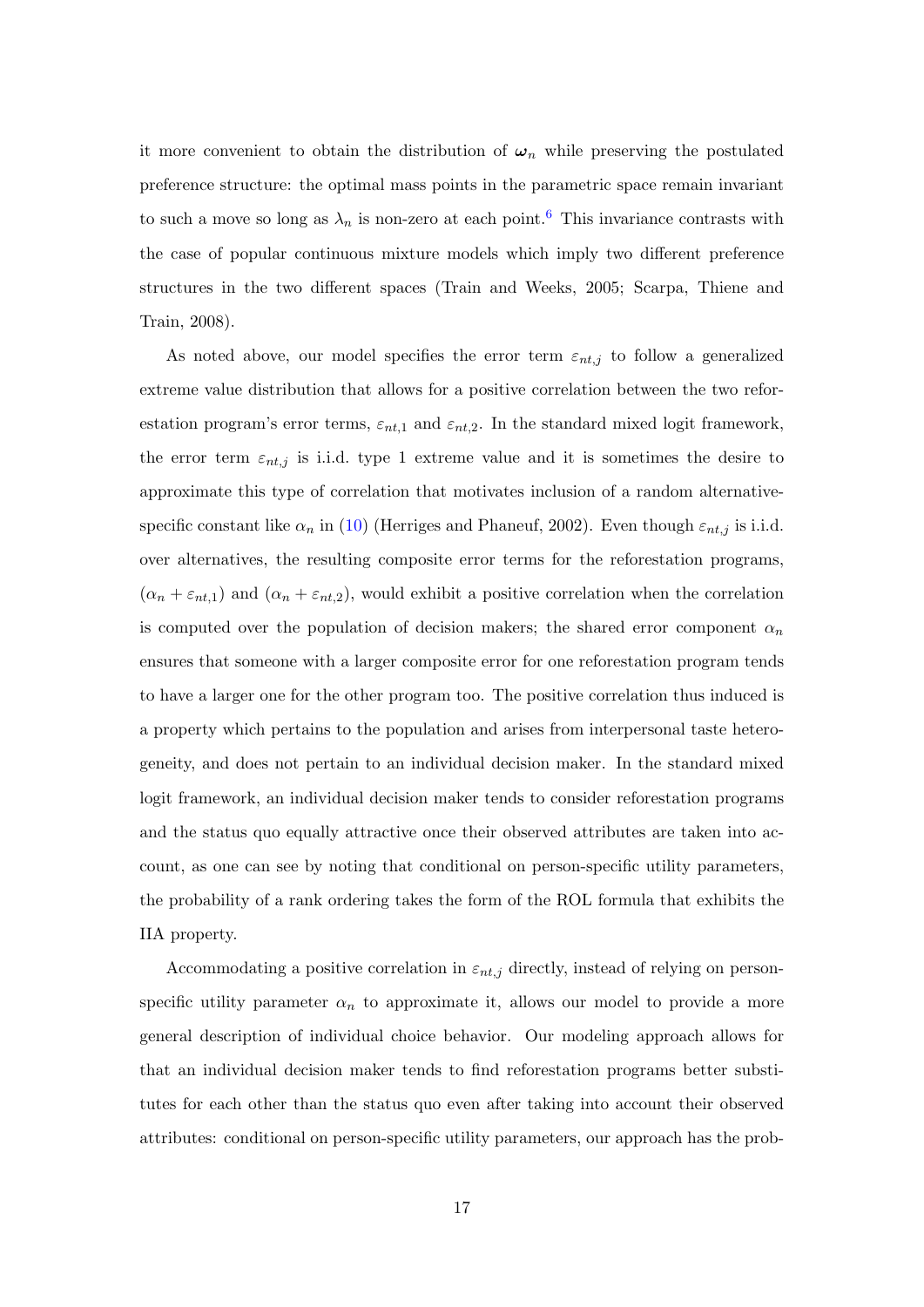ability of a rank ordering specified as the NROL formula that does not exhibit the IIA property. As a stochastic assumption, a positive correlation in  $\varepsilon_{nt,j}$  over reforestation alternatives which leads to the NROL formula is arguably not only more general but also more natural than independence, since behavioral noises associated with evaluating each reforestation program's attractiveness relative to the status quo are likely to be positively correlated. In addition, a positive correlation in  $\varepsilon_{nt,j}$  over reforestation alternatives may reflect inadequate specification of interpersonal taste heterogeneity. Since person-specific random utility parameters multiply alternative-specific attributes  $(ASC<sub>j</sub><sup>RF</sup>, x<sub>nt,j</sub>, TAX<sub>nt,j</sub>)$ , unless taste heterogeneity is adequately modeled, some aspects of taste heterogeneity would enter alternative-specific idiosyncratic errors  $\varepsilon_{nt,j}$ like error components (Train, 2009, pp.139-141). Such error components vary with the observed attributes, in terms of which reforestation programs are positively correlated in that they deliver improvement (relative to the status quo) in social and environmental outcomes in return for an increase in taxes.

Of course, the presence and extent of such a positive within-nest correlation are an empirical question, and likely to vary from application to application. We note that much as the NMNL model nests the MNL model, the NROL model nests the ROL model as a special case arising when the dissimilarity coefficient  $\tau = 1$  (equivalent to zero within-nest correlation). Our modeling approach allows one to test directly, via  $\tau$ , for whether there is a within-nest correlation that remains after modeling interpersonal taste heterogeneity, whereas the standard mixed logit approach assumes such a correlation away. In other words, our approach allows the presence of correlated evaluative noises, and also a possible misspecification of taste heterogeneity, to be treated genuinely as an empirical question that can be explored using the usual methods of statistical inference.

For estimation, the sample log-likelihood function is constructed by bringing [\(9\)](#page-15-0) and [\(11\)](#page-16-1) together. Let  $\theta_n = (\lambda_n, \kappa_n, \omega_n)$ , and  $\theta_c = (\lambda_c, \kappa_c, \omega_c)$  for  $c = 1, 2, \dots, C$ where C is the number of mass points, or "classes", to be pre-specified. Replacing  $\theta_n$ in [\(11\)](#page-16-1) with  $\theta_c$ , and then substituting the resulting expression into the NROL formula [\(9\)](#page-15-0) gives  $L_{nt,ikl}(\tau, \theta_c)$ , the likelihood of observing person n's rank ordering in scenario t conditional on that she is in class c. The corresponding likelihood of observing her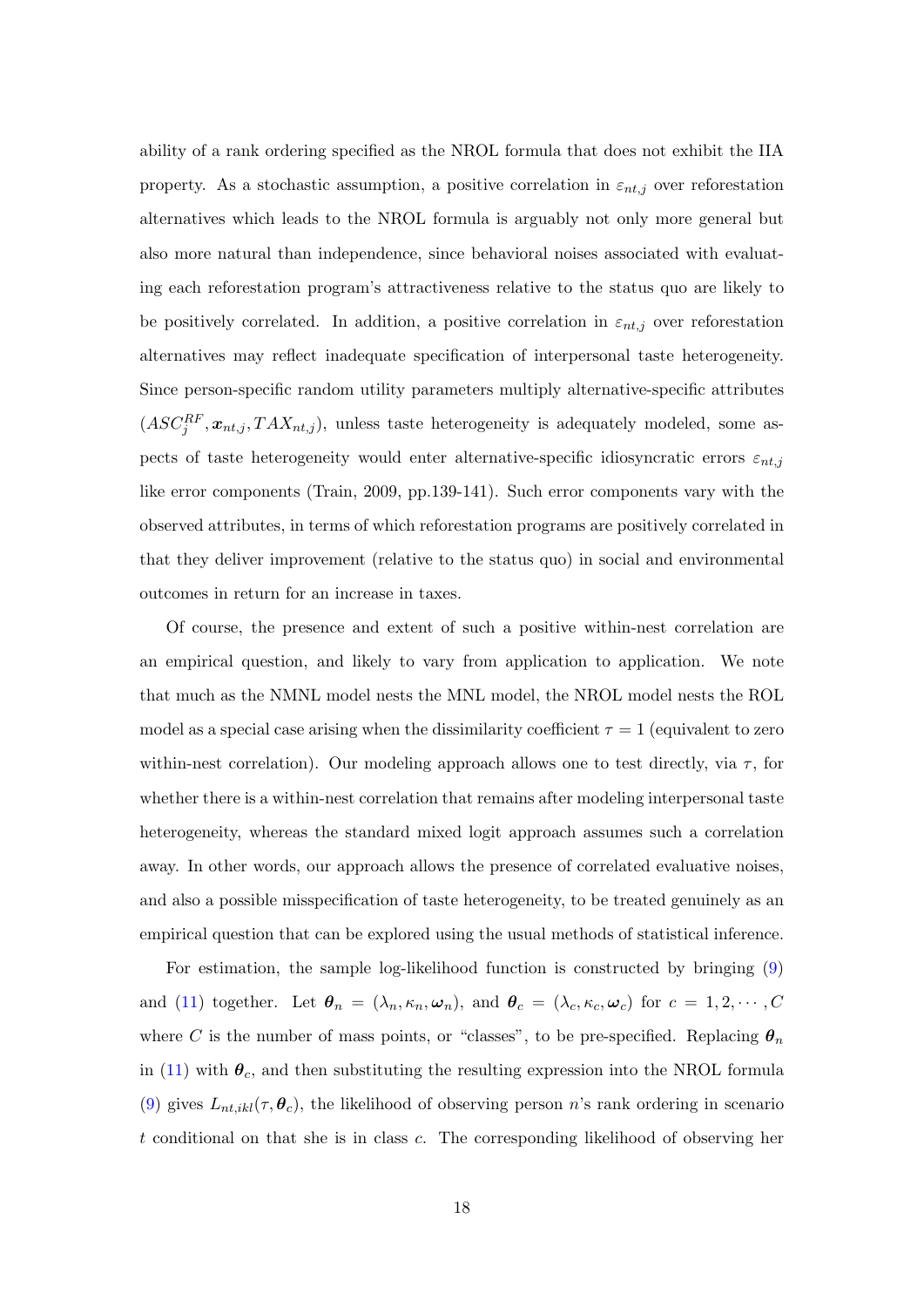sequence of rank orderings over  $T_n$  scenarios is then

<span id="page-19-1"></span>
$$
L_{n|c}(\tau, \boldsymbol{\theta}_c) = \prod_{t=1}^{T_n} \prod_{\{i,k,l\} \in \mathbf{Q}} L_{nt,ikl}(\tau, \boldsymbol{\theta}_c)^{r_{nt,ikl}}
$$
(12)

where **Q** is the set of all possible rank orderings i.e. permutations of  $\{1, 2, 3\}$ ; and  $r_{nt,ikl}$ equals 1 if her actual rank ordering in scenario  $t$  is as listed in the second set of subscripts and 0 otherwise. For later reference, we define  $r_n$  as a collection of such rank ordering indicators over  $T_n$  scenarios.

Since her class is not known, the unconditional likelihood of this sequence is obtained by averaging or mixing  $L_{n|c}(\tau,\theta_c)$  over c. Let  $\pi_c = \Pr(\theta_n = \theta_c)$  denote the population share of class c. Person  $n$ 's contribution to the sample likelihood is then

<span id="page-19-0"></span>
$$
L_n(\tau, \boldsymbol{\theta}, \boldsymbol{\pi}) = \sum_{c=1}^{C} \pi_c L_{n|c}(\tau, \boldsymbol{\theta}_c)
$$
\n(13)

where  $\boldsymbol{\theta} = (\boldsymbol{\theta}_1, \boldsymbol{\theta}_2, \cdots, \boldsymbol{\theta}_C)$  and  $\boldsymbol{\pi} = (\pi_1, \pi_2, \cdots, \pi_{C-1})$  with  $\pi_C \equiv 1 - \sum_{c=1}^{C-1} \pi_c$  by normalization. Formula [\(13\)](#page-19-0) is the likelihood of person n's rank orderings,  $r_n$ , under our LC-NROL model. It is functionally identical to the likelihood of the usual latent class MNL model (see for example, Claassen, Hellerstein and Kim, 2013), apart from that summand  $L_{n|c}(\tau, \theta_c)$  is the likelihood of a class-specific NROL model, instead of that of a class-specific MNL model.

All estimates of  $(\tau, \theta, \pi)$  in Section 4 have been computed by applying the method of maximum likelihood. As usual, the maximum likelihood estimates of those parameters can be obtained by maximizing the sample log-likelihood ln  $L = \sum_{n=1}^{N} \ln L_n(\tau, \theta, \pi)$  with respect to  $(\tau, \theta, \pi)$ . The estimates that maximize ln L can also be obtained by maximizing the expected complete data log-likelihood  $Q = \sum_{n=1}^{N} \sum_{c=1}^{C} h_{nc} [\ln \pi_c + \ln L_{n|c}(\tau, \theta_c)],$ which lends itself more easily to numerical optimization by allowing the estimates of  $(\tau, \theta)$  and  $\pi$  to be updated in two separate tasks from iteration to iteration. This latter approach is called the expectation-maximization (EM) algorithm (Bhat, 1997; Train, 2008). We follow the hybrid estimation strategy of Bhat (1997) by using the final EM solution as starting values for maximizing  $\ln L$  directly, to double-check convergence and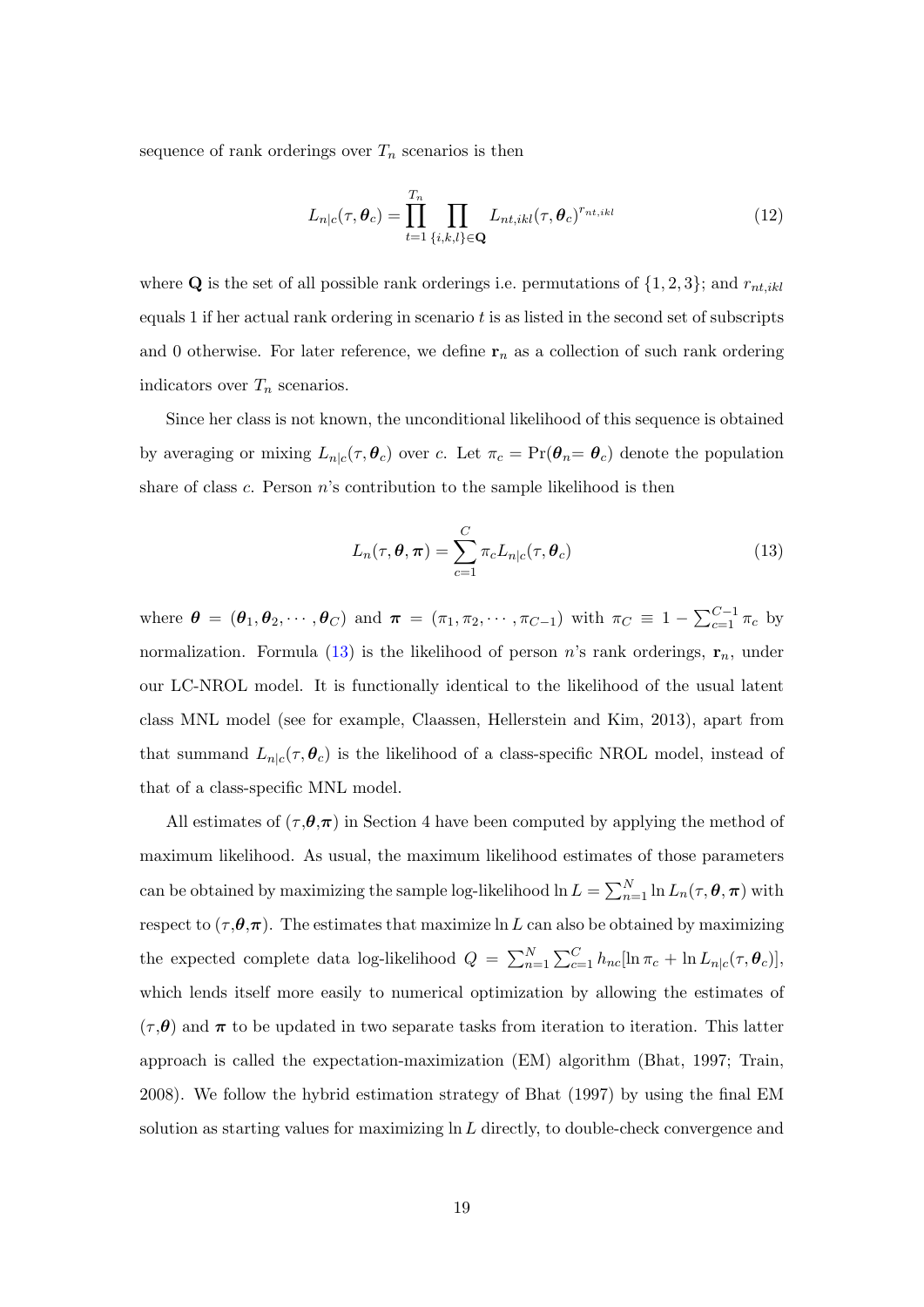<span id="page-20-2"></span>compute standard errors.[7](#page-36-0) [Appendix 1](#page-37-0) summarizes the EM algorithm for estimating our LC-NROL model and other computational details.

In the EM algorithm's objective function  $Q$ ,  $h_{nc}$  refers to person n's posterior probability of membership in class c. It measures how likely she is in that class given her observed behavior  $r_n$ , and is a derived statistic based on model parameters being estimated  $(\tau, \theta, \pi)$  and the data: it is not an extra parameter to be estimated directly. It is defined as

<span id="page-20-0"></span>
$$
h_{nc} = \Pr(\boldsymbol{\theta}_n = \boldsymbol{\theta}_c | \mathbf{r}_n) = \frac{\pi_c L_{n|c}(\tau, \boldsymbol{\theta}_c)}{\sum_{s=1}^C \pi_s L_{n|s}(\tau, \boldsymbol{\theta}_s)} = \frac{\pi_c L_{n|c}(\tau, \boldsymbol{\theta}_c)}{L_n(\tau, \boldsymbol{\theta}, \boldsymbol{\pi})}.
$$
(14)

Person n's posterior probability of membership in class c or  $h_{nc}$  is larger (smaller) than the population share of that class or  $\pi_c$ , which may be viewed as her *prior* probability, when her behavior can be fitted better (worse) by assuming that she is in class c than by mixing her likelihood over all classes: that is, by  $L_{n|c}(\tau, \theta_c)$  than by  $L_n(\tau, \theta, \pi)$ . Note that  $\pi_c$  is primarily a quantity that pertains to the population since it is the population share of class c, and does not vary across individuals  $n = 1, 2, ..., N$ . But then there is a  $\pi_c$  chance that a randomly sampled individual from the population is a member of class c, and it is in this sense that  $\pi_c$  can be interpreted as a quantity pertaining to an individual, more specifically as her prior probability of membership in class c. By contrast,  $h_{nc}$  is inherently a quantity that pertains to a particular individual n, since it is this individual's *posterior* probability of membership in class  $c$  that is conditioned on the observed sequence of her rank orderings in several choice scenarios.

Since the EM algorithm entails evaluation of each individual's posterior probabilities,  $h_{nc}$  for  $n = 1, 2, ..., N$  and  $c = 1, 2, ...C$ , the use of the EM algorithm makes it convenient to compute individual-specific coefficients (Train, 2009, Ch 11) as follows.

<span id="page-20-1"></span>
$$
E(\boldsymbol{\omega}_n|\mathbf{r}_n) = \sum_{c=1}^{C} h_{nc}\boldsymbol{\omega}_c
$$
\n(15)

Given our WTP-space parameterization, these coefficients can be interpreted as the expected values of person n's WTP that our model allows us to infer from her behavior. Note that since the posterior probabilities  $h_{nc}$  vary across individuals, these coefficients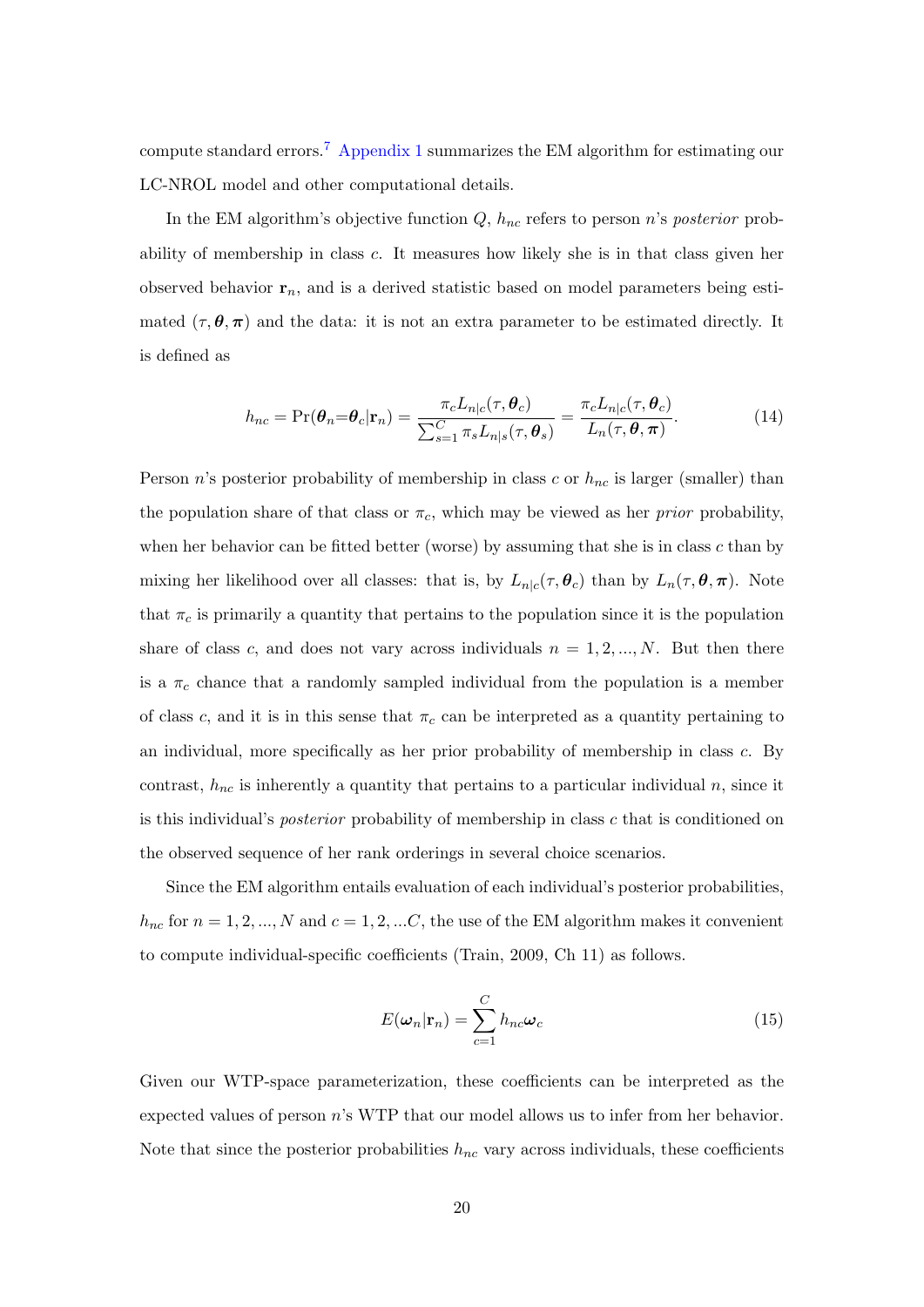vary across individuals too. The distribution of these coefficients across 450 people in our sample will be examined to complement the analysis of taste heterogeneity in the population captured by  $\theta$  and  $\pi$ .

### 4 Empirical findings

Following the common practice (Train, 2008; Claassen, Hellerstein and Kim, 2013; Keane and Wasi, 2013; Shulz, Breustedt and Latacz-Lohman, 2013; Yoo and Doiron, 2013), we use the Bayesian Information Criterion (BIC) to choose the optimal number of classes. Our preferred model features four classes and 36 parameters. To facilitate the subsequent interpretation of this model, our discussion begins with the estimation results for more restrictive models involving fewer parameters.

#### 4.1 Baseline model estimates

The first two columns of Table [2](#page-53-0) report the nested multinomial logit (NMNL) model and the nested rank-ordered logit (NROL) model, which assume interpersonal taste homogeneity. Each coefficient measures the marginal WTP for a particular attribute in  $\epsilon$ s, except for the coefficients on SUR and its square SUR<sup>2</sup> which jointly measure the marginal WTP for the forest surface area.<sup>[8](#page-36-1)</sup> To facilitate interpretation, Figure [1](#page-50-0) plots the cumulative willingness-to-pay (WTP) for changing the forest surface area from the status quo  $(SUR = 0)$  to shown levels. For the NMNL estimation, the data have been recoded as if we only observed the most preferred alternative in each scenario.

> <span id="page-21-0"></span>[Insert Table [2](#page-53-0) about here] [Insert Figure [1](#page-50-0) about here]

In both models, the dissimilarity coefficient  $\tau$  lies between 0 and 1, satisfying the sufficient condition for consistency with random utility maximization (Train, 2009, p.81). The implied within-nest correlation,  $1 - \tau^2$ , is quite large: 0.97 in NMNL and 0.93 in NROL.<sup>[9](#page-36-2)</sup>

<span id="page-21-1"></span>The WTP estimates are only slightly smaller in NROL and practically the same in both models. Including an extra native tree species (BIO) in the program is valued at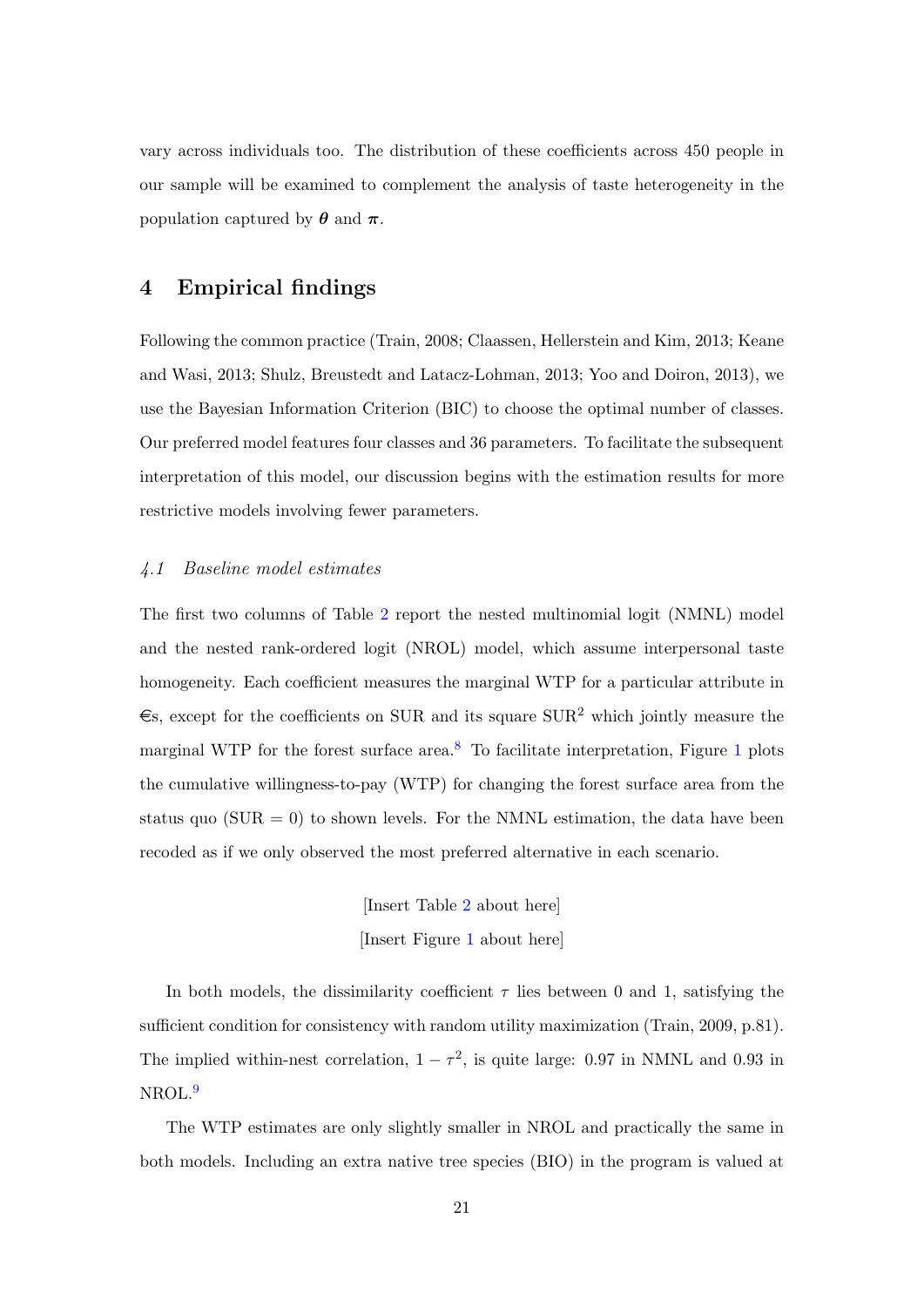some  $\in 20$ , almost as much as an extra recreation site (REC) and 30 new jobs (30  $\times$ EMP). The use of natural regeneration instead of artificial plantations (NAT) is valued at some  $\epsilon$ 30. The quadratic term of SUR is negative, indicating a decreasing marginal valuation of the forest surface area: Figure [1](#page-50-0) shows that the marginal WTP is mostly positive over the proposed range of increases, with the cumulative WTP peaking at some  $\epsilon$ 60 near the highest increase.

<span id="page-22-0"></span>While both models arrive at the same substantive results in terms of attribute valuation, NROL delivers more precise estimates than NMNL. The marginal utility of money  $(TAX \times -1)$ , the alternative-specific constant for reforestation programs measuring the aversion to the status quo (ASCRF) and the dissimilarity coefficient ( $\tau$ ) are significant at the 1% level in NROL, and by contrast insignificant at any conventional level in NMNL.<sup>[10](#page-36-3)</sup> Both ASC<sup>RF</sup> and  $\tau$  parameters can explain why when someone's utility from one reforestation option is higher than the status quo, her utility from the other reforestation option is also likely to be higher. Berry, Levinsohn and Pakes (2004) and Train and Winston (2007) report similar findings on the substitution parameters of normal error-component logit models for rank-ordered data.

The precise estimate of  $\tau$  in NROL (0.26) is also about 60% larger than its imprecise counterpart in NMNL (0.16). But the implied within-nest correlation is still quite large at 0.93. In a revealed preference study, observing all relevant attributes is difficult and it is natural to consider unobserved attributes shared by nested alternatives as the main source of such a correlation (Ben-Akiva and Lerman, 1985, pp.285-294). In a stated preference study, however, it may be more natural to consider omitted interpersonal taste variation as the main source. A careful experimental design would have most of key attributes observed as the descriptors of choice scenarios, leaving less room for omitted attributes that could induce subjective evaluative noises to be correlated over alternatives. As Train (2009, pp.139-141) explains, omitted taste heterogeneity can be observationally equivalent to omitted shared attributes.

In Table [2,](#page-53-0) the 2-class version of the latent class NROL (LC-NROL) model is reported in the third (Class 1) and fourth (Class 2) columns. The average of class-specific estimates, weighted by their population shares, is reported in the last column (Mean).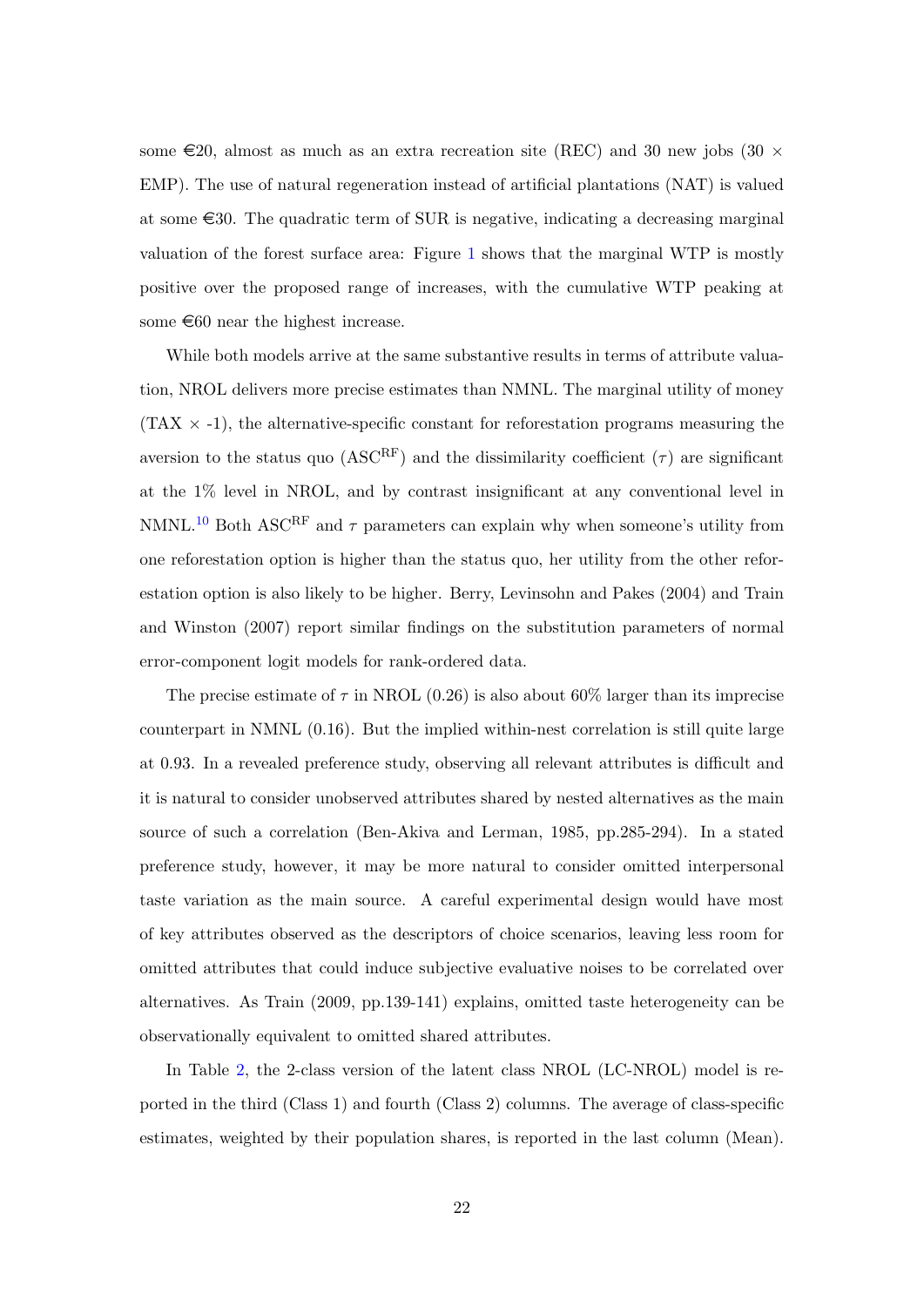This average can be interpreted as the estimated population mean of each random utility parameter in the WTP space. Specifically, let  $\theta_{n,k}$  be one of random utility parameters in  $\theta_n$ , and  $\theta_{c,k}$  be the corresponding class-specific parameter in  $\theta_c$ , where  $\theta_n$  and  $\theta_c$  are as defined in the previous section. The population mean of  $\theta_{n,k}$ , then, can be estimated by plugging the estimates of  $\pi_c$  and  $\theta_{c,k}$  into the following formula

<span id="page-23-0"></span>
$$
E(\theta_{n,k}) = \sum_{c=1}^{C} \Pr(\theta_n = \theta_c) \theta_{c,k} = \sum_{c=1}^{C} \pi_c \theta_{c,k}
$$
(16)

where  $\pi_c$  is the population share of class c and the total number of classes  $C = 2$  in the present context.

The results present prima facie evidence that the high within-nest correlation resulted from omitted taste heterogeneity as suspected. Capturing two preference segments leads to an increase in  $\tau$  from 0.26 to 0.89, implying a substantial decline in the within-nest correlation from 0.93 to 0.21. Class 2 makes up 95% of the population who value both environmental and "social" outcomes of reforestation. They have a similar preference structure as found in NROL. Class 1 captures the remaining 5% who have evidently distinct preferences. This minority is unlikely to find any reforestation program more attractive than the status quo. They have preferences for the status quo ( $\text{ASC}^{\text{RF}}$  < 0, c.f.  $\text{ASC}^{\text{RF}}$  > 0 for the majority), are much more tax-sensitive  $(TAX \times -1 = 0.035, c.f. 0.014$  for the majority), and accordingly have smaller WTP, most of which are insignificant both practically and statistically.

#### 4.2 Preferred 4-class LC-NROL model estimates

Table [3](#page-54-0) reports our preferred 4-class LC-NROL model, and Figure [2](#page-51-0) plots the implied cumulative WTP for changing the forest surface area from the status quo to shown levels. The last column of Table [3,](#page-54-0) as in Table [2,](#page-53-0) presents the estimated population mean of each parameter that is derived using equation  $(16)$ , where  $C = 4$  now. This model appears to capture the main aspects of the underlying taste heterogeneity well enough to nearly eliminate the within-nest correlation.

[Insert Table [3](#page-54-0) about here]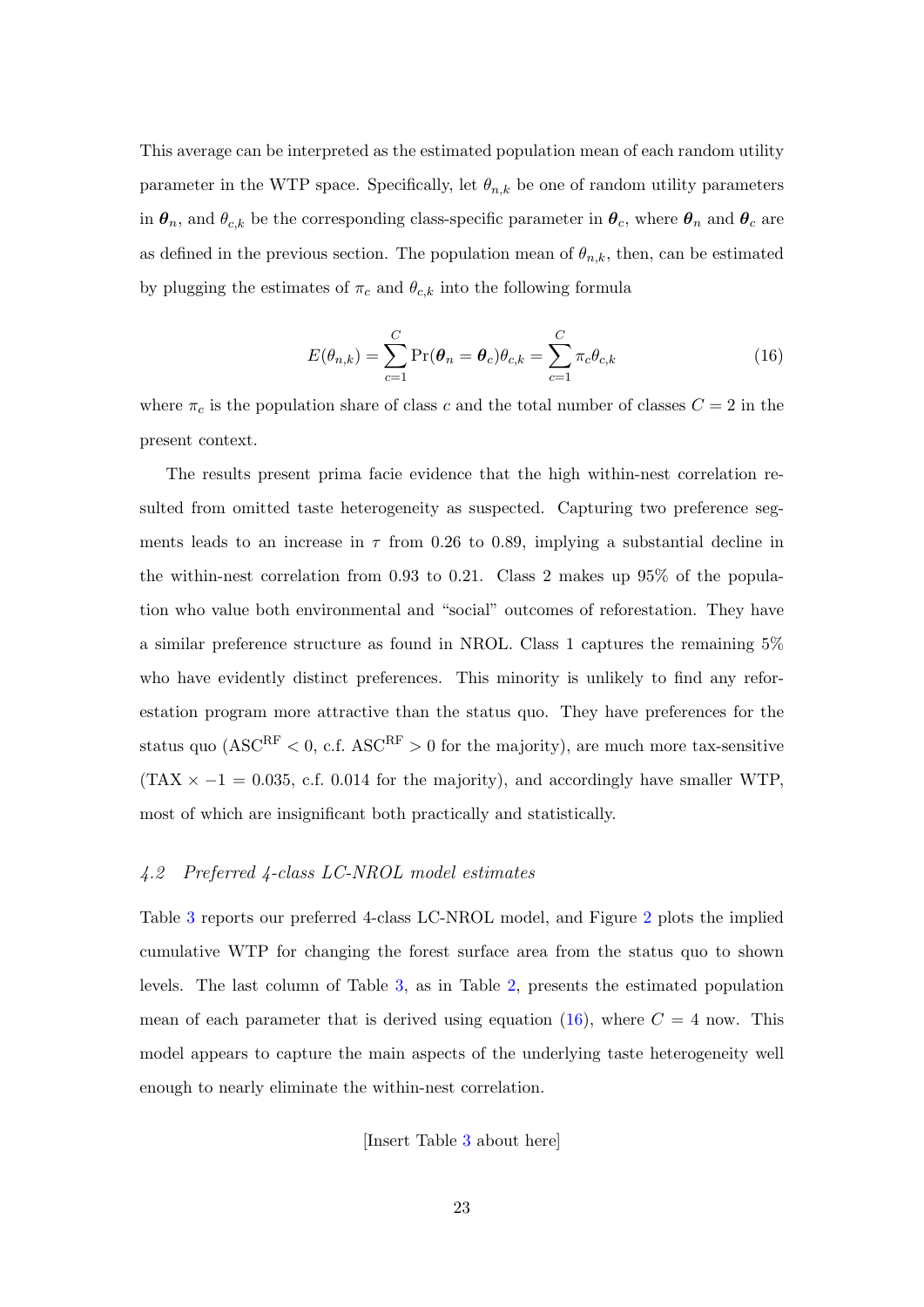#### [Insert Figure [2](#page-51-0) about here]

The dissimilarity coefficient  $\tau$  is now 0.99, implying a very modest correlation of about 2%. Put another way, consider the question of why someone who prefers a reforestation program to the status quo is also likely to prefer another reforestation program to the status quo. The present model addresses this question with reference to her systematic tastes for the observed attributes, without relying on the residual correlation in  $\varepsilon_{nik}$  which cannot be as readily interpreted. The estimated heterogeneity features a "complex" structure, in the sense of Keane and Wasi (2013, p.1032), as each class is quite distinct from another in terms of its valuation of different attributes.

Class 1 makes up 4% of the population and resembles their counterpart in the 2 class LC-NROL model of Table [2.](#page-53-0) They show preferences for the status quo, and have small and insignificant WTP for most attributes. Their only significant WTP is for the forest surface area. Figure [2](#page-51-0) illustrates that for maintaining the current size of the forest surface area (SUR = 20), this class is willing to pay  $\epsilon$ 38, more than others except Class 3. The amount grows to  $\epsilon$ 47 for increasing the size by 20% (SUR = 40) around at which the marginal WTP turns negative, but even then it is not large enough to reverse their preferences for the status quo  $(ASC<sup>RF</sup> = -E116)$ .

The remaining three classes exhibit preferences for reforestation  $(ASC<sup>RF</sup> > 0)$ , and may be viewed as a breakdown of the dominant majority segment in the 2-class model. The two largest segments are Class 2 and Class 3, making up 52% and 41% of the population respectively. Both classes are willing to pay more than  $\epsilon$ 18 for the use of an additional tree species (BIO), but their preferences for the other attributes are remarkably different.

Class 2 represents those who are primarily concerned with what we have called "social" outcomes. Only this class has statistically significant WTP for an extra recreation site (REC) and an additional job in the local economy (EMP). Moreover, their WTP of  $\epsilon$ 45 for REC and  $\epsilon$ 1.38 for EMP are evidently larger than any other class's, including Class 3 who are willing to pay  $\epsilon$ 5 for REC and  $\epsilon$ 0.29 for EMP. Interestingly, Class 2 also has rather large and negative WTP of  $-\epsilon 18$  for the use of natural regeneration (NAT), meaning that their preferred implementation technique is artificial plantation.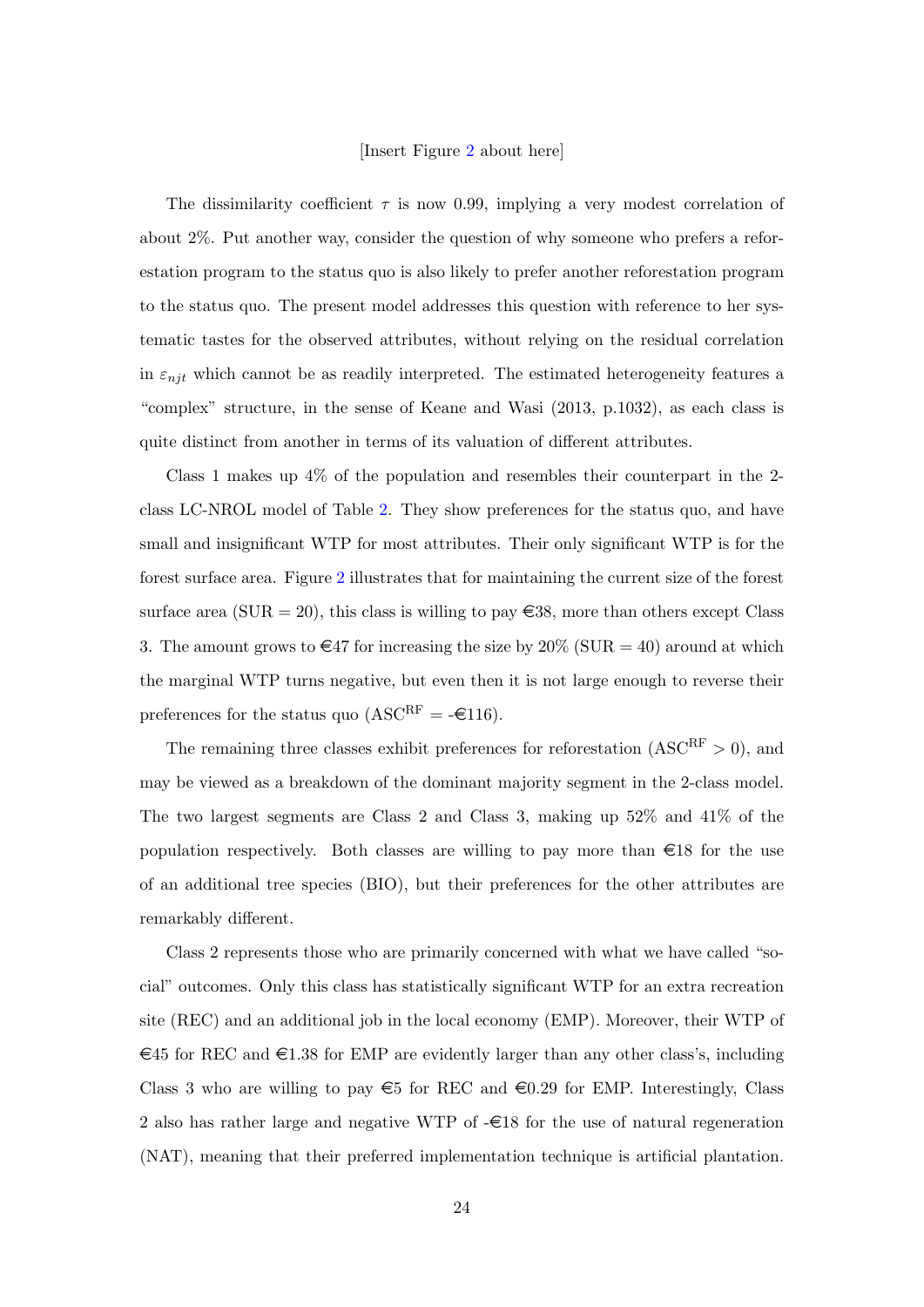This estimate agrees with their preferences for social outcomes, though it is statistically insignificant. The use of artificial plantation may be associated with a boost to the local economy over and above the impact of EMP, as it requires more initial investment and subsequent maintenance expenditure than natural regeneration.

In contrast, Class 3 represents those who are primarily concerned with the natural appearance and size of the forest area, or the "environmental" outcomes of reforestation. They value the use of natural regeneration at  $\epsilon \leq 84$ , which is much larger than the second largest amount of  $\epsilon$ 11 that Class 4 is willing to pay. As Figure [2](#page-51-0) shows, over the whole range of proposed increases, they are also willing to pay visibly more than Class 2 for any given increment of the forest surface area; and over most of this range, they are also willing to pay more than any other class. Thus, people in this class place greater weight on the potential landscape values of reforestation which are to be realized in the future, and less on the direct social benefits.

Class 4, making up 3% of the population, captures those who have some preferences for reforestation but are also highly cost-sensitive:  $\text{ASC}^{\text{RF}}$  is still positive but much smaller, and TAX  $\times$  -1 is much larger, than in Class 2 and Class 3. In line with their large  $TAX \times -1$  or marginal utility of money, they have small WTP for most attributes, though they qualitatively resemble Class 3 in weighting the future environmental outcomes more than the immediate social outcomes. They are thus likely to consider the costs of some reforestation programs unjustified by the proposed outcomes.

For comparison with our preferred model, we have also estimated two standard mixed ROL models in the WTP space: "independent" and "correlated" mixed ROL models. Apart from the WTP space parameterization, these models are like the mixed ROL models of Layton (2000), Calfee, Winston and Stempski (2001), Train and Winston (2007) and Train (2008) which conceptualize an observed rank ordering as a realization of random preference orderings. Following Train and Weeks (2005), our specification assumes a multivariate normal distribution of random utility parameters  $\ln(\lambda_n)$ ,  $\kappa_n$ and  $\omega_n$ , where the notations refer to the random utility function in equation [\(11\)](#page-16-1). The independent mixed ROL model assumes away all correlations between 8 random utility parameters, and requires estimating 16 coefficients comprising each parameter's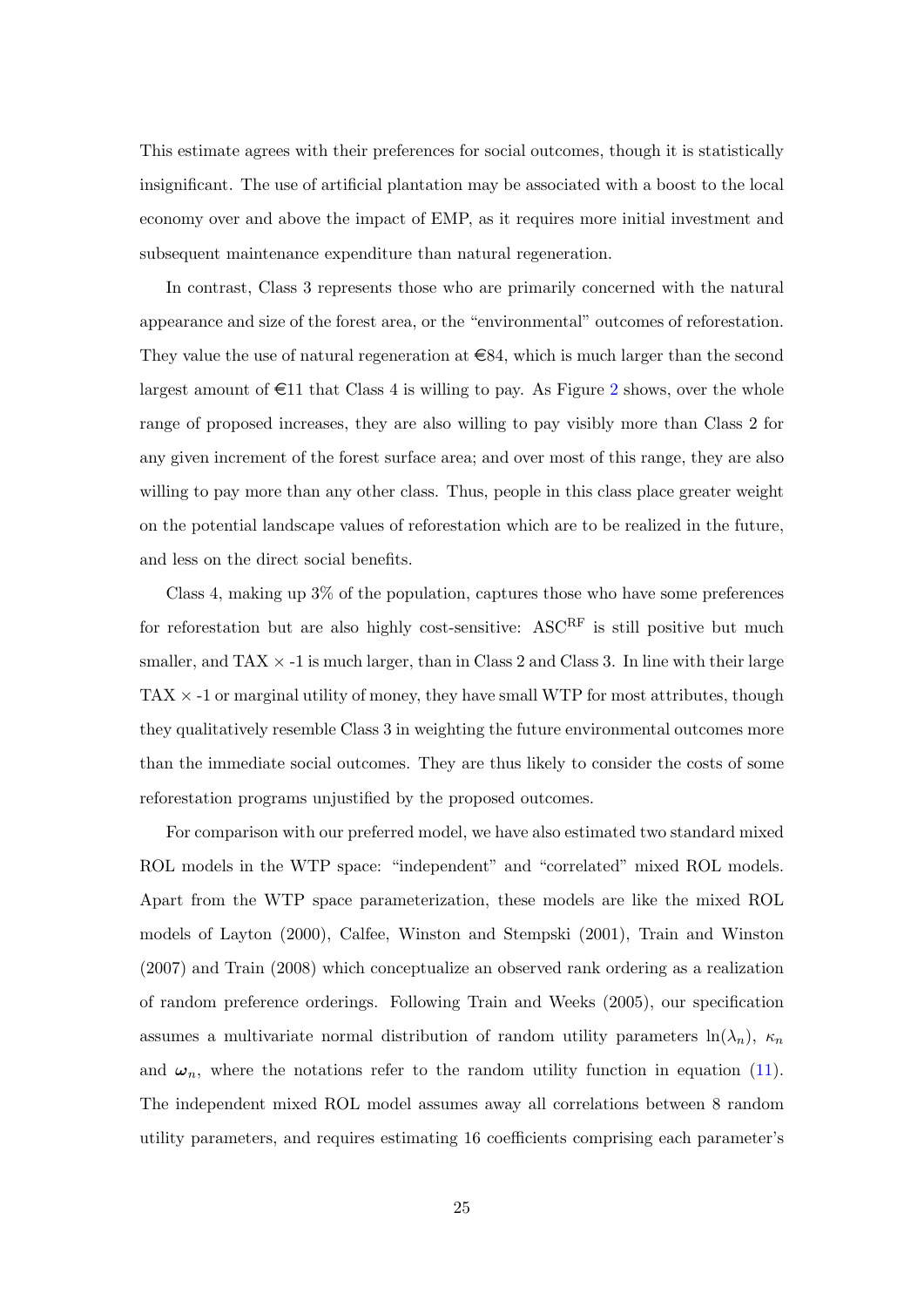<span id="page-26-0"></span>population mean and standard deviation. The correlated mixed ROL model comes much closer to our preferred model in terms of flexibility of the mixing distribution, as it accommodates the full set of such correlations, thereby requiring estimation of 44 coefficients (8 means; 8 standard deviations; 28 covariances).<sup>[11](#page-37-1)</sup> Both models are estimated via the method of maximum simulated likelihood, using 1000 Halton draws for Monte Carlo integration. Table [A1](#page-57-0) in Appendix 2 summarizes the results.

In the present application, all three models (LC-NROL, independent and correlated mixed ROL) turn out to be similar in terms of the estimated mean WTP for reforestation outcomes. But for an analyst who would like to impose a minimal set of a priori assumptions on the distribution of random utility parameters and that of error terms, our modeling approach provides distinctive advantages in terms of flexibility, and potentially also in terms of computational convenience. Since the ROL formula implicitly imposes  $\tau = 1$  a priori, neither of the mixed ROL models allows verifying directly whether that model eliminates the within-nest correlation which is a key feature of the NMNL and NROL results in Table [2.](#page-53-0) We also note that using our self-written program in TSP International, it took slightly over 26 minutes (including the time spent on the EM algorithm's iterations) to execute the production run for the LC-NROL model; using the default settings of Stata command -mixlogitwtp- (Hole, 2015), it took about 68 minutes to estimate the independent mixed ROL model and almost 31 hours to estimate the correlated mixed ROL model.<sup>[12](#page-37-2)</sup> Making direct comparisons of the three models in terms of run time is difficult partly because we used two different software packages, and inherently because each model involves different sets of parameters. In our view, the results nevertheless provide a convincing indication that the LC-NROL model provides a computationally attractive alternative to the mixed ROL models.

### <span id="page-26-1"></span>4.3 Individual-specific WTP coefficients

Our preferred LC-NROL model has identified distinct preference segments which are four major mass points in the population taste distribution. This does not mean that one of the four segments will be able to describe every individual's tastes exactly. As Clarke and Muthen (2009) suggest, it may be appropriate to think of a specific individual as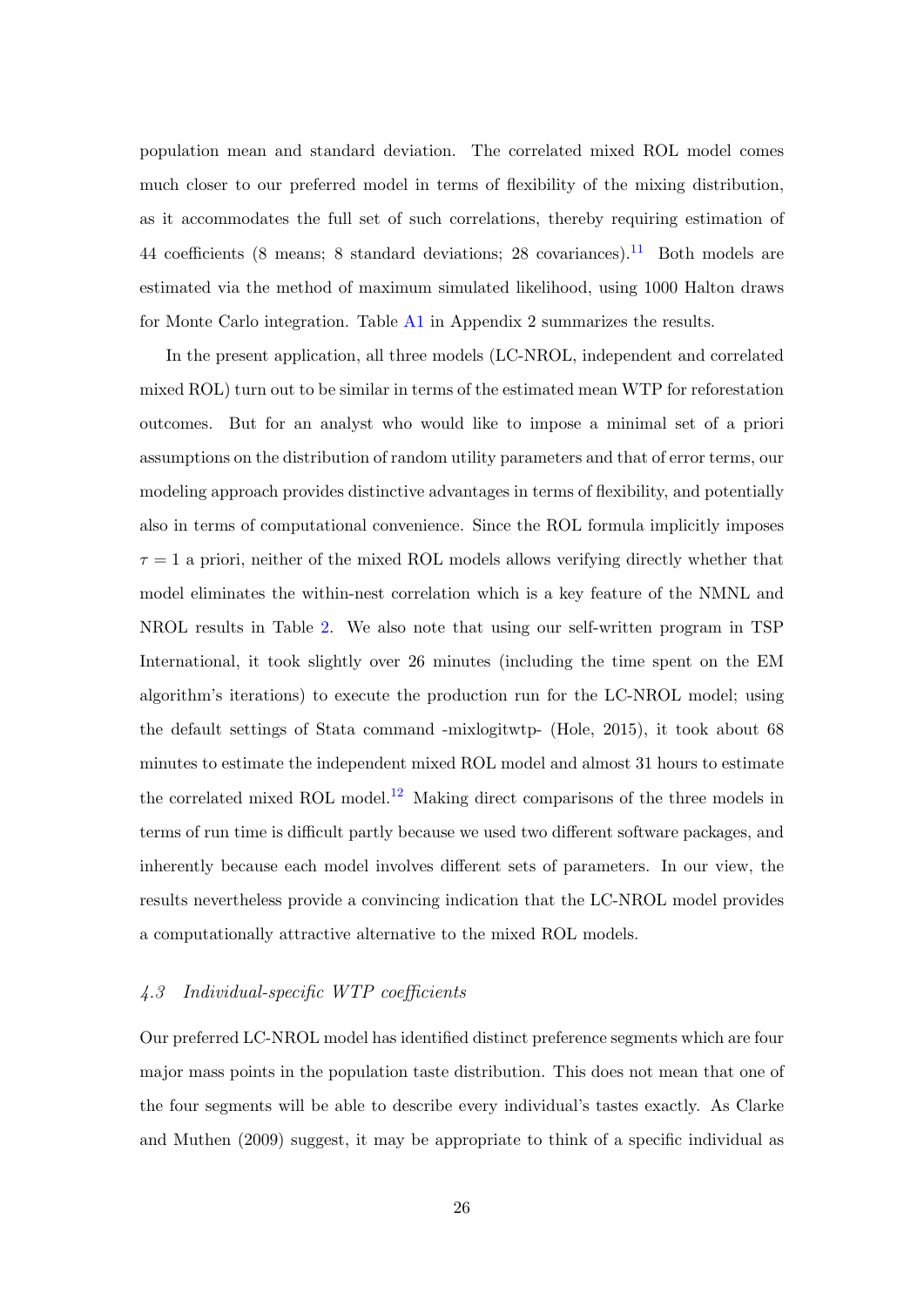having "fractional membership" in all classes, with her tastes possibly lying somewhere between the four major mass points. We present individual-level statistics which use the posterior probability  $h_{nc}$  in equation [\(14\)](#page-20-0) as a measure of each person n's fractional membership in class c.

Table [4](#page-55-0) summarizes individual-specific WTP in our sample of 450 respondents, computed using formula [\(15\)](#page-20-1) and the estimated 4-class model. For the forest surface area (SUR), the individual-specific cumulative WTP for improving this attribute from 0 to a specified level has been computed in an analogous manner to Figure [2.](#page-51-0) Since each of 450 respondents has her own individual-specific WTP, the summary statistics are computed over 450 data points where each data point pertains to a particular respondent.

#### [Insert Table [4](#page-55-0) about here]

As discussed earlier, each respondent n's individual-specific WTP can be viewed as what that respondent's WTP is expected to be, on the basis of how she actually ranked alternatives in each scenario. Put another way, consider a hypothetical case where one can present each respondent with a very large number of choice scenarios, say 150, without inducing fatigue and heuristics. This would allow one to estimate the NROL model separately for each of 450 respondents using 150 observations on that respondent, thereby obtaining 450 sets of NROL estimates in total. Then, one may proceed to analyze within-sample taste heterogeneity by studying the distribution of these 450 sets of individual-specific estimates. In realistic settings, of course, each respondent can be asked to complete only so many choice scenarios (in our case, 8 scenarios) making it difficult to operationalize and justify such individual-level estimation. By combining the estimated population taste distribution (that is, the results presented in Table [3\)](#page-54-0) with each person's observed sequence of rank orderings in 8 scenarios, nevertheless, one can still obtain individual-specific WTP and analyze its distribution as one would analyze the distribution of individual-specific NROL results in the hypothetical case.

The distribution of individual-specific WTP calls for some caution against interpreting the earlier class-specific results as though every person's tastes could be exactly described by one of the four classes. For most attributes, the interquartile range  $(Q_3 - Q_1)$ of individual-specific WTP is narrower than what the direct comparisons of Class 2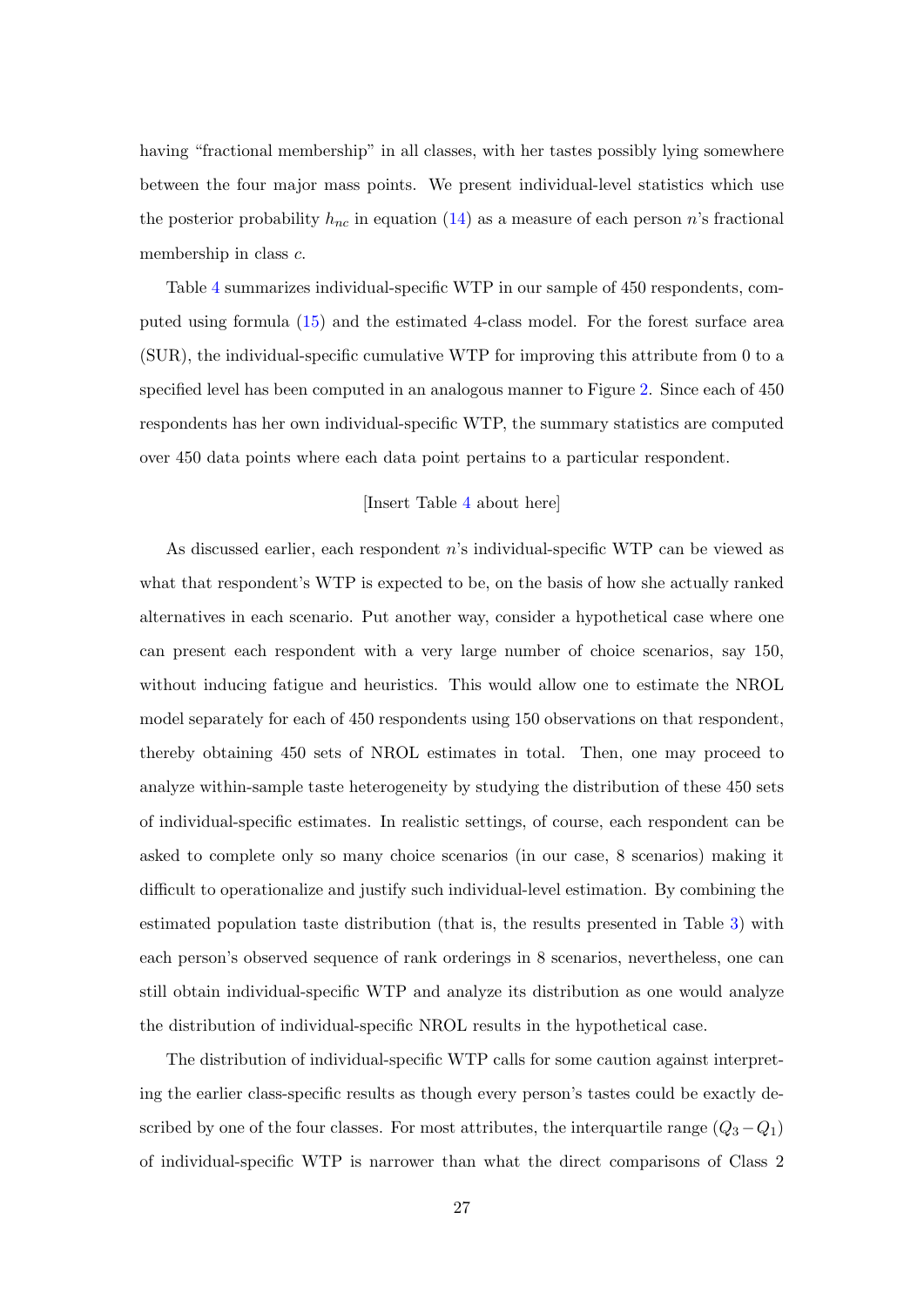and Class 3, together making up 93% of the population, would suggest. This means that many respondents cannot be exactly classified into one particular class, though most of respondents have quite a large posterior probability of being in one of the four classes: over the 450 respondents, the first quartile, median and third quartile of the maximum posterior membership probability,  $\max(h_{n1}, h_{n2}, h_{n3}, h_{n4})$ , are 0.68, 0.86 and 0.96 respectively.

But otherwise, this distribution reinforces the main policy implications of the classspecific results. For instance, our earlier findings showed that both Class 2 and Class 3 valued biodiversity but were very different in their valuation of other outcomes. Here, an extra tree species (BIO), the use of natural regeneration (NAT), and an additional recreation site (REC) are comparable in terms of the median and mean of the individualspecific WTP. But interpersonal variations in the WTP are only minimal for BIO, whereas they are sizable for REC and even larger for NAT. The policymaker could anticipate that a reforestation program prioritizing the improvement of biodiversity is likely to attract wider support than those prioritizing that of the other attributes. Also, in line with the diminishing marginal WTP for the forest surface area (SUR) found in all classes except Class 4, interpersonal variations in the cumulative WTP for a given increase in SUR are smallest at the highest level of increase as the marginal WTP approaches 0. In this case, the policymaker could expect wide agreement when the proposed surface area increase is close to the highest level and less agreement when it is smaller.

### 4.4 Preference segments and individual characteristics

We now turn to the question of the expected characteristics of individuals whose preferences are best approximated by a particular mass point in the population taste distribution, i.e. class of preferences. Such an analysis provides an opportunity to check the plausibility of preference parameters estimated from stated preference data, by comparing them against characteristics related to the environmental goods being valued (e.g. in our application, the use and knowledge of the natural park in question). In addition, when a large number of demographic characteristics are at disposal, it is rather com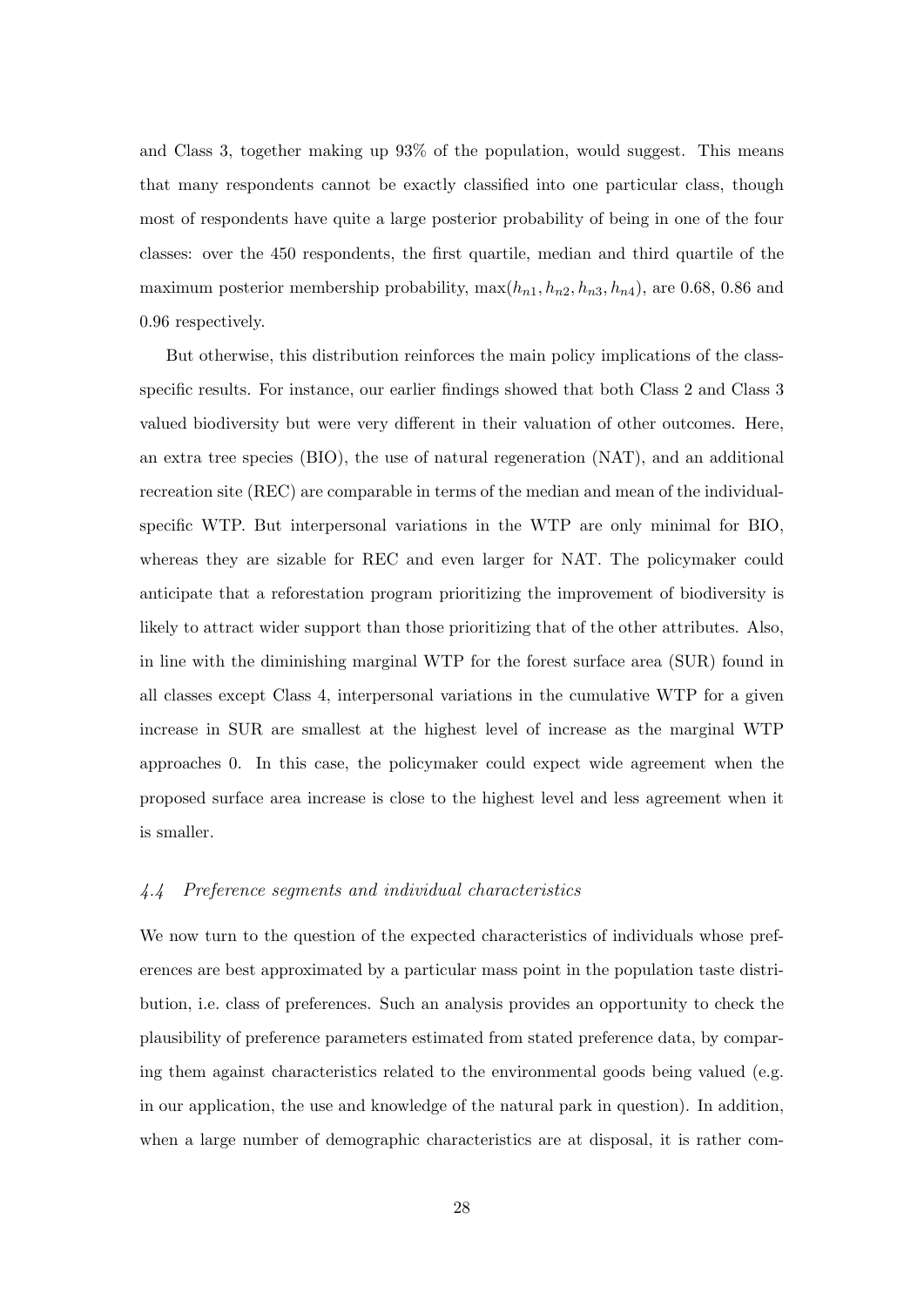putationally cumbersome to search for observed heterogeneity in preference parameters by repeatedly estimating random parameter model specifications that incorporate different subsets of interaction terms involving those characteristics and attributes. For a finite mixture model like ours, such demographic specification search is also complicated by that the optimal number of classes as indicated by a model selection criterion may vary depending on which subsets of the interaction terms are included.[13](#page-37-0) In such cases, variations in the expected characteristics across classes may provide practically useful insight into potential observed heterogeneity in preferences.

The approach we take is to produce the weighted sample characteristics as in Hess et al. (2011, p.13). Specifically, suppose that  $z_n$  is a personal characteristic of interest, say person n's age. Using a sample of N people and a model specifying  $C$  classes, the expected age of someone in class c can be computed as

<span id="page-29-1"></span><span id="page-29-0"></span>
$$
\sum_{n=1}^{N} \left( \frac{h_{nc}}{\sum_{n=1}^{N} h_{nc}} \right) z_n.
$$
\n(17)

where  $h_{nc}$  refers to person n's posterior probability of membership in class c as defined in equation [\(14\)](#page-20-0). The weighting of  $z_n$  in formula [\(17\)](#page-29-0) is based on the notion of fractional class membership: in total,  $\sum_{n=1}^{N} h_{nc}$  individuals in the sample belong to class c since a fraction  $h_{nc}$  of person n belongs to class c.

Table [5](#page-56-0) reports the actual mean characteristics of our sample, followed by the expected characteristics of each class. In Appendix 2, Table [A2](#page-58-0) provides the full definition of these characteristics. The deviations from the actual mean tend to be much more pronounced for the two smallest segments, Class 1 and Class 4, than Class 2 and Class 3. Many of those deviations provide a further insight into our earlier findings on the former two classes.

#### [Insert Table [5](#page-56-0) about here]

As discussed earlier, both Class 1 and Class 4 have small and insignificant WTP for most outcomes of reforestation. Now, this finding may be associated with their relatively tight budget constraints. Someone in either class is expected to have a smaller per capita monthly family income than the sample mean. For Class 1, the likelihood of being in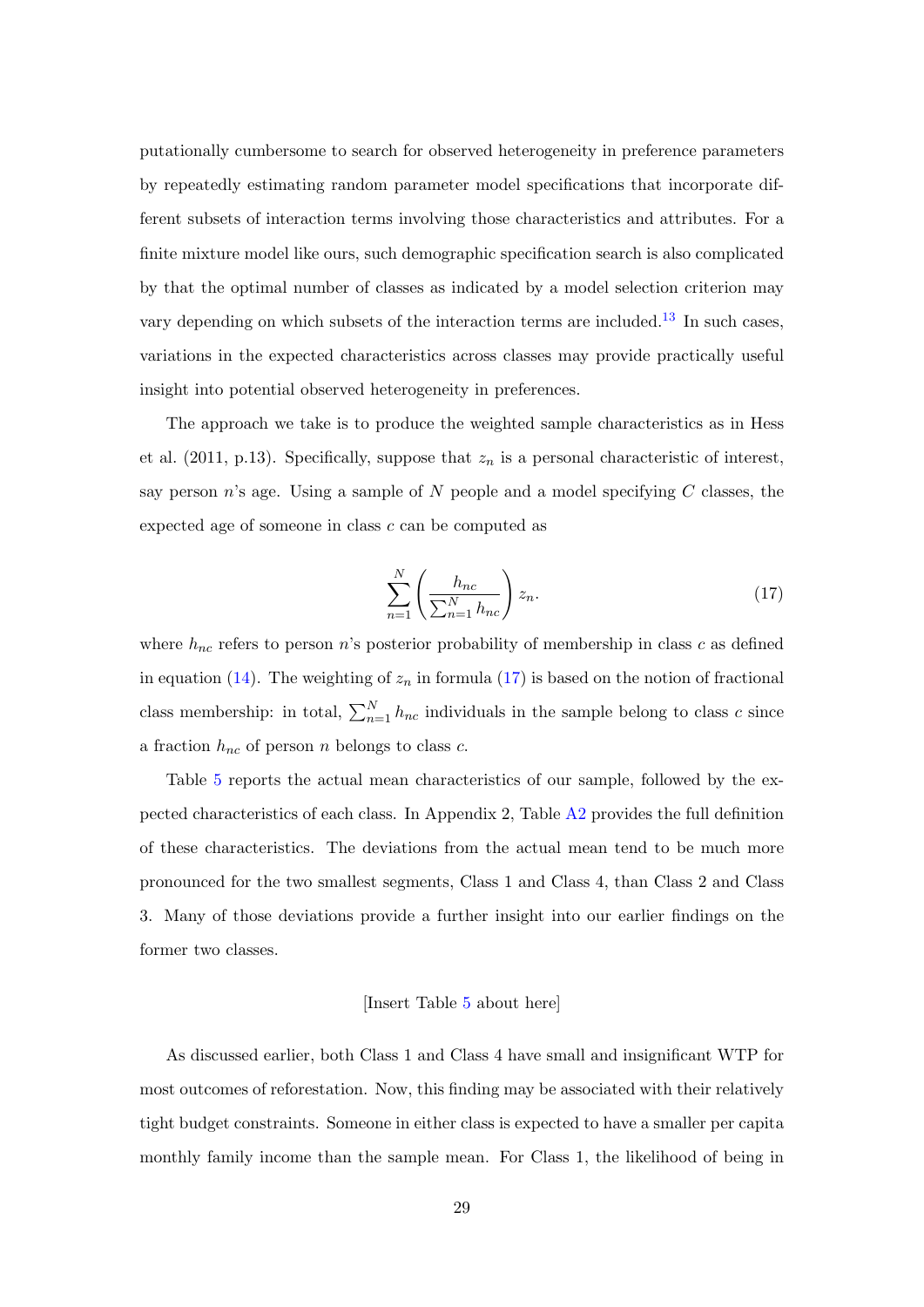employment is much smaller too. While both classes also feature higher likelihoods of having a university degree and visiting the Alcornocales Natural Park (ANP) for active tourism (e.g. hiking, climbing, cycling), it is difficult to speculate on a specific mechanism through which those characteristics may influence the WTP.

Recall that Class 1 stood out from other classes including Class 4 in terms of preferring the status quo to reforestation. Now Class 1 stands out in terms of the use and knowledge of the ANP: they visit the park more at both extensive and intensive margins, and are more likely to be satisfied with their current visit. Moreover, their expected spending on the current visit is close to the sample mean, in contrast to that of Class 4 which is much smaller, despite both classes facing relatively tight budget constraints. The use and knowledge variables can be viewed as measures of preferences that the respondents directly reported, whereas our estimated model yields measures of preferences inferred from their ranking responses. The expected profile of Class 1 in terms of use and knowledge suggests that they like the ANP as it is today and may see a little need for any substantial change. This agrees with their estimated preferences for the status quo and insignificant WTP for all outcomes but the forest surface area (SUR), a 20-point increase in which is required to maintain today's surface area 30 years later. The results support that our model provides a good approximation to the underlying public preferences.

That the expected profiles of Class 2 and Class 3 resemble each other so closely is rather surprising because their preferences are remarkably different: the immediate social outcomes are of primary concern to Class 2 whereas the long-term environmental outcomes are to Class 3. Considering that these two classes make up 93% of the population, it appears to be the case here that as usual, much of interpersonal taste heterogeneity cannot be explained with reference to observed individual characteristics. In a contingent valuation study, Nunes and Schokkaert (2003) find that variables measuring attitudes towards donation and specific environmental issues explain interpersonal variations in the WTP, even when most of usual observed characteristics do not. Such attitudinal information, however, is not available in our data.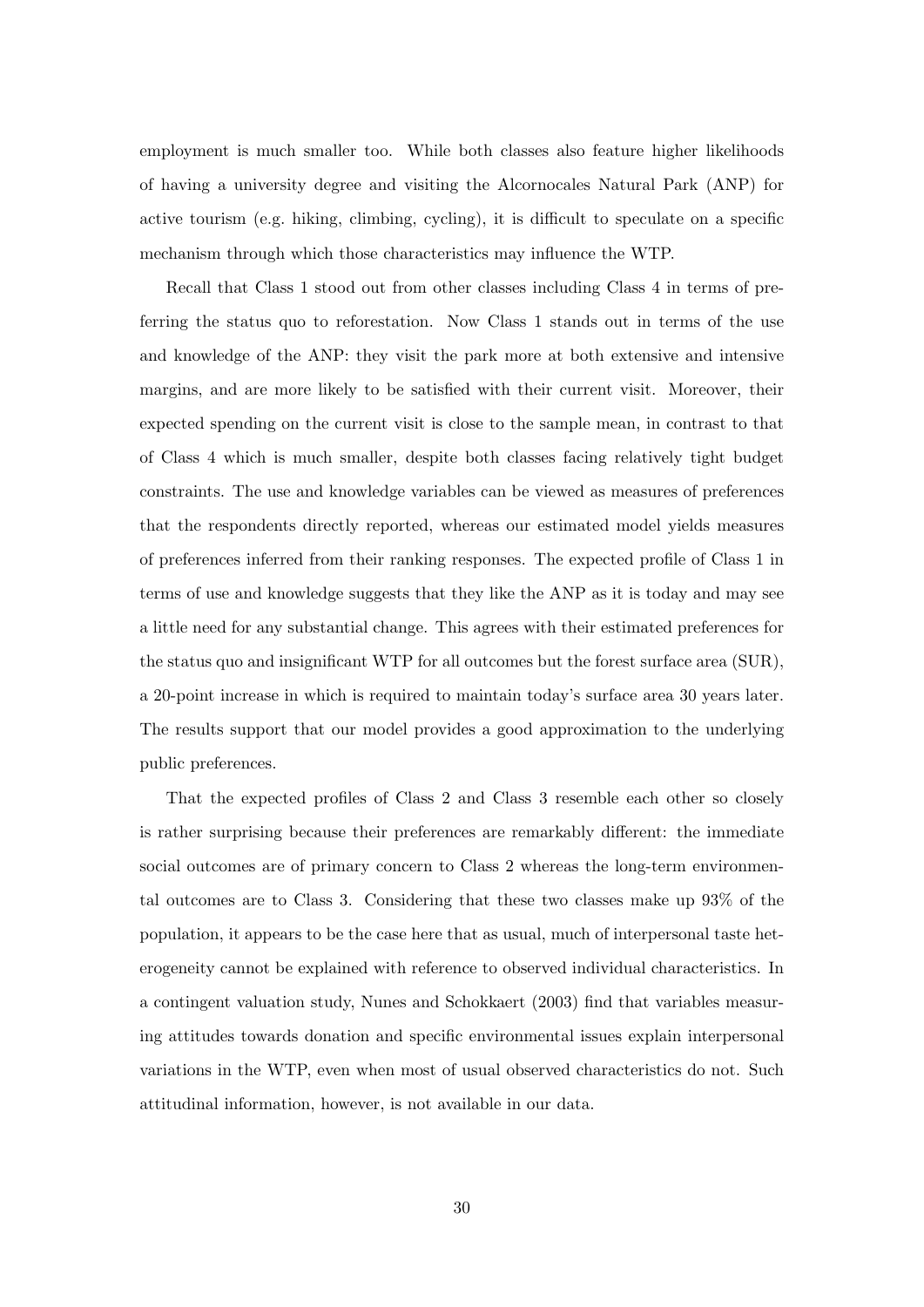### 5 Conclusion

We have specified and estimated a latent class nested rank-ordered logit model to analyze preferences for cork oak reforestation in the Alcornocales Natural Park (ANP), Spain. Our preferred 4-class model shows that a vast majority of the ANP visitors have positive willingness-to-pay (WTP) for some subsets of five reforestation outcomes under consideration. Accounting for those four classes almost fully explains why someone who ranks a reforestation program above the status quo also tends to rank another reforestation program above the status quo, without resorting to the within-nest correlation in the unsystematic component of utility that is more difficult to interpret than heterogeneous WTP. There is much heterogeneity in the valuation of environmental and social outcomes across the two largest preference segments in our study. The two other preference segments have statistically insignificant and also often practically small WTP for most outcomes, but they make up less than 10% of the population. The empirical findings have broad implications for policy making and future research as follows.

Two aspects of the estimated public preferences call for more integrative evaluation of tax-financed reforestation programs, such as those promoted by the European Common Agricultural Policy. First, a substantial fraction of the ANP visitors place greater weight on the social outcomes of a reforestation program (new jobs and recreation areas in our application) than environmental outcomes per se. At least when the area to be reforested makes a significant contribution to the local economy as the ANP does, social benefits would deserve due consideration alongside environmental benefits. Second, biodiversity (measured as the number of native species used in reforestation) emerges as an important attribute for most visitors, with small variations in the WTP distribution at both the population and sample levels. Prioritizing biodiversity would therefore increase certainty over public support for a reforestation program. This finding is also of particular relevance to the growing interest in the use of reforestation to deter climate changes, which takes carbon sequestration as the main objective. Deploying a single fast-growing species would help meeting this goal rapidly and perhaps at lower monetary costs. However, public preferences for biodiversity and landscape may not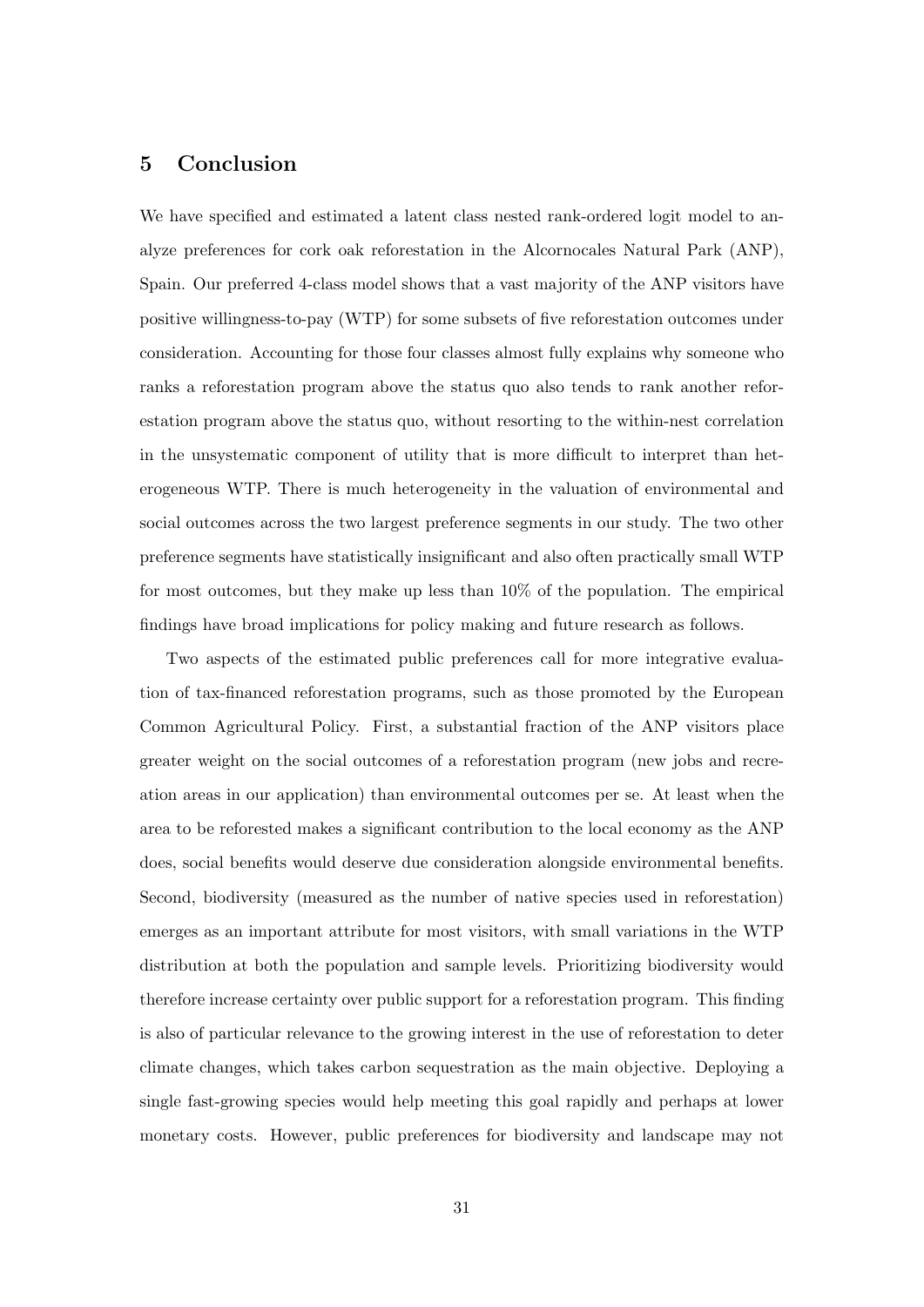be compatible with the plantation of species with high potential for carbon sequestration (e.g. eucalyptus). This implication also applies to bioenergy policies promoting the plantation of exotic species for biomass production (e.g. the species Paulownia, which originates from China, has been recently tested in the southern forestlands of Spain for its potential use in bioenergy production).

In the presence of land use competition, designating any area for reforestation is likely to generate both assenting and dissenting voices. The estimation results suggest that public opinion on a reforestation project is more likely to be homogeneous when the affected area is larger: the dispersion of the individual-specific WTP for the forest surface area becomes smaller relative to its mean when the incremental area becomes larger, due to the diminishing marginal WTP. An immediate practical implication is that a possible controversy surrounding a small scale pilot project would not be necessarily carried over to a full scale project.

Understanding the association between the individual's background and preferences will be a step towards reconciling studies involving different samples and policy contexts. In the present study, we find that the expected profiles of individuals in the two minor segments with small WTP are quite distinct from that of the rest, in terms of experiences with the ANP and socioeconomic characteristics. No evident variation, however, exists across individuals with large WTP for social outcomes and those with large WTP for environmental outcomes. It is to be seen if collecting deeper background information on each person, such as metrics of their general attitudes towards environmental and other public goods, could help developing insights into the sources of heterogeneity in public preferences for reforestation.

We conclude with further remarks on the directions for future research. The respondent population in the present study comprises the recreational users of the ANP. These users represent an important part of the relevant population that benefit from cork oak reforestation in the ANP. Our analysis is partly limited because the sampling scope does not incorporate passive users from a more general population, although it is unclear what the optimal scope of an extended sampling framework should be. In the context of our latent class approach, it is possible that further research using more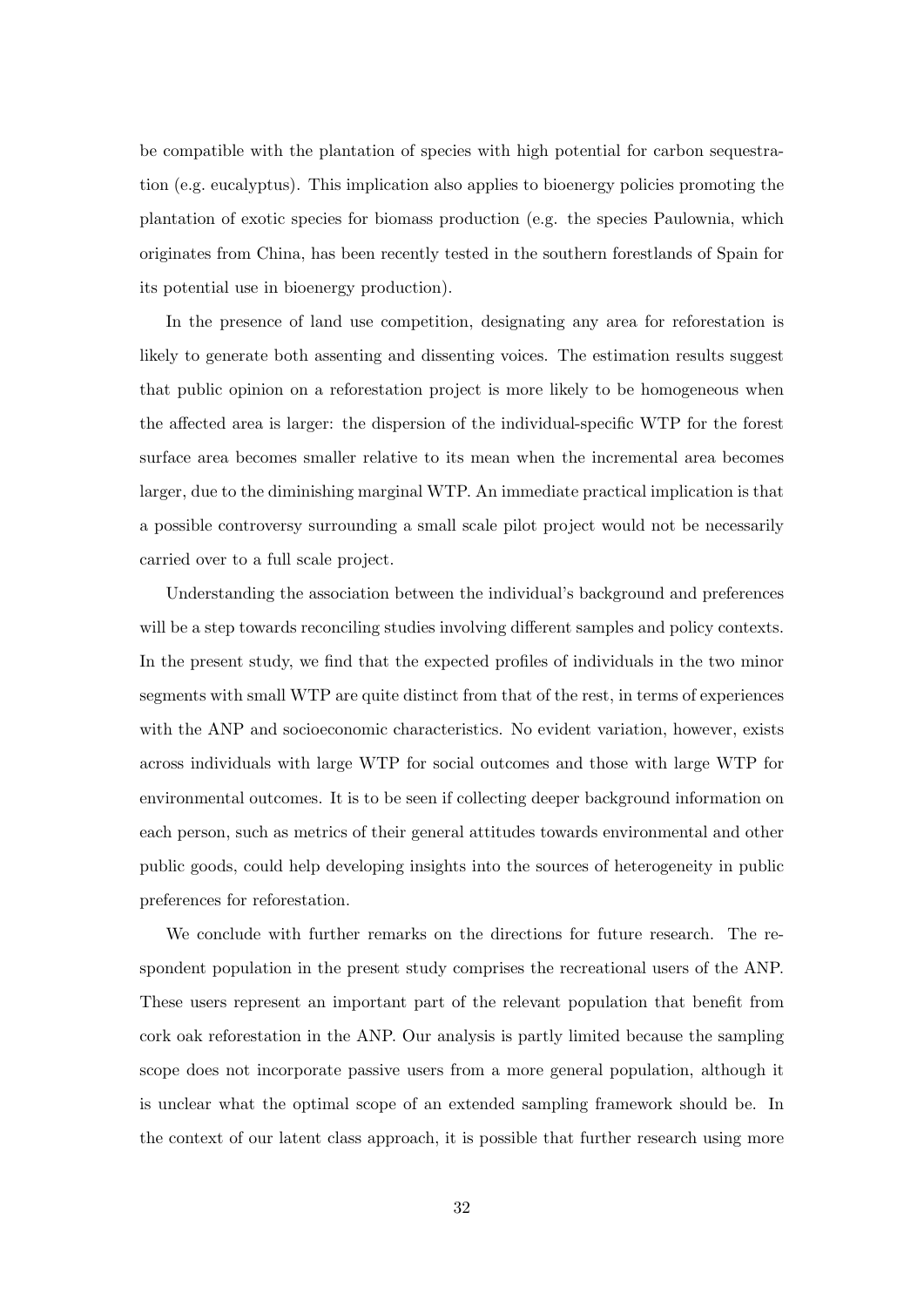broadly sampled data with passive users identifies more nuanced preference segments. Biodiversity in the present study was a count of different native tree species to inhabit the reforested area. Our finding on its suitability as a target attribute warrants the analysis of other aspects of biodiversity too, by incorporating outcome measures in terms of wildlife and flora. Finally, following up on the earlier discussion in relation to climate change policies, the relative valuation of biodiversity and the time required to complete reforestation can be advanced as a research question of contemporary policy relevance.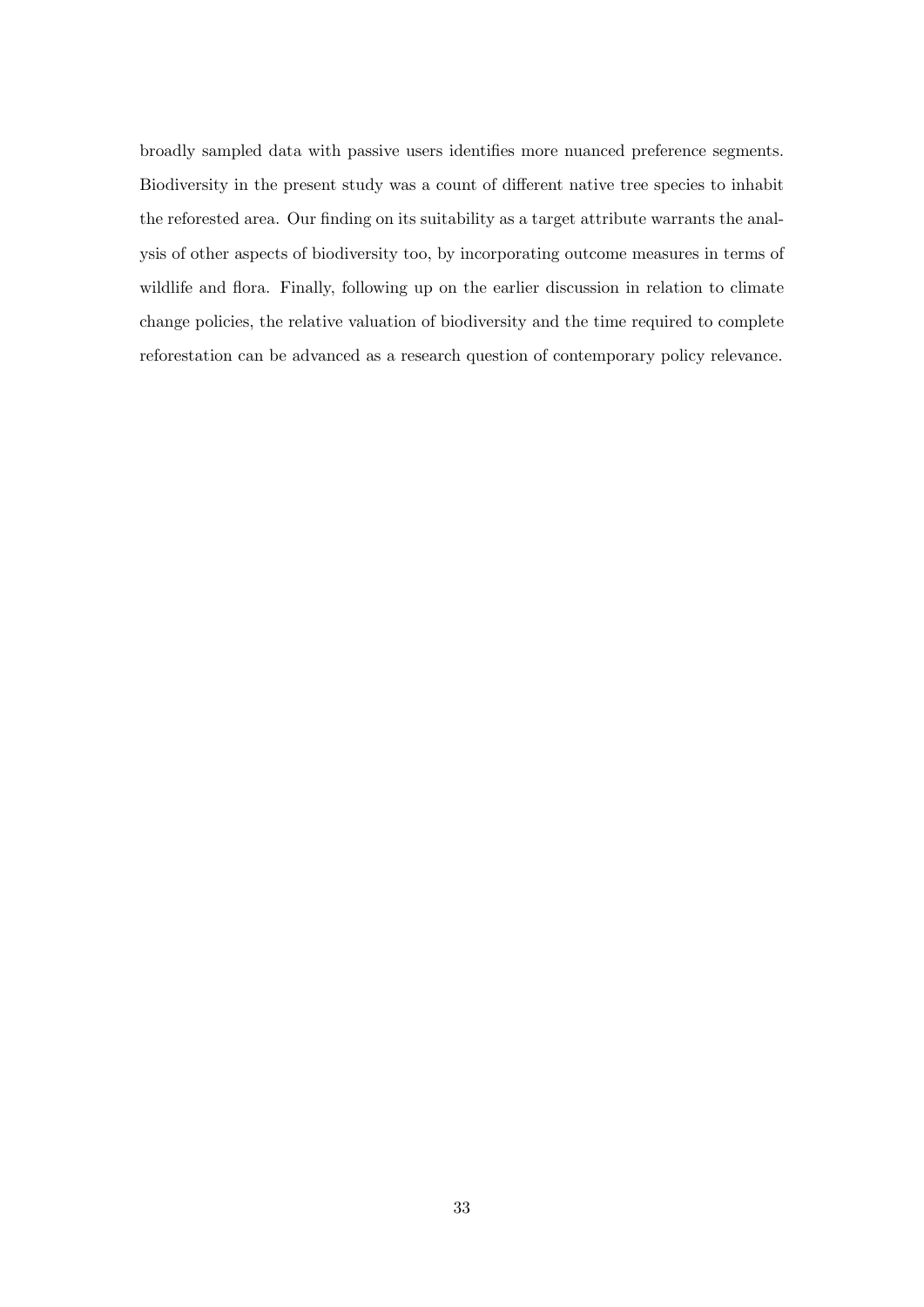## Notes

<span id="page-34-0"></span>[1](#page-10-0)Several empirical studies have recently shown the importance of consequentiality by comparing stated preference surveys (Herriges et al., 2010); financially binding experiments with different provision rules with a stated preference survey (Vossler and Evans, 2009; Vossler et al., 2012); and a real referendum with a stated preference survey (Vossler and Watson, 2013). These studies find that WTP differs depending on whether or not respondents believe that the survey is minimally consequential, and that hypothetical WTP and real WTP converge when respondents believe that their responses will have an impact on policy design. Although these studies focused on discrete choice referendum questions, the implications of consequentiality may apply to the hypothetical scenarios in other survey-based discrete choice methods.

<span id="page-34-1"></span> $2$ Carson and Groves (2007) recommend the use of coercive payment vehicles, such as a tax, in a preference elicitation survey as they are incentive-compatible.

<span id="page-34-3"></span><span id="page-34-2"></span><sup>[3](#page-13-1)</sup>Note that when  $\tau = 1$ , formulas [\(3\)](#page-13-0) and [\(4\)](#page-13-0) simplify to the MNL model.

<sup>[4](#page-13-2)</sup>The idea of using choice probabilities to derive a rank-ordering probability has been proposed by McFadden (1986), who acknowledges the related contributions of Falmagne (1978) and Barberá and Pattanaik (1986). Layton and Levine (2003) exploit it to derive a probit model for partially ranked (best-worst) data in the presence of a large number of alternatives, and develop an accompanying Bayesian estimation algorithm. Layton and Lee (2006a; 2006b) exploit it to develop likelihood ratio tests for the poolability of different formats of stated preference responses, including rankings and ratings. To our best knowledge, however, the study of Dagsvik and Liu (2009) is the first one to derive and estimate the nested rank-ordered logit model which relaxes IIA of the exploded logit while maintaining a closed-form likelihood.

<span id="page-34-4"></span><sup>[5](#page-16-2)</sup>The latent class approach can be exploited for a number of distinctive modeling uses. Building on the idea of Heckman and Singer (1984), our usage of the latent class approach is to specify a type of mixed logit specification which is called, inter alia, finite mixture logit, discrete mixture logit, or non-parametric mixed logit (Train, 2008; Claassen, Hellerstein and Kim, 2013; Keane and Wasi, 2013; Yoo and Doiron, 2013). As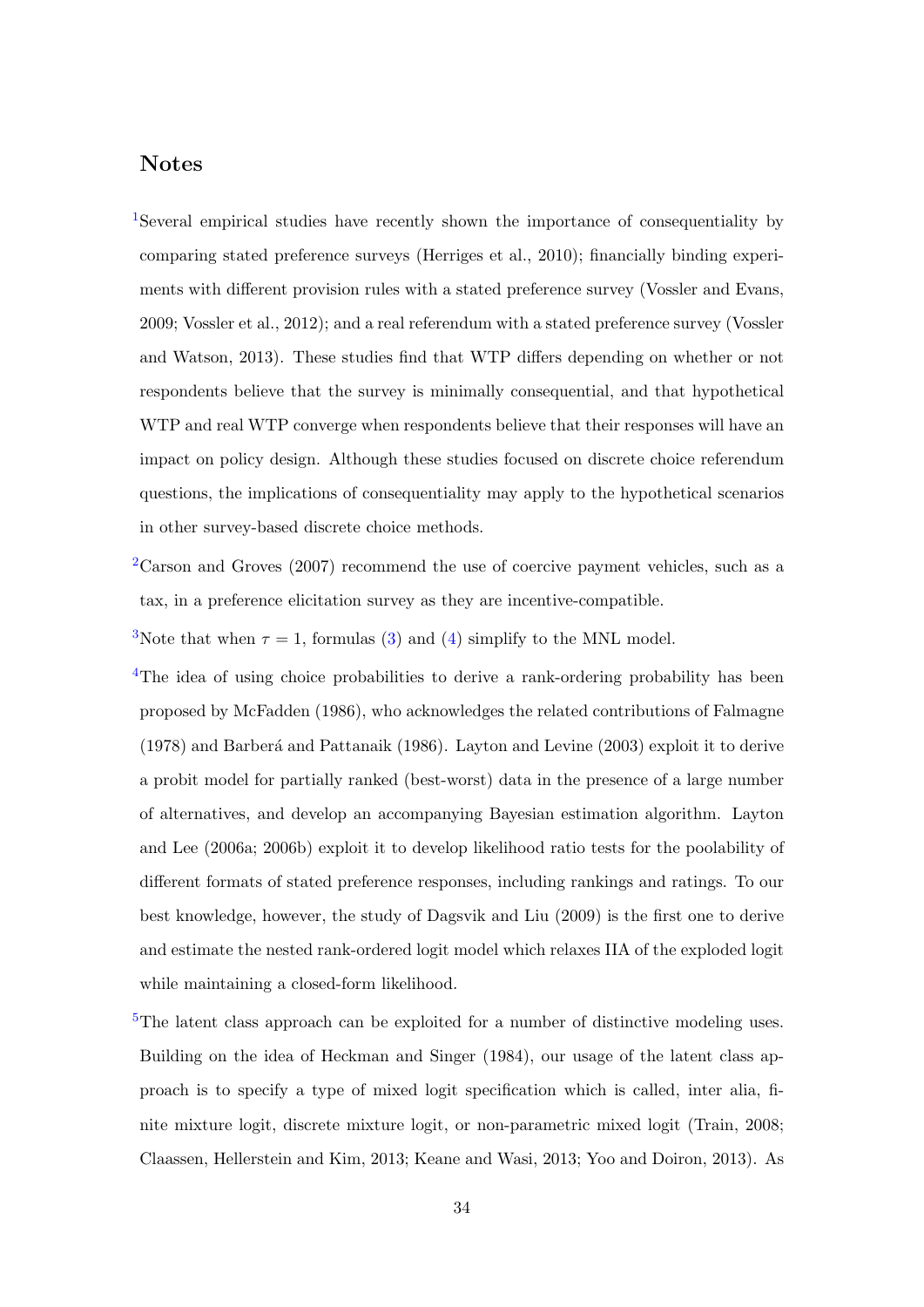the last name, due to Train (2008), makes explicit, this specification uses a discrete distribution with C support points as a tool to obtain a non-parametric approximation to the unknown population distribution of random utility parameters, without committing to a particular parametric form (e.g. multivariate normal) of the population distribution a priori. Given this objective, it is desirable to specify as many support points as compatible with a model selection criterion (e.g. Bayesian Information Criterion) to accomplish a better approximation. For ease of exposition, it is common practice to adopt the typical latent class parlance and interpret each support point as preference "class" or "segment", and the probability mass at each point as "class share" or "prior probability of class membership".

An alternative use of the latent class approach is to specify an endogenous segmentation model, a la Bhat (1997). Instead of viewing a discrete distribution as a tool to obtain a non-parametric approximation, this model makes a stronger structural assumption that there are indeed C different preference classes and decision makers are probabilistically assigned to different classes. The assignment probabilities are sometimes called class shares and often modeled as a function of demographic characteristics.

The use of the latent class approach to obtain a finite mixture model or an endogenous segmentation model thus has distinct conceptual foundations. Moreover, while the finite mixture model has class shares (i.e. probability mass points) invariant with respect to demographic characteristics, in practice it is not necessarily a restricted functional form of the endogenous segmentation model. As Bhat (1997) points out, the number of classes, C, that one can empirically identify from a data set tends to be smaller when class shares are allowed to vary with demographic characteristics: estimating more class share parameters entails estimating fewer utility parameters. It is therefore difficult to recast a preferred finite mixture model as an endogenous segmentation model: such recasting often requires reducing the number of classes, which is at odds with the initial non-parametric approximation motive of specifying the finite mixture model.

<span id="page-35-0"></span> $6$ We have, however, found it useful to follow the advice of Shachar and Nalebuff (2004, p.388) on numerical optimization and estimate our model in both spaces to double-check convergence. Over many sets of starting values, the WTP space model often resulted in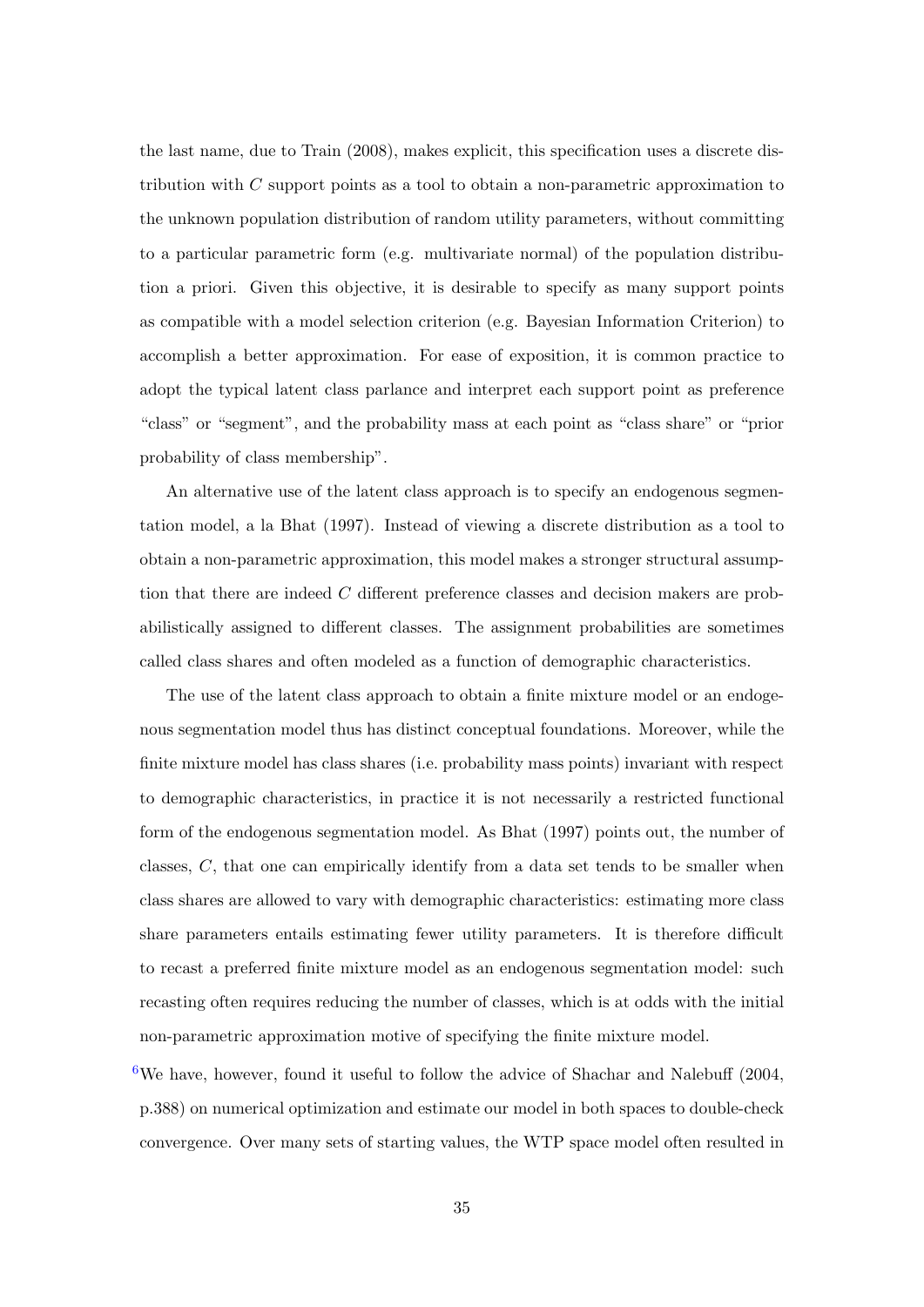<span id="page-36-0"></span>a worse log-likelihood than the equivalent preference space model.

<sup>[7](#page-20-2)</sup>The estimation routine has been written in TSP International 5.1 and is available from the authors upon request.

<span id="page-36-2"></span><span id="page-36-1"></span><sup>[8](#page-21-0)</sup>This latter marginal WTP equals  $\omega_{SUR} + 2\omega_{SUR}$ <sub>2</sub>SUR.

[9](#page-21-1)Following Layton (2000), Calfee, Winston and Stempski (2001), Berry, Levinsohn and Pakes (2004), Train and Winston (2007), and Dagsvik and Liu (2009) among others, we focus on modeling an observed rank ordering as a realized preference ordering, instead of modeling it as a sequence of choices. When there are three alternatives per choice set and the ROL model is the true model, a single observation on a rank-ordering can be exploded into two pseudo-observations on the best and second-best choices made in sequence (Beggs, Cardell and Hausman, 1981; Train, 2009, pp.156-158). Based on this type of result, some studies contend that one should test for the poolability of pseudoobservations on the best and second-best choices a la Chapman and Staelin (1982) and Ben-Akiva, Morikawa and Shiroish (1992), before making use of rank-ordered data. But except when one adopts a sequential choice model as the underlying behavioral framework so that a rank ordering is viewed as a sequence of repeated choices instead of a realized preference ordering (Giergiczny et al., 2013), such testing procedures entail a stringent maintained assumption that the ROL model is the true model so that the probability of a rank ordering equals a product of marginal choice probabilities (Hausman and Ruud, 1987). The Monte Carlo study of Yan and Yoo (2014) shows that such testing procedures are highly sensitive to the maintained assumption: even when the ROL model is a slightly misspecified model (e.g. because the true error distribution is i.i.d. normal instead of i.i.d. type 1 extreme value), popular tests falsely reject poolability almost always in plausible sample size configurations. Both our NMNL and NROL estimation results reject  $H_0$ :  $\tau = 1$  at the 1% level, soundly suggesting that the error terms are not i.i.d. type 1 extreme value.

<span id="page-36-3"></span> $10$ Strictly speaking, ASC<sup>RF</sup> measures the constant utility change from choosing a reforestation program using artificial plantation. For simplicity, our discussion treats it as that from choosing a reforestation program; this is adequate for our purpose because in all estimation results, the sum of ASCRF and the WTP for natural regeneration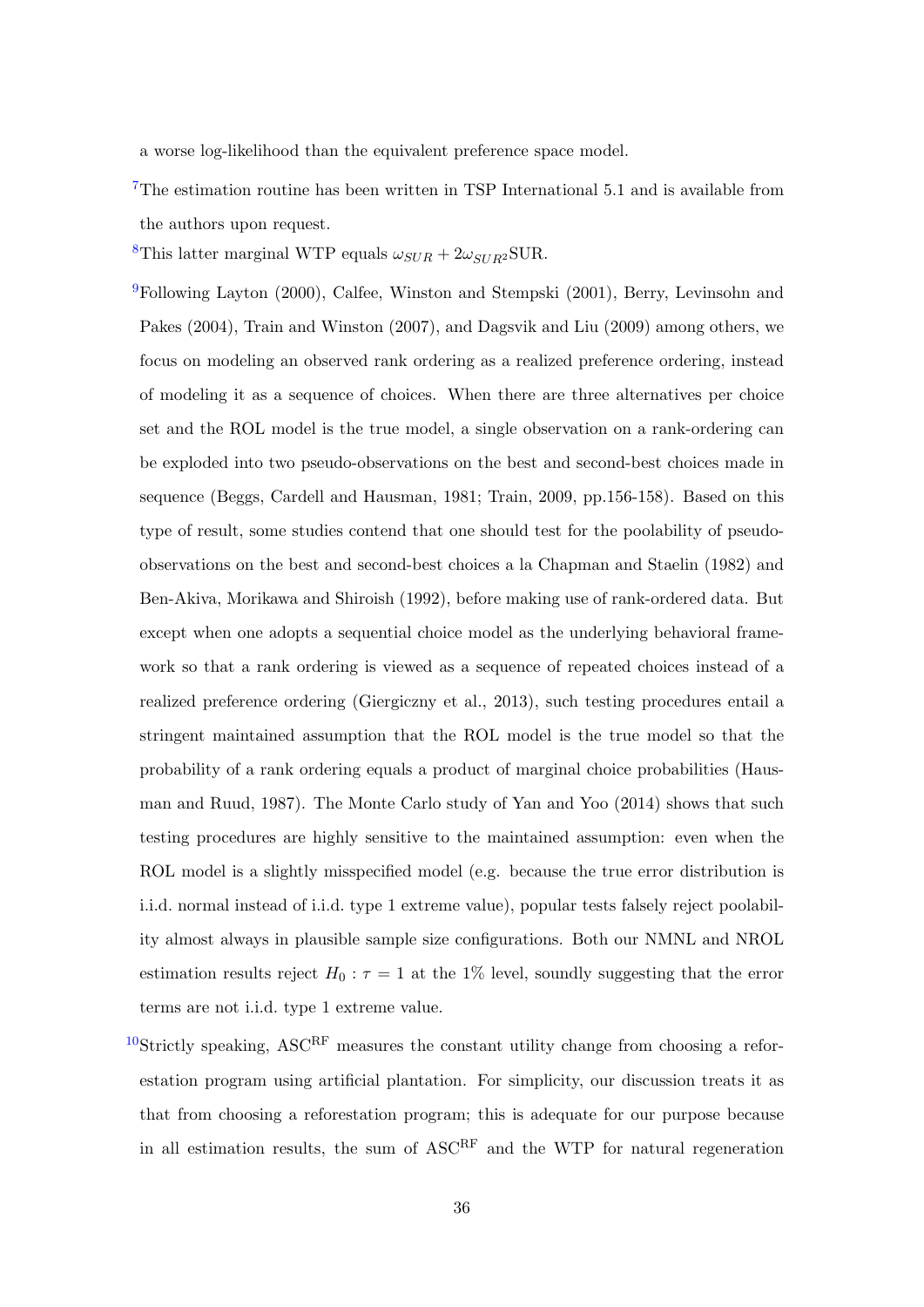(NAT) has the same sign as  $ASC<sup>RF</sup>$ . While TAX  $\times$  -1 is a composite parameter capturing both the marginal utility of money and the overall scale of utility, we abstract from the conceptual distinction between the two components as they are observationally indistinguishable.

- <span id="page-37-1"></span><sup>[11](#page-26-0)</sup>A discrete mixing distribution implicitly allows for an unrestricted pattern of correlations between random utility parameters, as no restriction is placed on how different one support point (i.e. class-specific preference vector) should be from another.
- <span id="page-37-2"></span><sup>[12](#page-26-1)</sup>All our estimation results were obtained using a Windows 7 PC running on Intel i7-4790 CPU and 32 GB of RAM.
- <span id="page-37-0"></span><sup>[13](#page-29-1)</sup>One may also incorporate demographic characteristics by specifying the population class shares,  $\pi_c$  for  $c = 1, 2, ..., C$ , directly as a function of demographic characteristics. From a statistical perspective, this may be the most appealing way to explore the association between demographic characteristics and preference classes. But, as we discuss in footnote [5,](#page-34-4) such an "endogenous segmentation model" specification is conceptually distinct from our use of the latent class approach. Besides, we note that our preferred 4-class model cannot be directly "generalized" by specifying the population shares to vary with the characteristics listed in Table [5,](#page-56-0) as the maximum likelihood estimation routine then fails to achieve convergence, suggesting that the resulting model is not empirically identified. For empirical identification, the dimension of the model may need to be curtailed by reducing the number of classes, thereby compromising the quality of the non-parametric approximation and comparability with our preferred model; and also by reducing the number of demographic characteristics, which would require cumbersome specification search especially because the optimal number of classes is likely to vary with which particular subset of characteristics are allowed to affect class shares.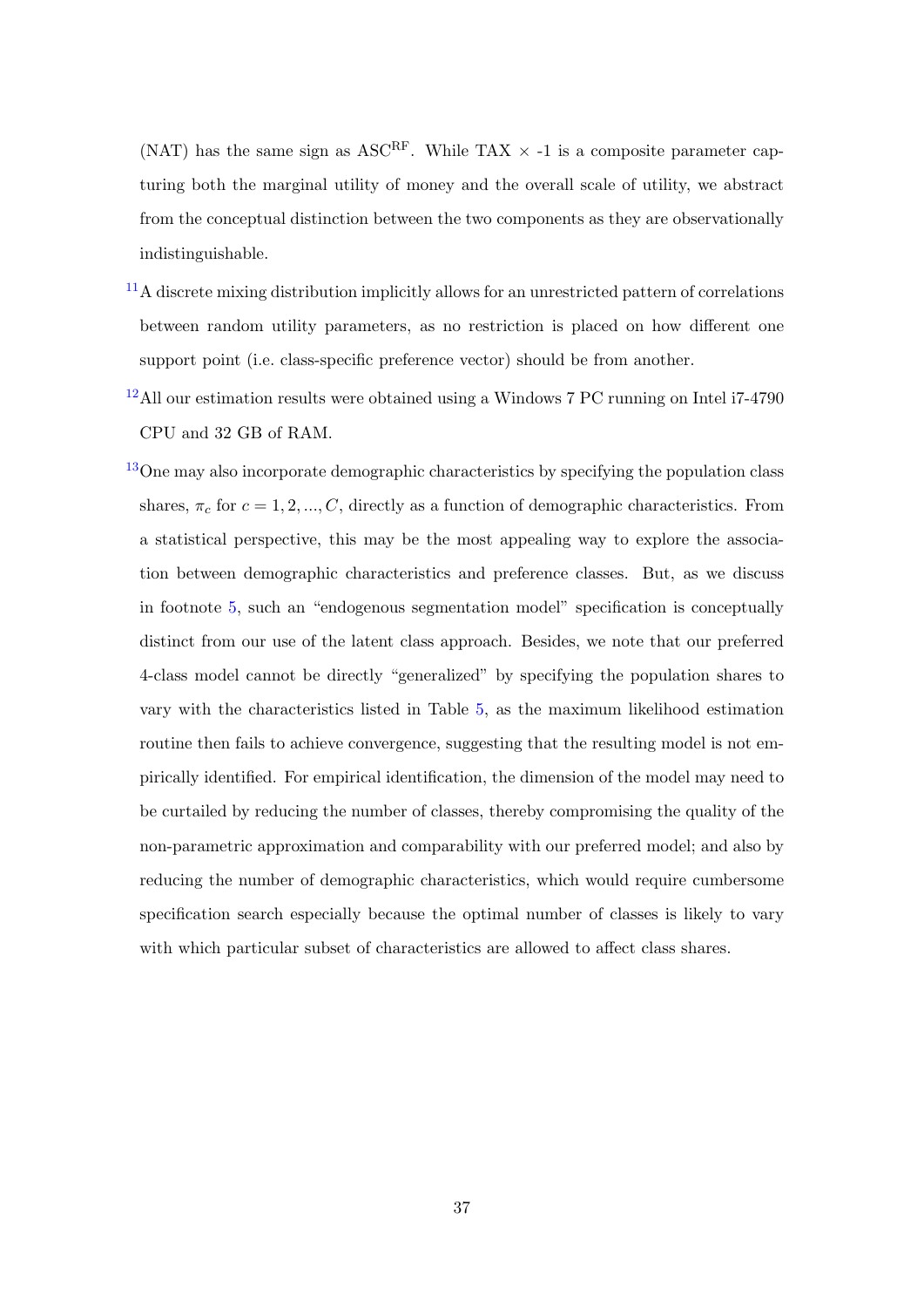### Appendix 1: Summary of EM algorithm

This appendix summarizes the expectation-maximization (EM) algorithm for estimating our latent class nested rank-ordered logit (LC-NROL) model. The use of the EM algorithm has been motivated by generic numerical difficulties associated with estimating finite mixture or latent class models via direct maximization of the sample log-likelihood function, not by any peculiar issue arising from estimating the LC-NROL model. While our own program was written in TSP International 5.1, it does not rely on any of TSP International's specialized features. Programming the EM algorithm entails setting up a rudimentary loop over updating tasks [\(20\)](#page-39-0) and [\(21\)](#page-39-0) to be explained below, and can be implemented in any software package that allows the user to supply a self-written log-likelihood function e.g. Stata (Pacifico and Yoo, 2013).

Unless specified otherwise, we follow the notations introduced in Section 3, and let  $n =$  $1, 2, ..., N$  index individuals and  $c = 1, 2, ..., C$  index classes. Our objective is to estimate three types of parameters: dissimilarity coefficient  $\tau$ , class-specific preference parameters  $\theta$  =  $(\theta_1, \theta_2, \cdots, \theta_C)$  in the willingness-to-pay space, and the population share of each class  $\pi$  $(\pi_1, \pi_2, \cdots, \pi_{C-1})$ . The population share of class C,  $\pi_C$ , is not a free parameter to be estimated since the class shares must add up to 1 and hence  $\pi_C \equiv 1 - \sum_{c=1}^{C-1} \pi_c$ . As discussed at the beginning of Section 4, the total number of classes  $C$  needs be set by the researcher: the common empirical practice is to estimate several specifications that vary in  $C$ , and choose one that results in the best Bayesian Information Criterion (BIC).

The sample log-likelihood function, ln  $L(\tau, \theta, \pi)$ , can be constructed in the usual manner by summing the log of each person's likelihood,  $L_n(\tau, \theta, \pi)$  in equation [\(13\)](#page-19-0):

$$
\ln L(\tau, \boldsymbol{\theta}, \boldsymbol{\pi}) = \sum_{n=1}^{N} \ln L_n(\tau, \boldsymbol{\theta}, \boldsymbol{\pi}) = \sum_{n=1}^{N} \ln \left( \sum_{c=1}^{C} \pi_c L_{n|c}(\tau, \boldsymbol{\theta}_c) \right).
$$
(18)

As explained in detail around equation [\(12\)](#page-19-1), the kernel function  $L_{n|c}(\tau, \theta_c)$  uses class c's preference parameters to evaluate the baseline NROL model's likelihood of observing person n's actual sequence of rank orderings over choice scenarios. Since  $L_{n|c}(\tau, \theta_c)$  has a closed-form expression, the sample log-likehood ln  $L(\tau, \theta, \pi)$  also has a closed-form expression. It is therefore possible to proceed in the usual manner to compute the maximum likelihood estimates, say  $\{\tau^{ML}, \theta^{ML}, \pi^{ML}\},$  by applying gradient-based optimization methods (e.g. Newton method or quasi-Newton methods like BFGS) to maximize  $\ln L(\tau, \theta, \pi)$  with respect to  $\{\tau, \theta, \pi\}$ . But, as Bhat (1997) and Train (2008) note in the context of latent class multinomial logit models, maximizing the sample log-likelihood of a finite mixture model tends to be susceptible to convergence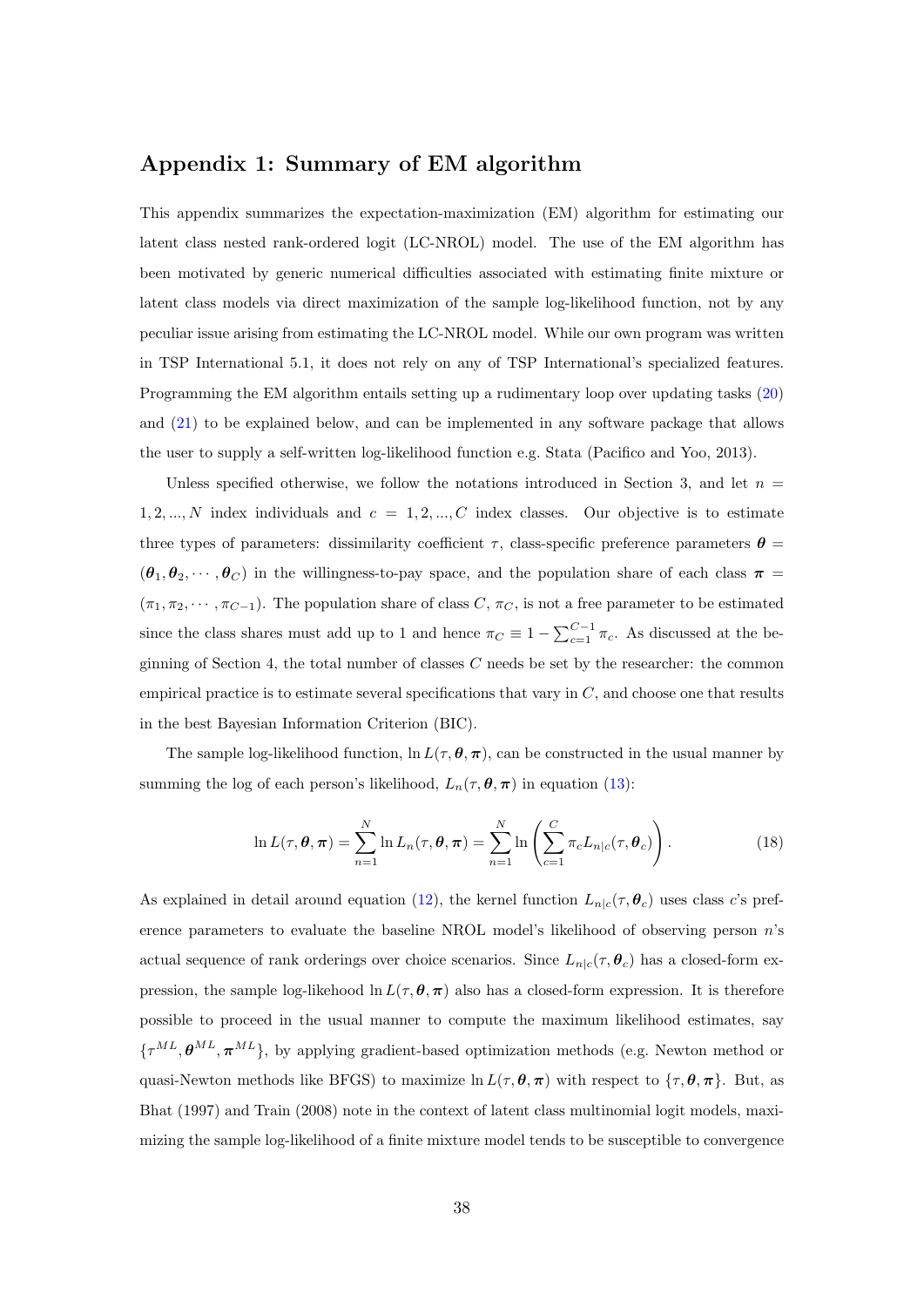failures which often arise as a numerical optimizer gets trapped in flat regions of the sample log-likelihood function.

It turns out that parametric values  $\{\tau^{ML}, \theta^{ML}, \pi^{ML}\}\$  that maximize  $\ln L(\tau, \theta, \pi)$  should, in theory, also maximize another objective function  $Q(\tau, \theta, \pi)$  and vice versa. The EM algorithm is an estimation strategy that aims at obtaining  $\{\tau^{ML}, \theta^{ML}, \pi^{ML}\}\$  by maximizing this alternative objective function which is specified as

$$
Q(\tau, \theta, \pi) = \sum_{n=1}^{N} \sum_{c=1}^{C} h_{nc}(\tau, \theta, \pi) \times (\ln \pi_c + \ln L_{n|c}(\tau, \theta_c))
$$
  

$$
= \sum_{n=1}^{N} \sum_{c=1}^{C} h_{nc}(\tau, \theta, \pi) \ln \pi_c + \sum_{n=1}^{N} \sum_{c=1}^{C} h_{nc}(\tau, \theta, \pi) \ln L_{n|c}(\tau, \theta_c).
$$
 (19)

 $h_{nc}(\tau, \theta, \pi)$  refers to person n's posterior probability of membership in class c or  $h_{nc}$  defined in equation [\(14\)](#page-20-0), but we change the notation slightly here to emphasize that it is derived from the set of parameters being estimated.  $Q(\tau, \theta, \pi)$  may be interpreted as an expected complete data log-likelihood that views a set of indicators,  $1[\theta_n = \theta_c]$  for  $n = 1, 2, ..., N$  and  $c = 1, 2, ..., C$ , as missing data. Maximizing  $Q(\tau, \theta, \pi)$  is computationally easier and more numerically stable than maximizing ln  $L(\tau, \theta, \pi)$  directly because, as we shall summarize shortly,  $Q(\tau, \theta, \pi)$  can be maximized with respect to  $\{\tau, \theta\}$  and  $\pi$  in two separate tasks. While the use of the EM algorithm to estimate a finite mixture model is common outside discrete choice modeling too, it is Bhat (1997) who introduced this estimation strategy into the discrete choice modeling literature. Train (2008; 2009) masterfully summarizes the conceptual foundations and operational aspects of the EM algorithm for discrete choice models.

Our implementation of the EM algorithm builds on Bhat (1997) and Train (2008; 2009). Specifically, let superscript s denote candidate estimates obtained at the  $s^{th}$  iteration of this algorithm. Then, at iteration  $s + 1$ , the estimates are updated as follows.

<span id="page-39-0"></span>
$$
\{\tau^{s+1},\boldsymbol{\theta}^{s+1}\} \quad = \quad \arg\max_{\{\tau,\boldsymbol{\theta}\}} \sum_{n=1}^N \sum_{c=1}^C h_{nc}(\tau^s,\boldsymbol{\theta}^s,\boldsymbol{\pi}^s) \ln L_{n|c}(\tau,\boldsymbol{\theta}_c) \tag{20}
$$

$$
\boldsymbol{\pi}^{s+1} = \arg \max_{\boldsymbol{\pi}} \sum_{n=1}^{N} \sum_{c=1}^{C} h_{nc}(\boldsymbol{\tau}^s, \boldsymbol{\theta}^s, \boldsymbol{\pi}^s) \ln \pi_c \tag{21}
$$

Each person's posterior class membership probabilities are evaluated at the  $s^{th}$  estimates, thereby influencing computation of the  $(s + 1)^{th}$  estimates only as any other type of known sampling weight would be. Both [\(20\)](#page-39-0) and [\(21\)](#page-39-0) therefore represent relatively simple maximization tasks. The algebraic structure of task [\(20\)](#page-39-0) is just like that of estimating the baseline NROL model (not the LC-NROL model) using  $C$  years of data, allowing for year-specific coefficients and accounting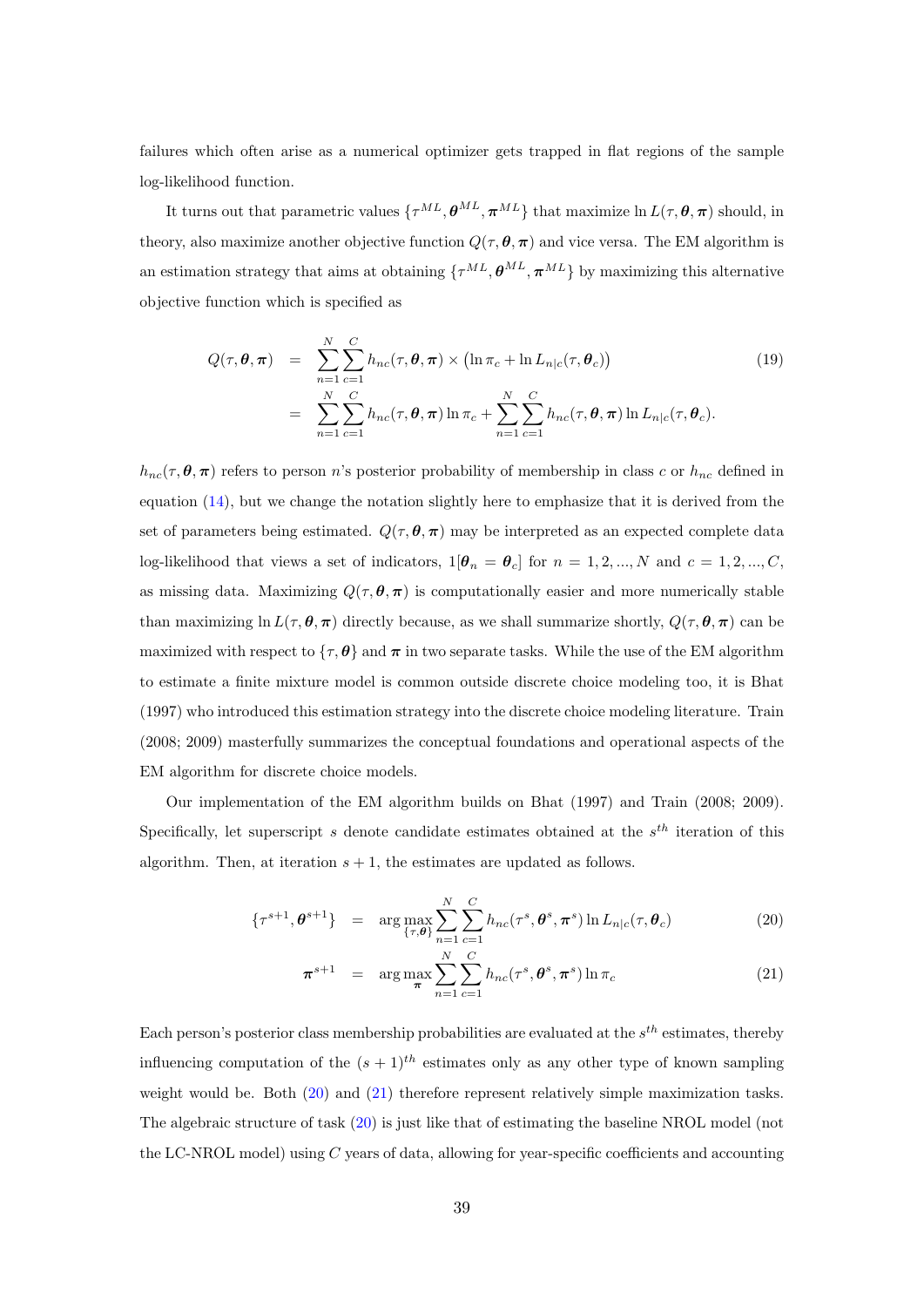for sampling weights: it can be readily solved by a maximum likelihood estimation program coded for the baseline NROL model. Our own program for estimating the baseline NROL model initially uses the BHHH method, a quasi-Newton method which is the default optimizer for maximum likelihood estimation in TSP International, and double-checks convergence by supplying the BHHH solution as starting values for executing the Newton method. The second updating task [\(21\)](#page-39-0) is even easier to solve since it does not require any numerical optimization. An analytic solution to [\(21\)](#page-39-0) can be derived and coded as

$$
\pi_c^{s+1} = \frac{\sum_{n=1}^{N} h_{nc}(\tau^s, \theta^s, \pi^s)}{\sum_{n=1}^{N} \sum_{l=1}^{C} h_{nl}(\tau^s, \theta^s, \pi^s)} \text{ for } c = 1, 2, ..., C
$$

using that  $\pi_C \equiv 1 - \sum_{c=1}^{C-1} \pi_c$ .

Once starting values are provided for initial estimates at  $s = 0$ , the EM algorithm proceeds by repeatedly updating the candidate estimates as above until  $\Delta \ln L^{s+1} = \ln L(\tau^{s+1}, \theta^{s+1}, \pi^{s+1})$  $\ln L(\tau^s, \theta^s, \pi^s)$  is small enough. Our own program uses the following set of starting values. To initialize the dissimilarity coefficient and class shares, we assume no within-nest correlation and equal class sizes i.e.  $\tau^0 = 1$  and  $\pi_c^0 = 1/C$  for all  $c = 1, 2, ..., C$ . To initialize class-specific preference parameters,  $\theta^0 = (\theta_1^0, \theta_2^0, \cdots, \theta_C^0)$ , we randomly partition the sample into equally sized  $C$  subsamples and estimate the ROL model on each subsample: then, the ROL estimates from the  $c^{th}$  subsample are used as starting values for class c's parameters,  $\theta_c^0$ . Our program takes the  $(s + 1)^{th}$  estimates as the final estimates if  $\Delta \ln L^{s+1}$  is smaller than 0.0001% of  $\ln L(\tau^s, \theta^s, \pi^s)$ : call these final estimates  $\{\tau^{EM}, \theta^{EM}, \pi^{EM}\}.$ 

There are two drawbacks inherent in the EM algorithm as implemented here. First, as one may infer from the updating tasks  $(20)$  and  $(21)$ , it does not produce valid standard errors of the final estimates,  $\{\tau^{EM}, \theta^{EM}, \pi^{EM}\}$ . Second, while  $\{\tau^{EM}, \theta^{EM}, \pi^{EM}\}$  are equivalent to  $\{\tau^{ML}, \theta^{ML}, \pi^{ML}\}\$  in theory, they may diverge in practice since the EM algorithm may declare convergence prematurely, or even in case the model is empirically unidentified: its stopping criterion is based on  $\Delta \ln L^{s+1}$  and does not execute checks on the gradient and Hessian of  $\ln L(\tau^{s+1}, \theta^{s+1}, \pi^{s+1})$ . To obtain standard errors and double-check convergence, therefore, we have followed the hybrid estimation strategy of Bhat (1997) that uses  $\{\tau^{EM}, \theta^{EM}, \pi^{EM}\}\$  as starting values for direct maximization of  $\ln L(\tau, \theta, \pi)$ . The main manuscript reports the resulting estimates  $\{\tau^{ML}, \theta^{ML}, \pi^{ML}\}\$  and associated standard errors. In our experience, this direct maximization step always achieves convergence within a very small number of iterations, since the use of a stringent stopping criterion (0.0001% change in the sample log-likelihood) ensures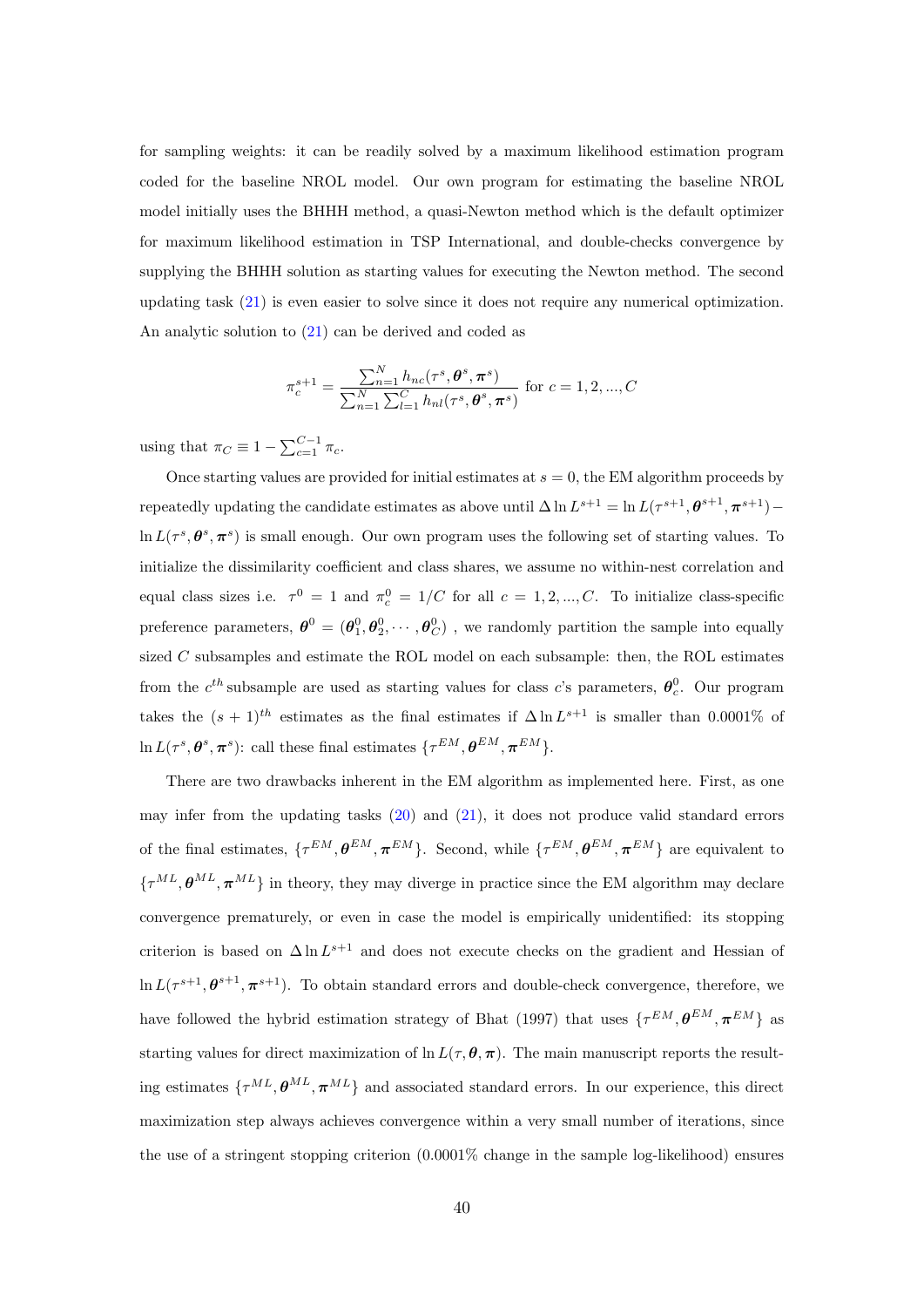that  $\{\tau^{EM}, \theta^{EM}, \pi^{EM}\}\$ are almost identical to  $\{\tau^{ML}, \theta^{ML}, \pi^{ML}\}\$  in practice as well as in theory. Since starting values  $\{\tau^{EM}, \theta^{EM}, \pi^{EM}\}\$ tend to be close to the final solution  $\{\tau^{ML}, \theta^{ML}, \pi^{ML}\}\$ the use of a quasi-Newton method does not bring in practical benefits and our own program immediately uses the Newton method for this direct maximization step.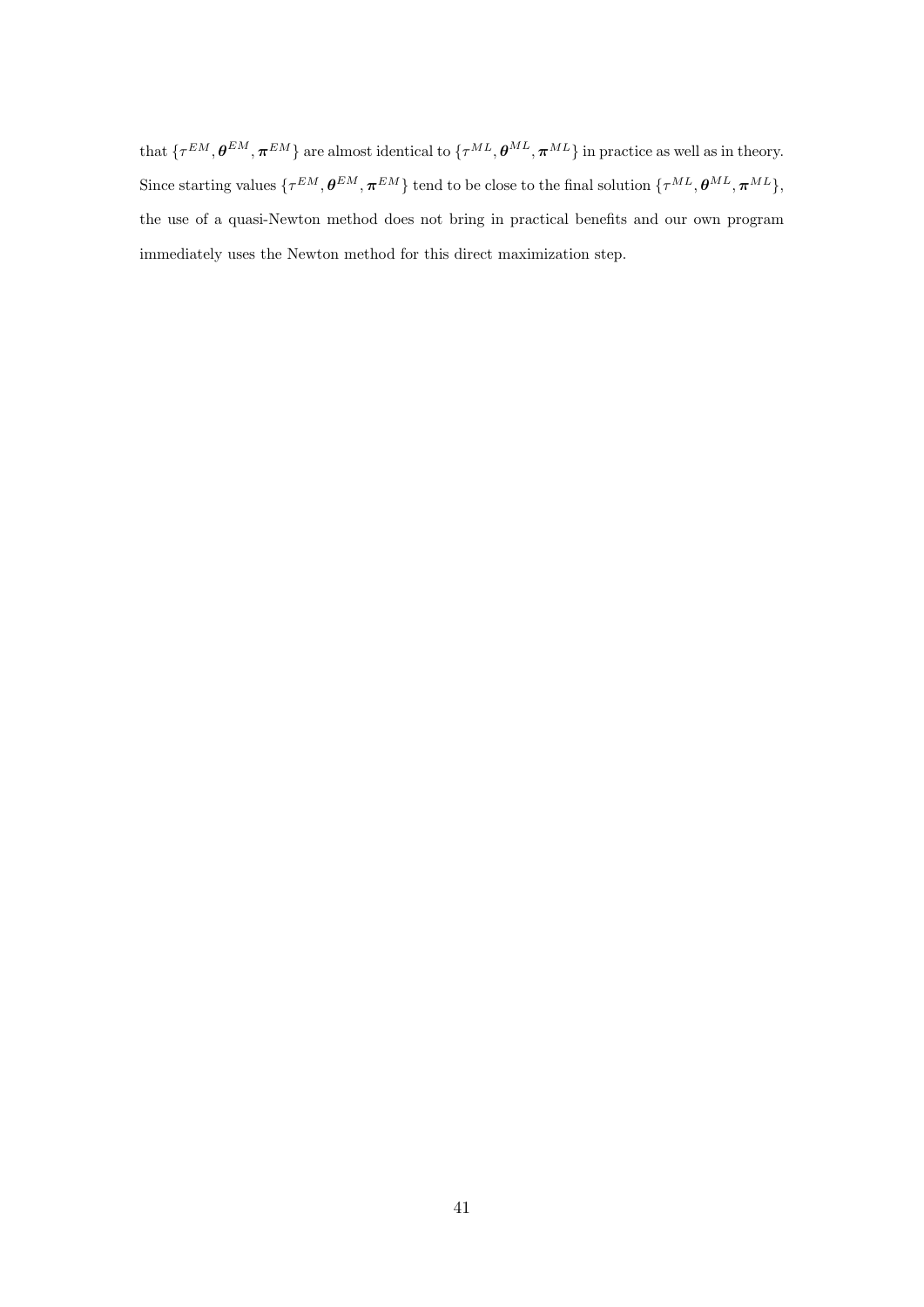# Appendix 2: Supplementary tables

[Insert Table [A1](#page-57-0) about here] [Insert Table [A2](#page-58-0) about here]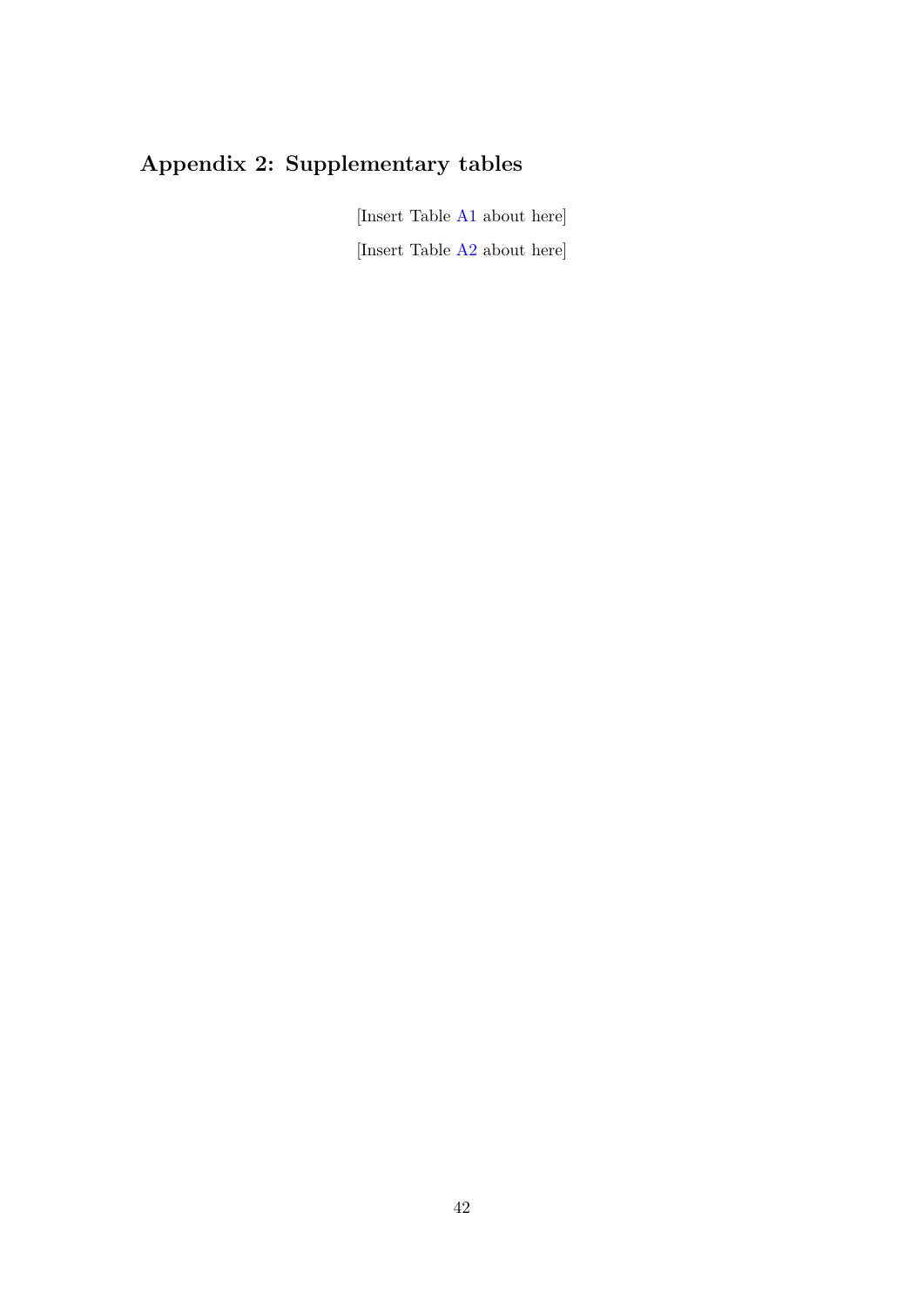### References

- Akaich F, Nayga RM, Gil JM (2013) Are results from non-hypothetical choice-based conjoint analyses and non-hypothetical recoded-ranking conjoint analyses similar? American Journal of Agricultural Economics 95: 946-963.
- Barberá S, Pattanaik PK (1986) Falmagne and the rationalizability of stochastic choices in terms of random orderings. Econometrica 54: 707715
- Bateman IJ, Mace GM, Fezzi C, Atkinson G, Turner K (2011) Economic analysis for ecosystem service assessments. Environmental and Resource Economics 48: 177- 218
- Beggs S, Cardell S, Hausman J (1981) Assessing the potential demand for electric cars. Journal of Econometrics 17: 1-19
- Ben-Akiva M, Morikawa T, Shiroish F (1992) Analysis of the reliability of preference ranking data. Journal of Business Research 24: 149-164.
- Ben-Akiva M, Lerman SR (1985) Discrete choice analysis: theory and application to travel demand. MIT Press, Cambridge
- Berry S, Levinsohn J, Pakes A. (2004) Differentiated products demand system from a combination of micro and macro data. Journal of Political Economy 112: 68-105
- Bhat C (1997) An endogenous segmentation mode choice model with an application to intercity travel. Transportation Science 31: 34-48
- Boyle KJ, Holmes TP, Teisl MF, Roe B (2001) A comparison of conjoint analysis response formats. American Journal of Agricultural Economics 83: 441-454
- Calfee J, Winston C, Stempski R (2001) Econometric issues in estimating consumer preferences from stated preference data: a case study of the value of automobile travel time. Review of Economics and Statistics 83: 699-707.
- Cameron TA, Poe GL, Ethier RG, Schulze WD (2002) Alternative non-market valueelicitation methods: are the underlying preferences the same? Journal of Environmental Economics and Management 34: 391-425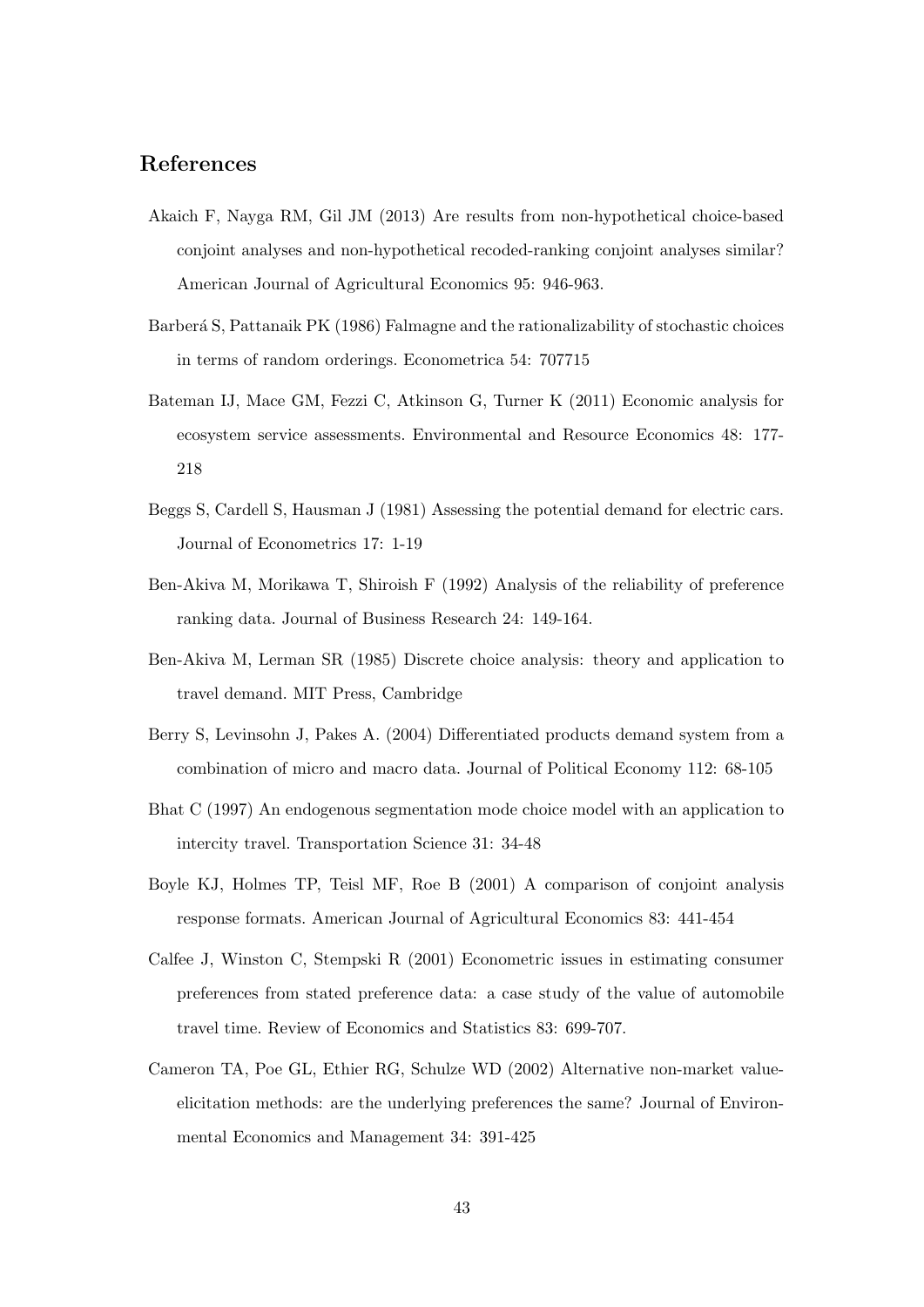- Caparrós A, Campos P, Montero G (2003) An operative framework for total Hicksian income measurement: application to a multiple use forest. Environmental and Resource Economics 26: 173-198
- Caparrós A, Oviedo JL, Campos P  $(2008)$  Would you choose your preferred option? Comparing choice and recoded ranking experiments. American Journal of Agricultural Economics 90: 843-855
- Carson RT, Groves T (2007) Incentive and Information Properties of Preference Questions. Environmental and Resource Economics 37: 181-210.
- Chang JB, Luck JL, Norwood (2009) How closely do hypothetical surveys and laboratory experiments predict field behavior? American Journal of Agricultural Economics 91: 518534
- Chapman RG, Staelin R (1982) Exploiting rank ordered choice set data within the stochastic utility model. Journal of Marketing Research 19: 288-301
- Claassen R, Hellerstein D, Kim SG (2013) Using mixed logit in land use models: can expectation-maximization (EM) algorithms facilitate estimation? American Journal of Agricultural Economics 95: 419-425
- Clark SL, Muthén B  $(2009)$  Relating latent class analysis results to variables not included in the analysis. mimeo.

<https://www.statmodel.com/download/relatinglca.pdf>. Cited 24 Mar 2015

- Dagsvik JK, Liu G (2009) A framework for analyzing rank-ordered data with application to automobile demand. Transportation Research Part A 43: 1-12
- Doblas-Miranda E, Martínez-Vilalta J, Lloret F, Álvarez A, Ávila A, Bonet FJ, Brotons L, Castro J, Curiel Yuste J, Díaz M, Ferrandis P, Garca-Hurtado E, Iriondo JM, Keenan TF, Latron J, J. Llusiá, Loepfe L, Mayol M, Moré G, Moya D, Peñuelas J, Pons X, Poyatos R, Sardans J, Sus O, Vallejo VR, Vayreda J, Retana J (2014) Reassessing global change research priorities in Mediterranean terrestrial ecosystems: how far have we come and where do we go from here? Global Ecology and Biogeography 24: 25-43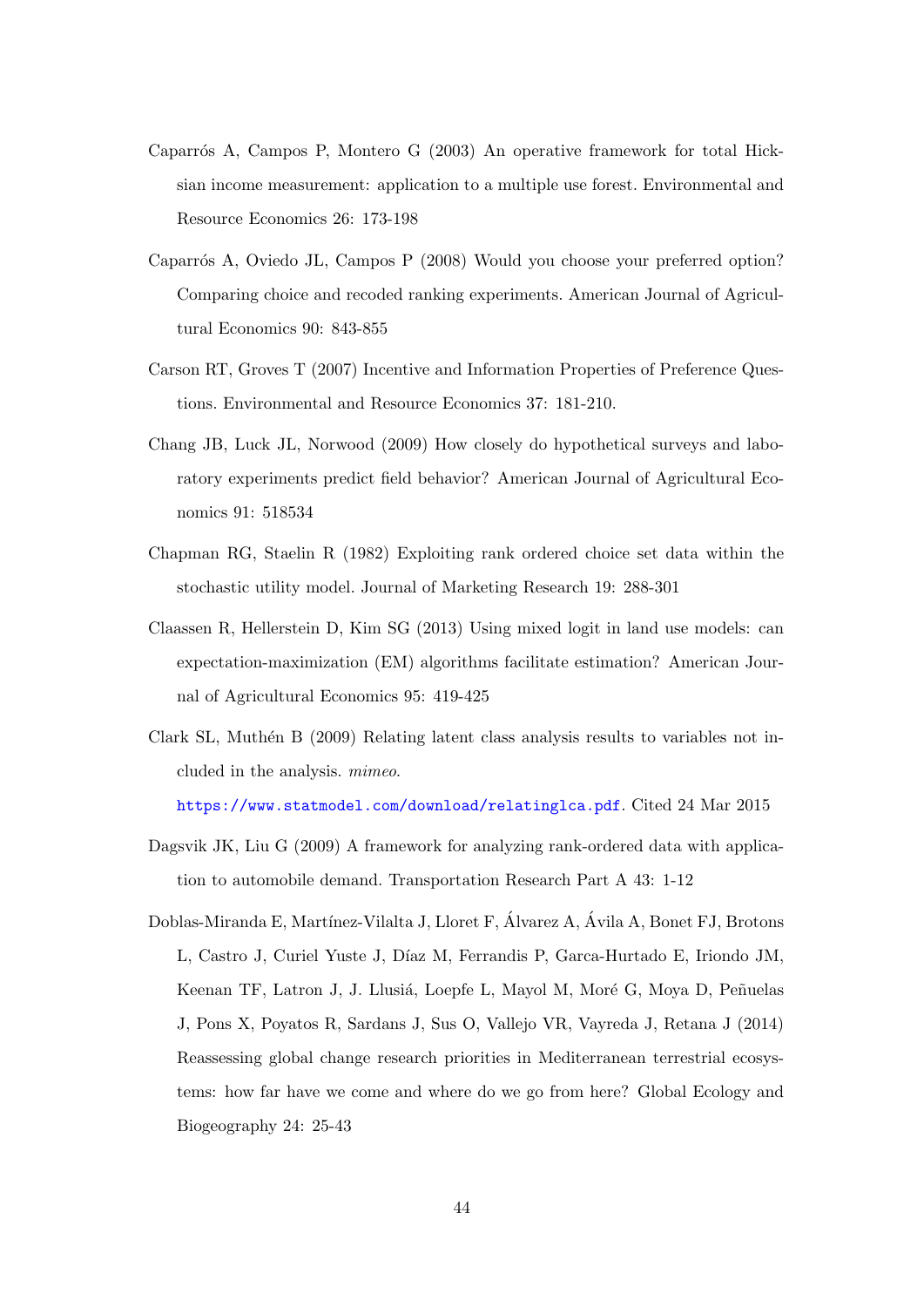- Duke JM, Ilvento TW (2004) A conjoint analysis of public preferences for agricultural land preservation. Agricultural and Resource Economics Review 33: 209-219
- European Commission (2014) Comission Regulation (EU) N0 702/2014 of 25 June 2014. Official Journal of The European Union Vol. 57 L193
- Falmagne JC (1978) A representation theorem for finite scale systems. Journal of Mathematical Psychology 18: 5272
- Fok D, Paap R, Van Dijk B (2012) A rank-ordered logit model with unobserved heterogeneity in ranking capabilities. Journal of Applied Econometrics 27: 831-846
- Giergiczny M, Hess S, Dekker T, Chintakayala PK (2013) Testing the consistency (or lack thereof) between choices in best-worst surveys. Paper presented at the 3rd International Choice Modelling Conference, Sydney, 3-5 July 2013
- Hausman J, Ruud P (1987) Specifying and testing econometric models for rank-ordered data. Journal of Econometrics 34: 83-104.
- Heckman J, Singer B (1984) A method for minimizing the impact of distributional assumptions in econometric models for duration data. Econometrica 52: 271-320
- Herriges JA, Phaneuf DJ (2002) Inducing patterns of correlation and substitution in repeated logit models of recreation demand. American Journal of Agricultural Economics 84: 1076-1090
- Herriges J, Kling C, Liu C-C, Tobias J (2010) What are the consequences of consequentiality? Journal of Environmental Economics and Management 59: 6781
- Hess S, Ben-Akiva M, Gopinath D, Walker J (2011) Advantages of latent class over continuous mixture of logit models. mimeo. [http://www.stephanehess.me.uk/papers/Hess\\_Ben-Akiva\\_Gopinath\\_Walker\\_](http://www.stephanehess.me.uk/papers/Hess_Ben-Akiva_Gopinath_Walker_May_2011.pdf) [May\\_2011.pdf](http://www.stephanehess.me.uk/papers/Hess_Ben-Akiva_Gopinath_Walker_May_2011.pdf). Cited 3 Mar 2016
- Hole AR (2015) MIXLOGITWTP: Stata module to estimate mixed logit models in WTP space. Statistical Software Components S458037, Boston College Department of Economics.
- Hoyos D, Mariel P, Pascual U, Etxano I (2012) Valuing a Natura 2000 Network site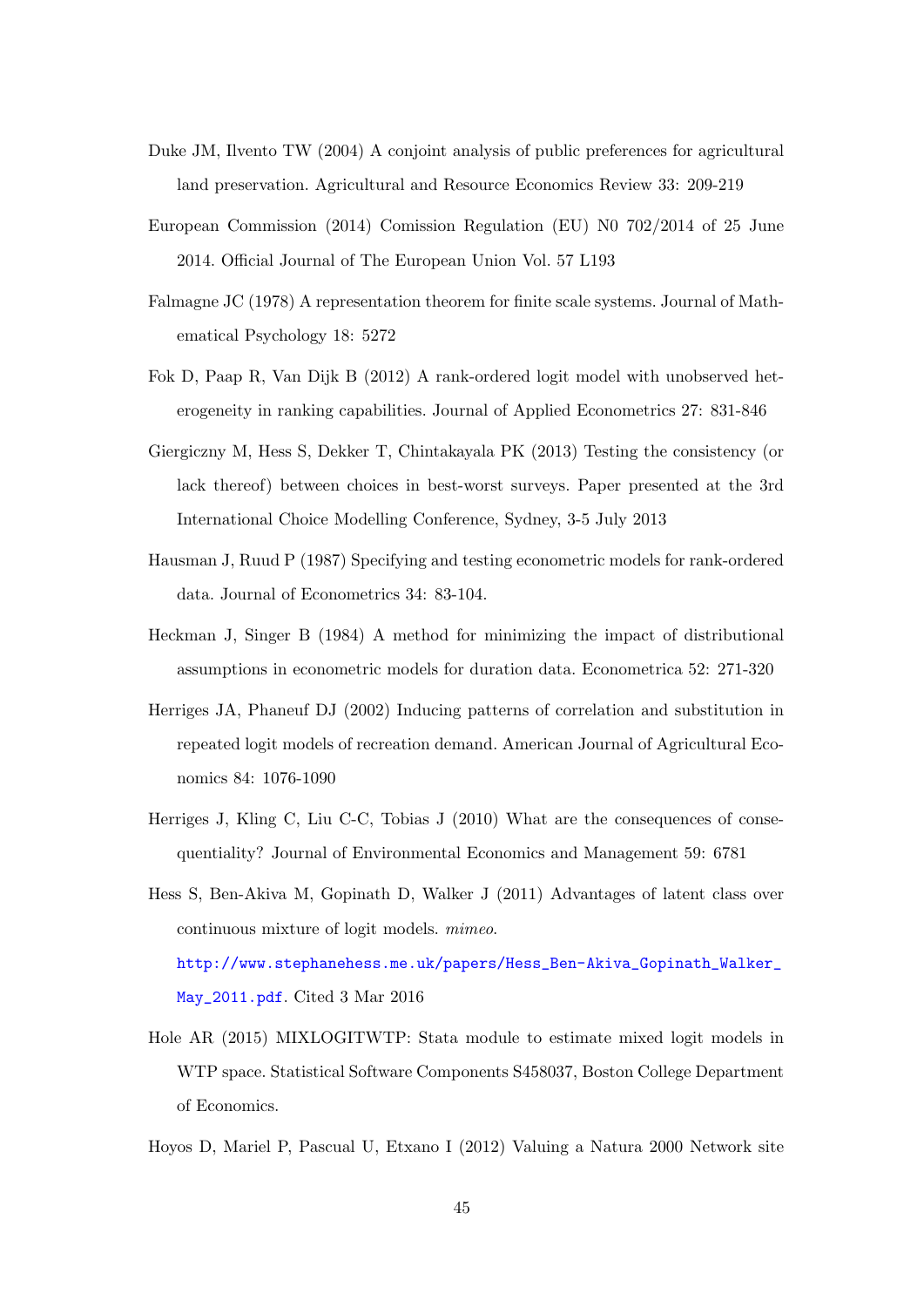to inform land use options using a discrete choice experiment: an Illustration from the Basque Country. Journal of Forest Economics 18: 329-344

- Huber R, Hunziker M, Lehmann B (2011) Valuation of agricultural land-use scenarios with choice experiments: a political market share approach. Journal of Environmental Planning and Management 54: 93-113
- Johnson KA, Polasky S, Nelson E, Pennington D (2012) Uncertainty in ecosystem services valuation and implications for assessing land use tradeoffs: an agricultural case study in the Minnesota River Basin. Ecological Economics 79: 71-79
- Keane MP, Wasi N (2013) Comparing alternative models of heterogeneity in consumer choice behavior. Journal of Applied Econometrics 28: 1018-1045
- Krawczyk M (2012) Testing for hypothetical bias in willingness to support a reforestation program. Journal of Forest Economics 18: 282-289
- Layton DF (2000) Random coefficient models for stated preference surveys. Journal of Environmental Economics and Management 40: 21-36
- Layton DF, Brown G (2000) Heterogeneous preferences regarding global climate change. Review of Economics and Statistics 82: 616-624
- Layton DF, Lee ST (2006a) From ratings to rankings: the econometric analysis of stated preference ratings data. In: Halvorsen R, Layton DF (eds) Explorations in environmental and natural resource economics: essays in honor of Gardner M. Brown, Jr. Edward Elgar Publishing, MA
- Layton DF, Lee ST (2006b) Embracing model uncertainty: strategies for response pooling and model averaging. Environmental and Resource Economics 34: 51-85
- Layton DF, Levine RA (2003) How much does the far future matter? A Hierarchical Bayesian analysis of the public's willingness to mitigate ecological impacts of climate change. Journal of the American Statistical Association 98: 533-544
- Loomis J (2005) Economic values without prices: the importance of nonmarket values and valuation for informing public policy debates. Choices 20: 179-182

Lubowski RN, Plantinga AJ, Stavins RN (2008) What drives land-use change in the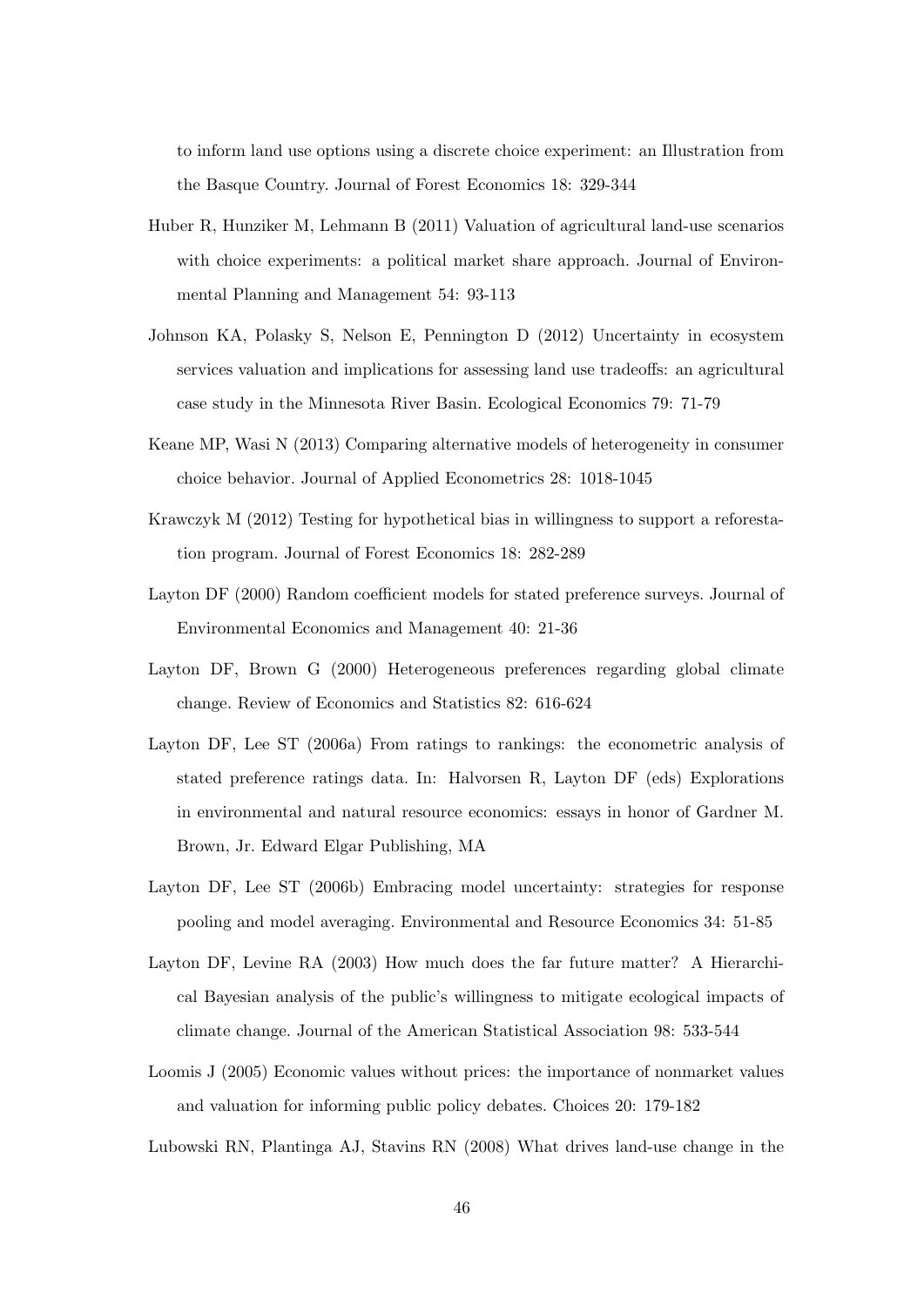United States? A national analysis of landowner decisions. Land Economics 84: 529-550

- Louviere JJ, Flynn TN, Marley AAJ (2015) Best-Worst Scaling: Theory, Methods and Applications. Cambridge University Press.
- McFadden D (1974) Conditional logit analysis of qualitative choice behavior. In: Zarembka P (ed) Frontiers in econometrics. Academic Press, New York
- McFadden D (1978) Modeling the choice of residential location. In: Karlqvist A, Lundqvist L, Snickars F, Weibull J (eds) Spatial interaction theory and planning models. North Holland, Amsterdam
- McFadden D (1986) The choice theory approach to market research. Marketing Science 5: 275297
- McFadden D, Train KE (2000) Mixed MNL models of discrete response. Journal of Applied Econometrics 15: 447-470
- Mogas J, Riera P, Bennett J (2006) A comparison of contingent valuation and choice modeling with second-order interactions. Journal of Forest Economics 12:5-30
- Nunes PALD, Schokkaert E (2003) Identifying the warm glow effect in contingent valuation. Journal of Environmental Economics and Management 45: 231-245
- Othman J, Rahajeng A (2013) Economic valuation of Jogjakarta's tourism attributes: a contingent ranking analysis. Tourism Economics 19: 187-201
- Ovando P, Campos P, Montero G (2007) Forestaciones con Encinas y Alcornoques en el Area de la Dehesa en el Marco del Reglamento (CEE) 2080/92 (1993-2000). ´ Revista Española de Estudio Agrosociales y Pesqueros 214: 173-186
- Pacifico D, Yoo HI (2013) lclogit: A Stata command for fitting latent-class conditional logit models via the expectation-maximization algorithm. Stata Journal 13: 625- 639
- Rashford BS, Walker JA, Bastian CT (2011) Economics of grassland conversion to cropland in the Prairie Pothole region. Conservation Biology 25: 276-284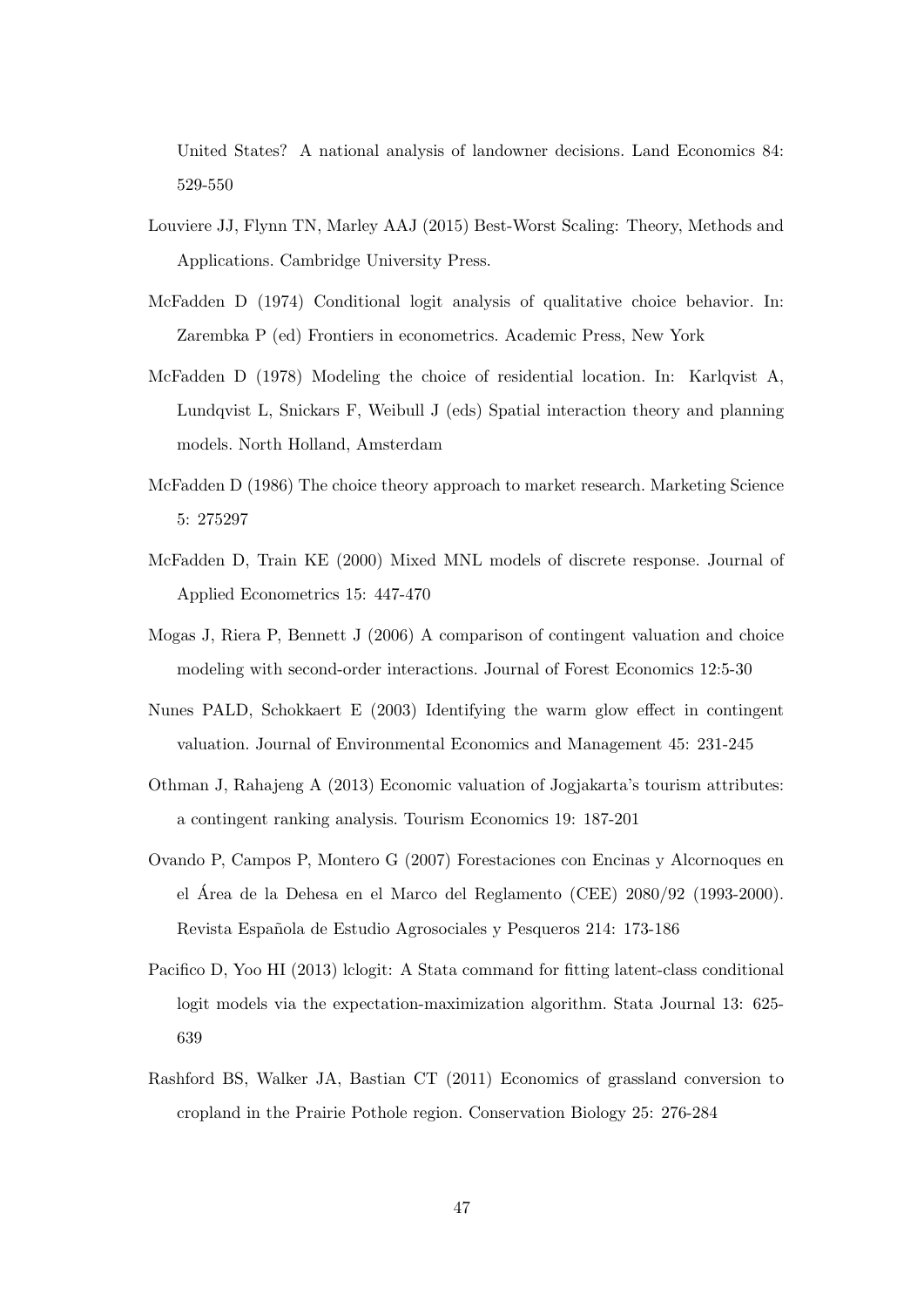- Resano H, Sanjuan AI, Albisu LM (2012) Consumers response to the EU Quality policy allowing for heterogeneous preferences. Food Policy 37: 355365
- Santos T, Tellería JL, Díaz M, Carbonell R (2006) Evaluating the benefits of CAP reforms: can afforestations restore bird diversity in Mediterranean Spain? Basic and Applied Ecology 7: 483-495
- Scachar R, Nalebuff B (2004) Verifying the solution from a nonlinear solver: a case study: a comment. American Economic Review 94: 382-390
- Scarpa R, Notaro S, Louviere J, Raffaelli R (2011) Exploring scale effects of best/worst rank ordered choice data to estimate benefits of tourism in Alpine Grazing Commons. American Journal of Agricultural Economics 93: 813-828
- Scarpa R, Thiene M, Train KE (2008) Utility in willingness-to-pay space: a tool to address confounding random scale effects in destination choice to the Alps. American Journal of Agricultural Economics 90: 994-1010
- Schulz N, Breustedt G, Latacz-Lohman U (2013) Assessing farmers' willingness to accept "greening": insights from a discrete choice experiment in Germany. Journal of Agricultural Economics 65: 26-48
- Train KE (2008) EM algorithms for nonparametric estimation of mixing distributions. Journal of Choice Modelling 1: 40-69
- Train KE (2009) Discrete choice methods with simulation, 2nd edition. Cambridge University Press, New York
- Train KE, Weeks M (2005) Discrete choice models in preference space and willingnessto-pay space. In: Alberini A, Scarpa R (eds) Applications of simulation methods in environmental resource economics. Springer, Dordrecht.
- Train KE, Winston C (2007) Vehicle choice behavior and the declining market share of U.S. automakers. International Economic Review 48: 1469-1496
- Varela E, Giergiczny M, Riera P, Mahieu P-A, Soliño M (2014) Social preferences for fuel break management programs in Spain: a choice modelling application to prevention of forest fires. International Journal of Wildland Fire 23 (2): 281-289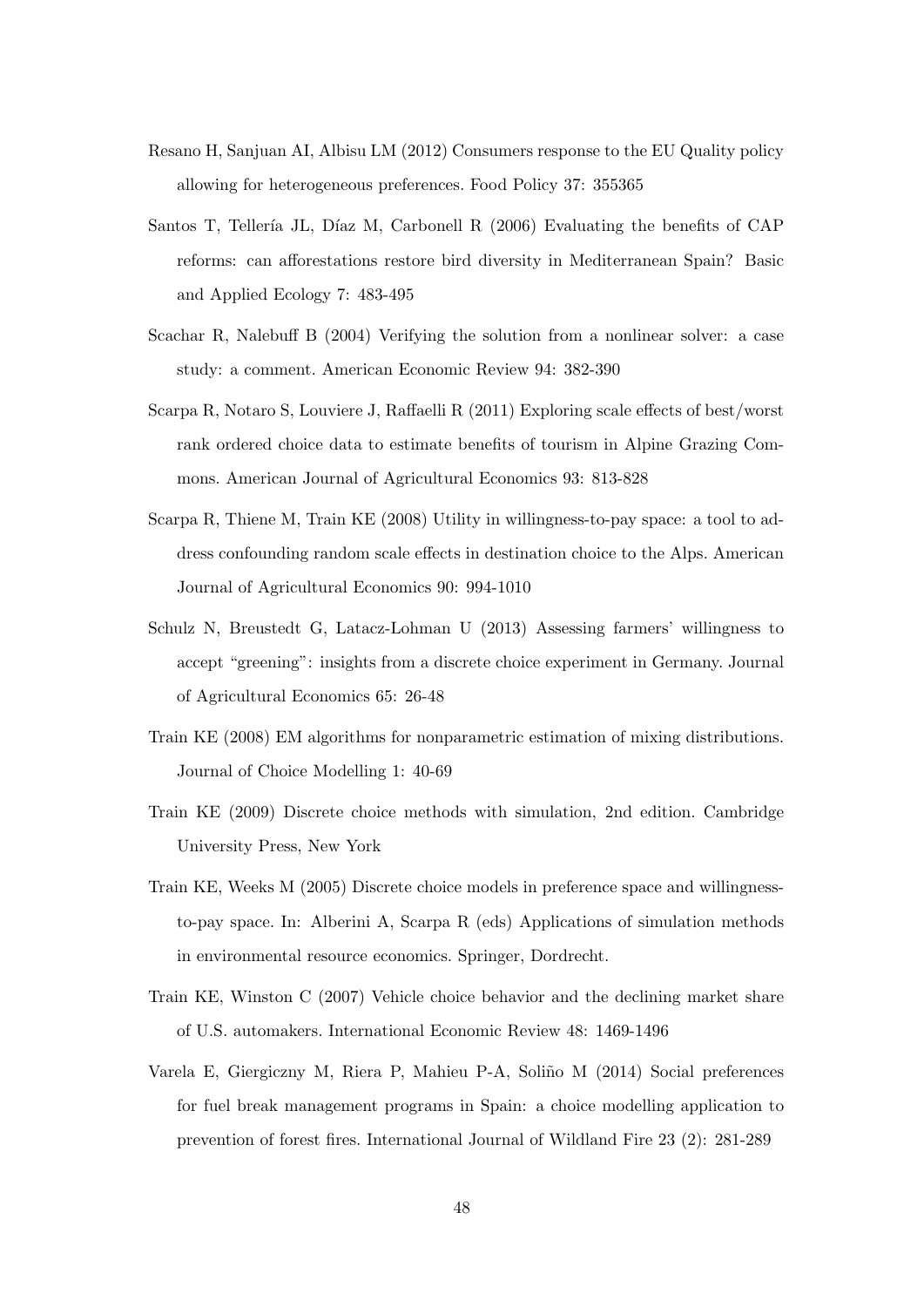- Vossler CA, Evans MF (2009) Bridging the Gap between the Field and the Lab: Environmental Goods, Policy Maker Input, and Consequentiality. Journal of Environmental Economics and Management 58: 338-345.
- Vossler CA, Doyon M, Rondeau D (2012) Truth in Consequentiality: Theory and Field Evidence on Discrete Choice Experiments. American Economic Journal: Microeconomics 4: 145-171.
- Vossler CA, Watson SB (2013) Understanding the consequences of consequentiality: Testing the validity of stated preferences in the field. Journal of Economic Behavior & Organization 86: 137-147
- Wustemann H, Meyerhoff J, Ruhs M, Schafer A, Hartje V (2014) Financial costs and benefits of a program of measures to implement a national strategy on biological diversity in Germany. Land Use Policy 36: 307-318
- Yan J, Yoo HI (2014) The seeming unreliability of rank-ordered data as a consequence of model misspecification. MPRA Paper No. 56285. <https://mpra.ub.uni-muenchen.de/56285/>. Cited 3 March 2016.
- Yoo HI, Doiron D (2013) The use of alternative preference elicitation methods in complex discrete choice experiments. Journal of Health Economics 32: 1166-1179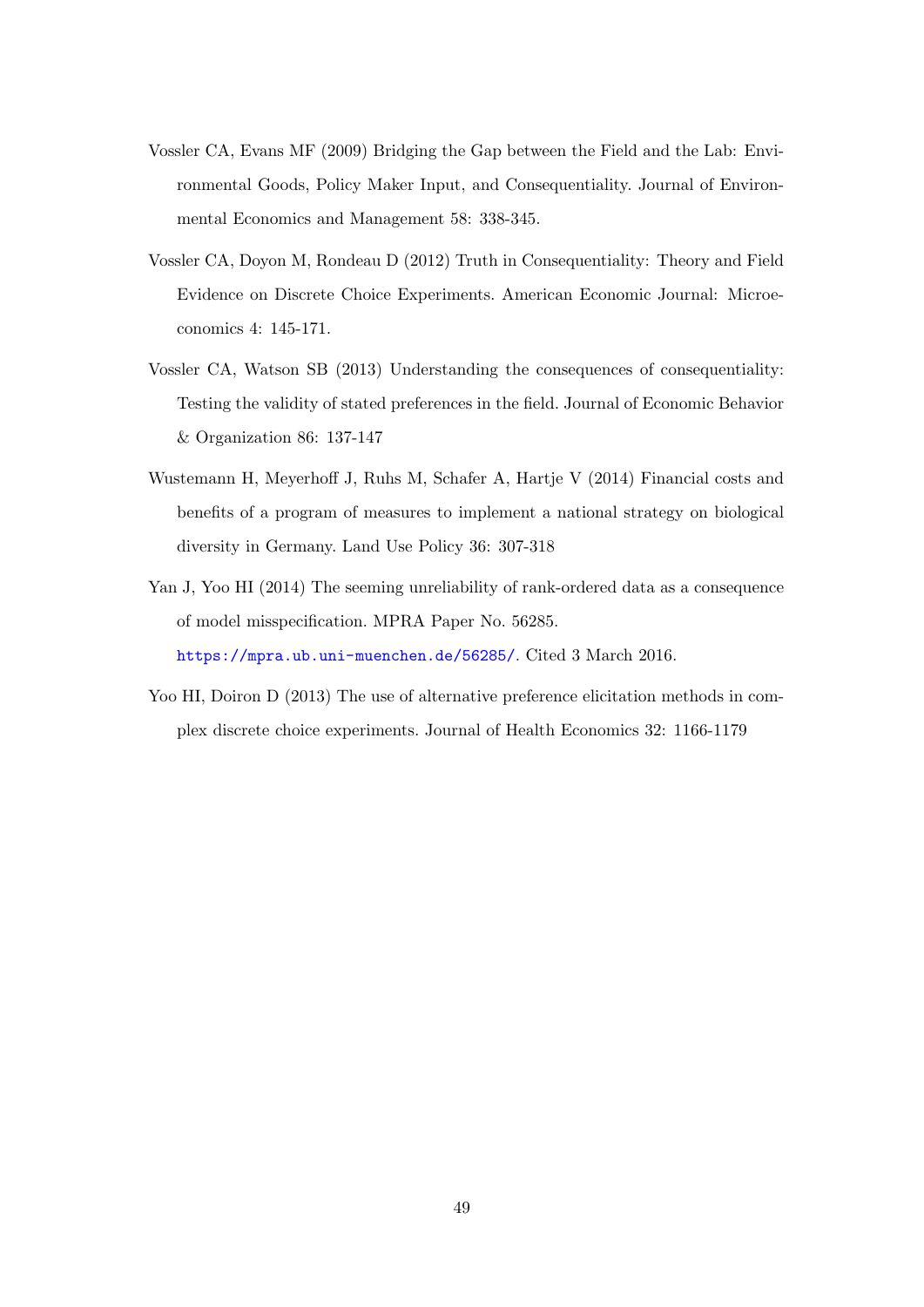<span id="page-50-0"></span>

Figure 1. Baseline results on WTP for increasing cork oak forest area

Note: This figure is based on the results in Table [2.](#page-53-0) The vertical axis measures the willingness-to-pay (WTP) for changing SUR from 0 (the status quo level or 20% decline from today's forest area) to shown levels. The levels of 20 and 40 in SUR, for example, indicate 0% change and 20% increase from today's forest area, respectively.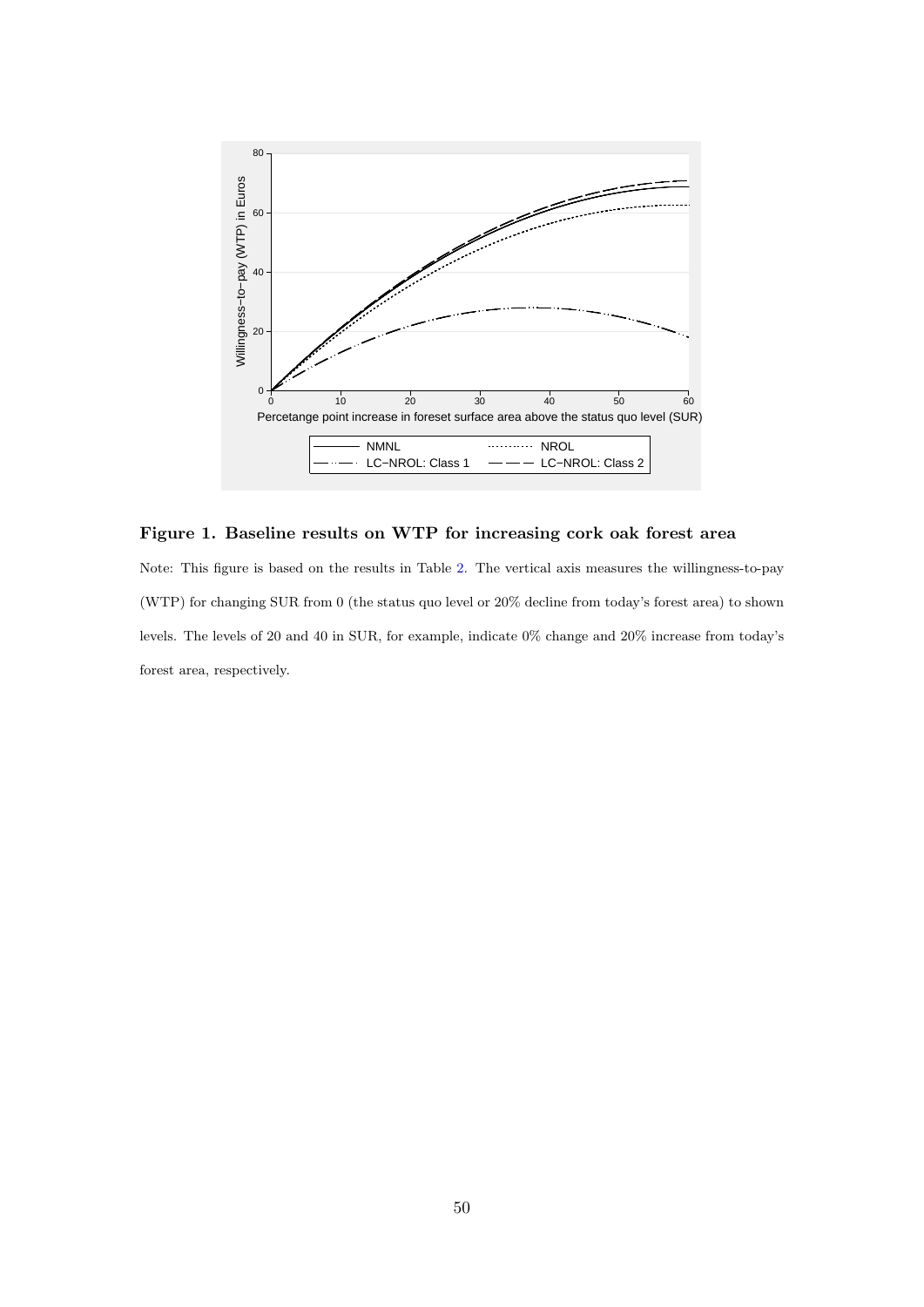<span id="page-51-0"></span>

Figure 2. Preferred results on WTP for increasing cork oak forest area Note: This figure is based on the results in Table [3.](#page-54-0) All other information is the same as provided in the note to Figure [1.](#page-50-0)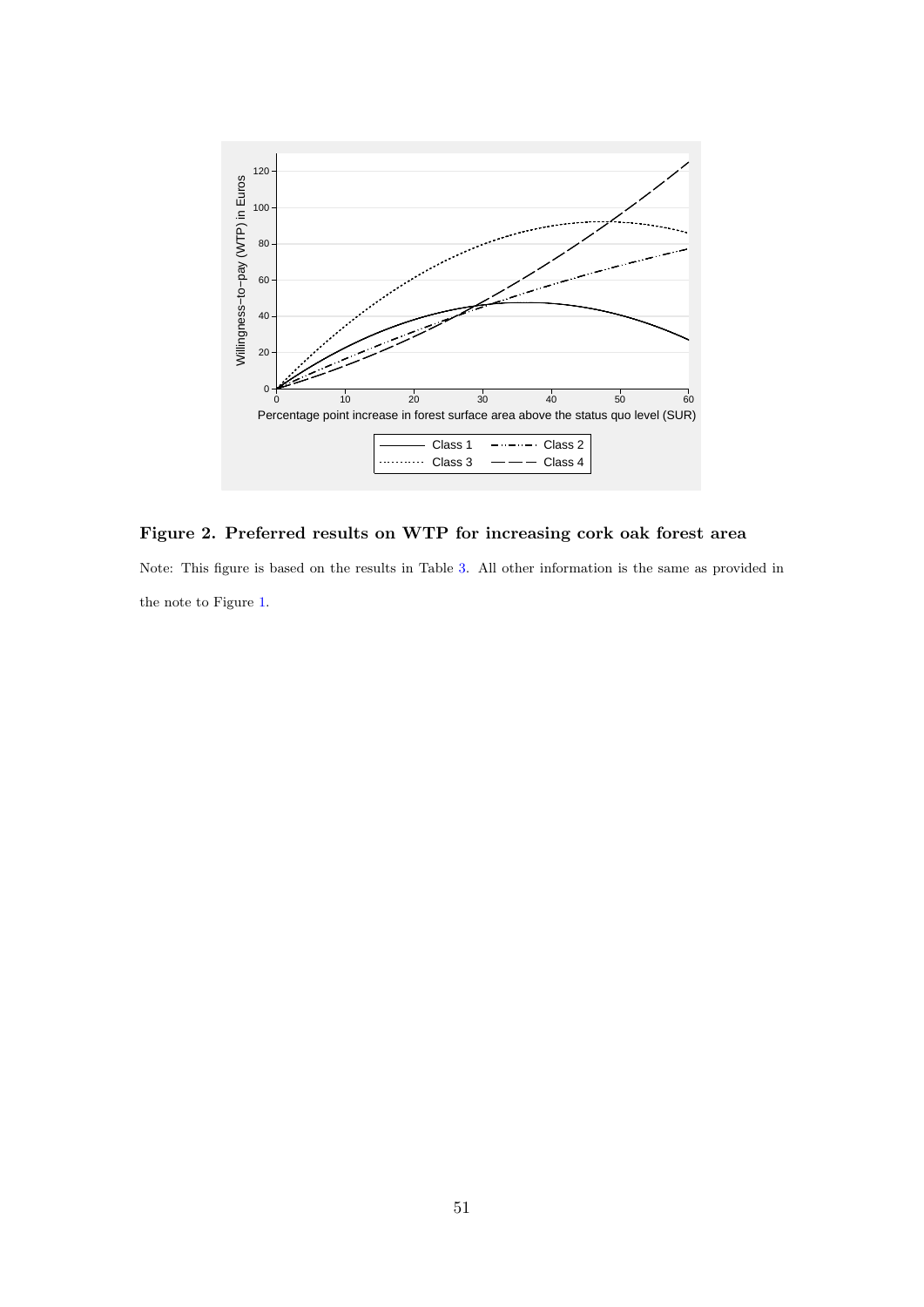| Acronym    | Definition of attribute                                                                | Levels                                                                                                  |
|------------|----------------------------------------------------------------------------------------|---------------------------------------------------------------------------------------------------------|
| BIO        | Number of native tree species used in<br>reforestation, always including the cork oak. | $=1,2,3,4.$                                                                                             |
| <b>NAT</b> | Reforestation technique to be used.                                                    | $=0$ for artificial plantation,<br>$=1$ for natural regeneration.                                       |
| <b>SUR</b> | Resulting forest surface area.                                                         | $=10,20,40$ and 60 for 10% less,<br>the same, $20\%$ more, $40\%$ more<br>than what is available today. |
| <b>REC</b> | Number of new recreational areas to be created.                                        | $=0$ for no new area,<br>$=$ 2 for two new areas.                                                       |
| <b>EMP</b> | Number of permanent jobs created.                                                      | $= 20, 40, 60, 80.$                                                                                     |
| <b>TAX</b> | One-off increase in the regional government's<br>income tax for this year.             | $=6,12,24,48$ in $\in$ s.                                                                               |

<span id="page-52-0"></span>Table 1. Reforestation program attributes and associated levels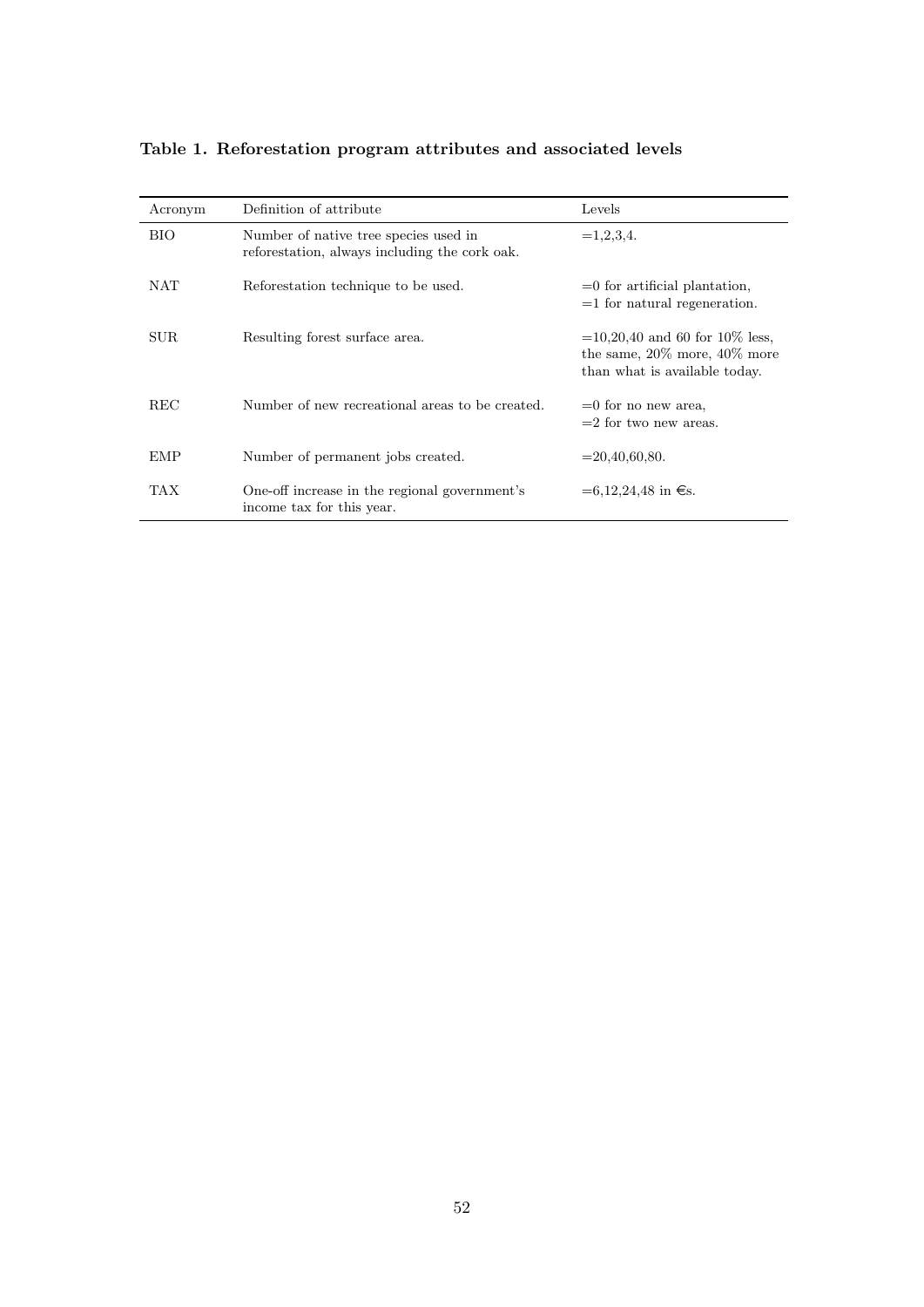<span id="page-53-0"></span>

| Table 2. Baseline estimation results |  |  |
|--------------------------------------|--|--|
|                                      |  |  |

|                              |             |             |            | LC-NROL         |             |
|------------------------------|-------------|-------------|------------|-----------------|-------------|
|                              | <b>NMNL</b> | NROL        | Class 1    | Class 2         | Mean        |
| <b>BIO</b>                   | $20.55***$  | $18.06***$  | 1.20       | $21.10***$      | $20.13***$  |
|                              | (2.99)      | (2.55)      | (2.30)     | (2.63)          | (2.51)      |
| NAT                          | $32.47***$  | $29.50***$  | 2.71       | $33.61***$      | $32.10***$  |
|                              | (5.81)      | (5.10)      | (5.42)     | (4.68)          | (4.47)      |
| $\text{SUR}$                 | $2.28***$   | $2.14***$   | $1.49**$   | $2.31***$       | $2.27***$   |
|                              | (0.51)      | (0.47)      | (0.76)     | (0.51)          | (0.49)      |
| $\text{SUR}^2$               | $-0.019***$ | $-0.018***$ | $-0.020*$  | $-0.019***$     | $-0.019***$ |
|                              | (0.006)     | (0.006)     | (0.010)    | (0.007)         | (0.006)     |
| <b>REC</b>                   | $20.14***$  | $17.60***$  | 0.44       | $20.41***$      | $19.43***$  |
|                              | (4.34)      | (3.89)      | (5.24)     | (3.84)          | (3.66)      |
| <b>EMP</b>                   | $0.75***$   | $0.66***$   | $-0.12$    | $0.77***$       | $0.72***$   |
|                              | (0.13)      | (0.11)      | (0.12)     | (0.11)          | (0.10)      |
| TAX $\times$ -1              | 0.003       | $0.004***$  | $0.035***$ | $0.014^{***}\;$ | $0.015***$  |
|                              | (0.003)     | (0.001)     | (0.007)    | (0.002)         | (0.002)     |
| $\mathrm{ASC}^{\mathrm{RF}}$ | 1080.65     | 572.19***   | $-45.30**$ | 247.66***       | $233.32***$ |
|                              | (1682.11)   | (203.36)    | (18.22)    | (44.50)         | (42.32)     |
| $\tau$                       | 0.16        | $0.26***$   | $0.89***$  |                 |             |
|                              | (0.22)      | (0.08)      | (0.09)     |                 |             |
| share                        |             |             | $0.05***$  | $0.95***$       |             |
|                              |             |             | (0.01)     | (0.01)          |             |
| logL                         | $-2632.16$  | $-3034.04$  | $-2532.84$ |                 |             |
| <b>BIC</b>                   | 5319.30     | 6123.07     | 5175.64    |                 |             |
| $#$ param                    | 9           | 9           | 18         |                 |             |

Note: Standard errors are in parentheses. \*, \*\*, \*\*\* indicate statistical significance at the 10%, 5% and 1% levels respectively. The estimates BIO through EMP measure willingness-to-pay (WTP) for relevant attributes in  $\epsilon$ s. TAX × -1 is the scale parameter  $(\lambda_n)$ , ASC<sup>RF</sup> is the alternative-specific constant  $(\kappa_n)$  for reforestation programs, and  $\tau$  is the dissimilarity coefficient: see equation [\(11\)](#page-16-1). Share is the population share of each class  $(\pi_c)$ . For all parameters except class shares, the null hypothesis is zero. For class shares, the null hypothesis is 1/2. In LC-NROL, column Mean is derived as the weighted average of class-specific estimates, wherein class shares are used as weights.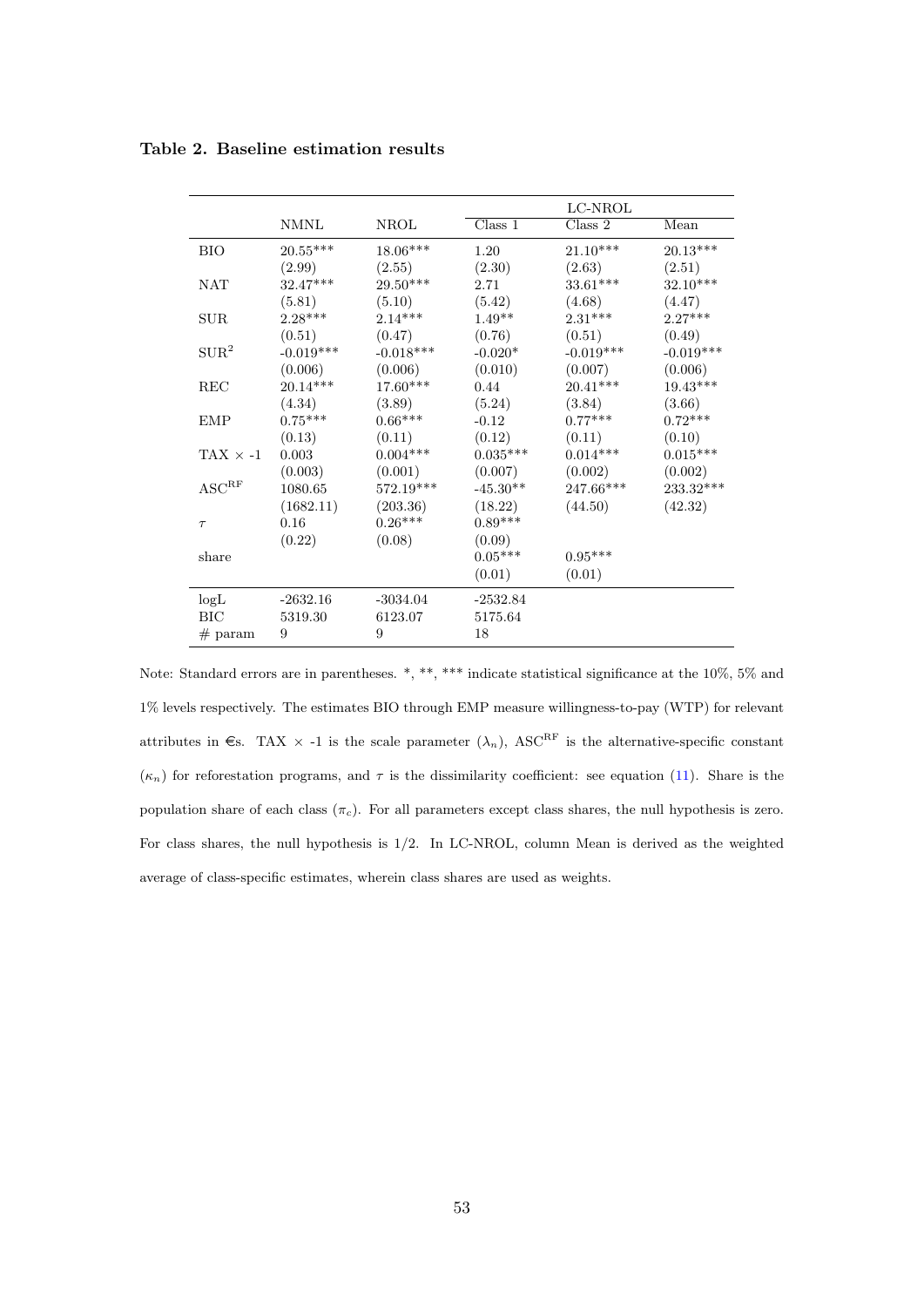|                              | Class 1      | Class 2    | Class 3    | Class 4    | Mean        |
|------------------------------|--------------|------------|------------|------------|-------------|
| <b>BIO</b>                   | 3.03         | $26.27**$  | $19.20**$  | 0.90       | $21.78***$  |
|                              | (3.11)       | (11.91)    | (9.67)     | (2.27)     | (3.60)      |
| NAT                          | 0.57         | $-17.55$   | $83.77**$  | $11.24*$   | 25.81       |
|                              | (7.08)       | (11.86)    | (35.91)    | (6.30)     | (18.07)     |
| SUR.                         | $2.64***$    | 1.73       | $3.88**$   | $-1.11$    | $2.56***$   |
|                              | (1.09)       | (1.18)     | (1.67)     | (0.77)     | (0.57)      |
| $\text{SUR}^2$               | $-0.036**$   | $-0.007$   | $-0.041**$ | 0.016      | $-0.021***$ |
|                              | (0.015)      | (0.013)    | (0.018)    | (0.011)    | (0.008)     |
| <b>REC</b>                   | 1.89         | $45.45**$  | 4.89       | $-3.73$    | $25.69***$  |
|                              | (6.90)       | (20.94)    | (7.82)     | (5.96)     | (9.93)      |
| <b>EMP</b>                   | $-0.10$      | $1.38**$   | 0.29       | 0.001      | $0.84***$   |
|                              | (0.16)       | (0.63)     | (0.24)     | (0.126)    | (0.27)      |
| $TAX \times -1$              | $0.038***$   | $0.014**$  | $0.019**$  | $0.047***$ | $0.018***$  |
|                              | (0.010)      | (0.005)    | (0.008)    | (0.009)    | (0.002)     |
| $\mathrm{ASC}^{\mathrm{RF}}$ | $-116.94***$ | $322.39**$ | 187.29**   | $48.25***$ | $242.88***$ |
|                              | (39.67)      | (144.55)   | (83.90)    | (15.30)    | (55.99)     |
| $\tau$                       | $0.99***$    |            |            |            |             |
|                              | (0.06)       |            |            |            |             |
| share                        | $0.04***$    | $0.52***$  | $0.41***$  | $0.03***$  |             |
|                              | (0.01)       | (0.07)     | (0.07)     | (0.01)     |             |
| logL                         | $-2413.81$   |            |            |            |             |
| <b>BIC</b>                   | 5047.54      |            |            |            |             |
| $#$ param                    | 36           |            |            |            |             |

<span id="page-54-0"></span>Table 3. Preferred estimation results (LC-NROL)

Note: For class shares, the null hypothesis is 1/4. All other information is the same as provided in the

note to Table [2.](#page-53-0)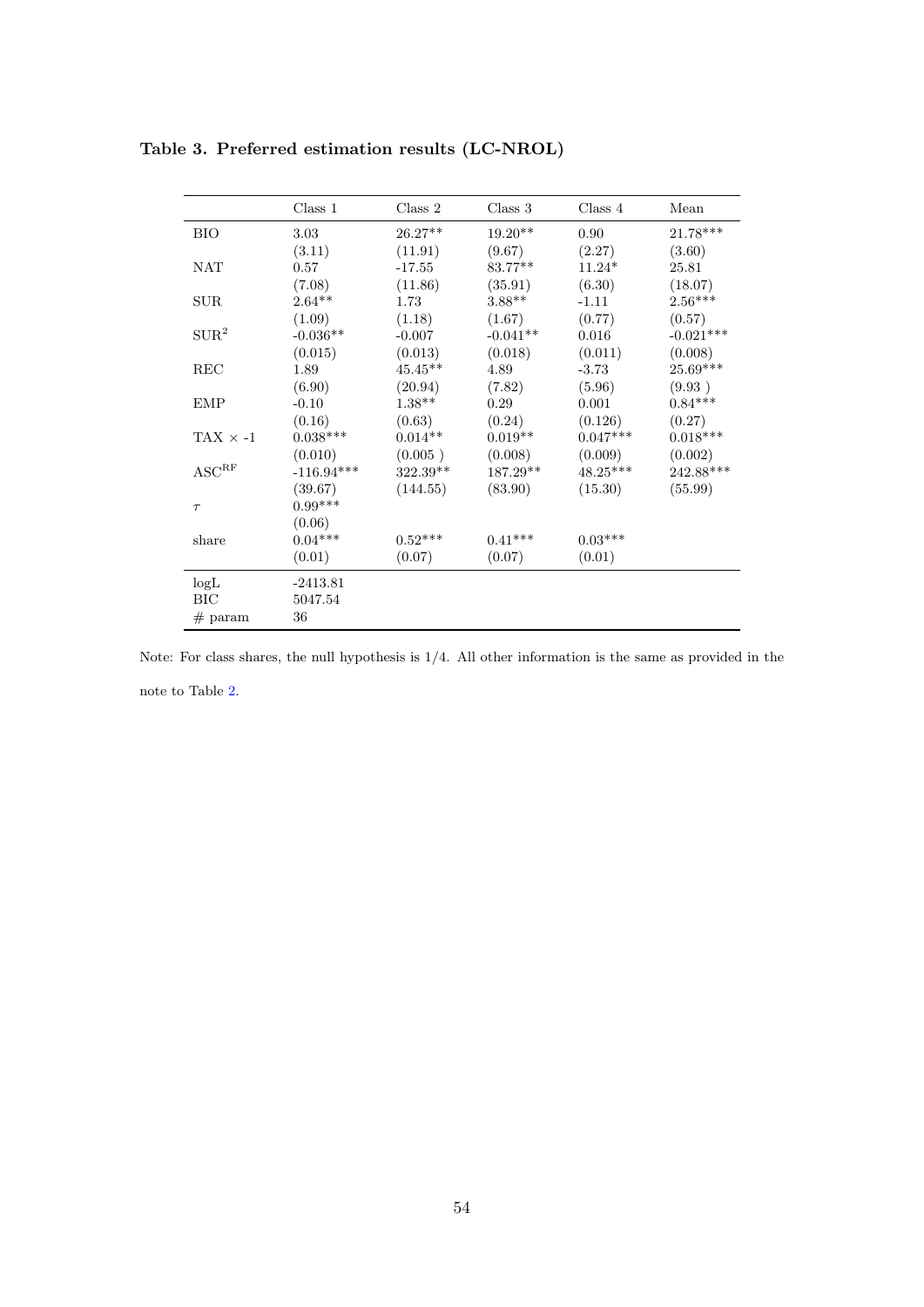|            | $Q_1$   | median | $\scriptstyle Q_3$ | mean  | SD    | $Q_3 - Q_1$ | SD<br>mean | $Q_3 - Q_1$<br>mean |
|------------|---------|--------|--------------------|-------|-------|-------------|------------|---------------------|
| BIO        | 20.32   | 23.11  | 25.38              | 21.78 | 5.62  | 5.06        | 0.26       | 0.23                |
| <b>NAT</b> | $-5.03$ | 19.18  | 54.02              | 25.81 | 33.81 | 59.05       | 1.31       | 2.29                |
| REC        | 11.69   | 27.30  | 40.33              | 25.69 | 15.03 | 28.64       | 0.59       | 1.11                |
| <b>EMP</b> | 0.47    | 0.89   | 1.25               | 0.84  | 0.43  | 0.78        | 0.51       | 0.93                |
| $SUB = 10$ | 18.45   | 22.72  | 29.37              | 23.49 | 8.14  | 10.93       | 0.35       | 0.47                |
| $SUB = 20$ | 34.73   | 41.17  | 52.56              | 42.69 | 13.85 | 17.83       | 0.32       | 0.42                |
| $SUB = 40$ | 59.76   | 67.86  | 80.36              | 68.21 | 18.60 | 20.61       | 0.27       | 0.30                |
| $SUR = 60$ | 77.94   | 80.01  | 83.32              | 76.55 | 17.64 | 5.38        | 0.23       | 0.07                |

<span id="page-55-0"></span>Table 4. Individual-level WTP coefficients: descriptive statistics

Note: This table summarizes the distribution of 450 sets of individual-specific willingness-to-pay (WTP) coefficients. The individual-specific WTP coefficients have been computed for each of 450 respondents in our sample, by using the estimates in Table [3](#page-54-0) to evaluate equation  $(15)$ .  $Q_1$  and  $Q_3$  refer to the first and third quartiles respectively. SD is the standard deviation. For SUR, the reported figures refer to the individual-specific WTP for changing that attribute from 0 to shown levels.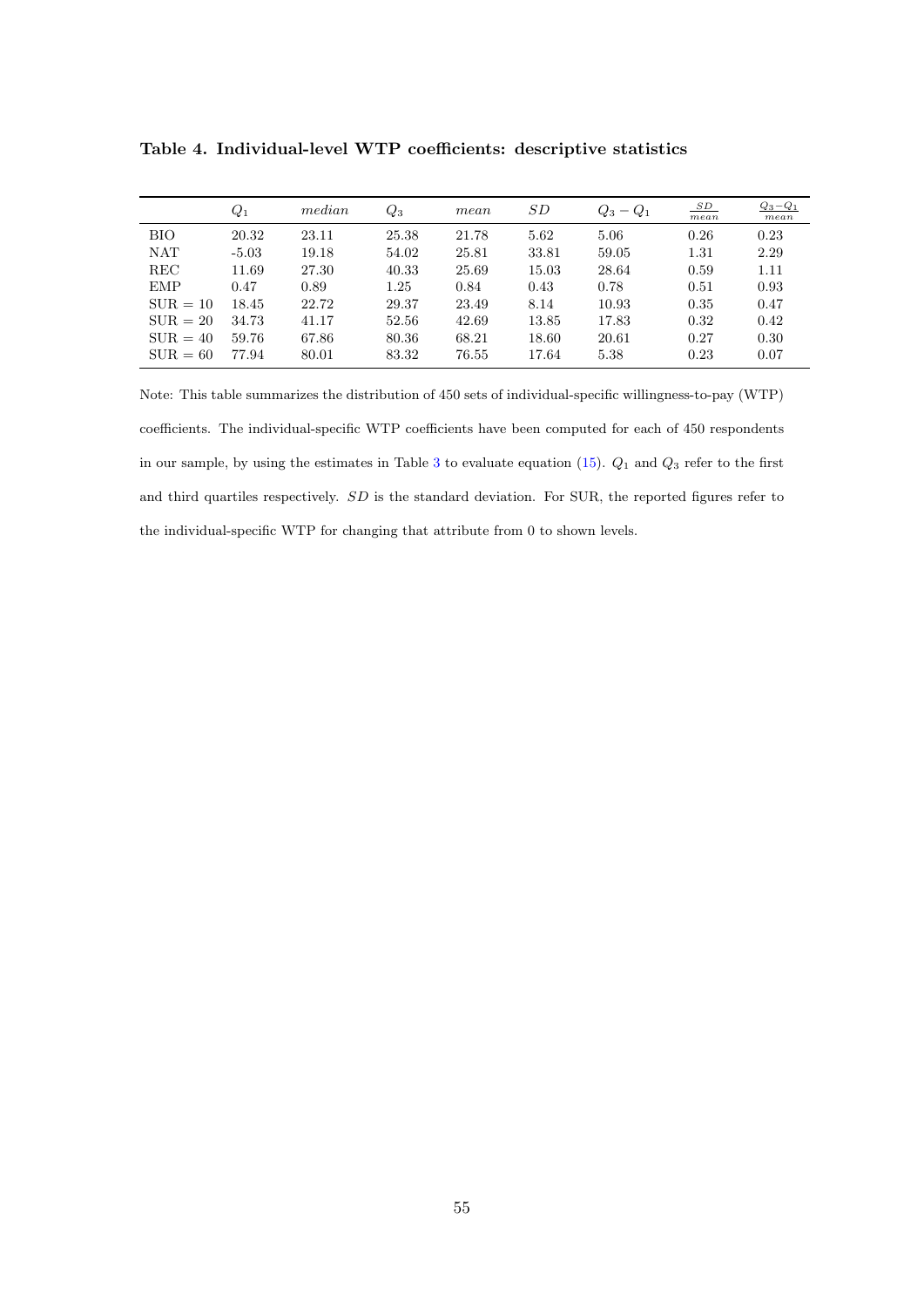|                                              | Obs | Actual  | Class 1 | Class 2 | Class 3 | Class 4 |
|----------------------------------------------|-----|---------|---------|---------|---------|---------|
| A. Use and knowledge of ANP                  |     |         |         |         |         |         |
| times visited in a year <sup><i>a</i></sup>  | 431 | 1.60    | 1.88    | 1.65    | 1.54    | 1.60    |
| hours spent visiting <sup><i>a</i></sup>     | 450 | 27.82   | 33.51   | 28.47   | 26.92   | 28.59   |
| money spent visiting <sup>a</sup>            | 450 | 19.73   | 17.48   | 20.33   | 19.93   | 11.63   |
| don't find it congested                      | 450 | 0.81    | 0.67    | 0.82    | 0.80    | 0.82    |
| satisfied with it                            | 444 | 0.46    | 0.60    | 0.47    | 0.44    | 0.44    |
| active tourist                               | 450 | 0.31    | 0.49    | 0.35    | 0.26    | 0.44    |
| <i>B. Socioeconomic characteristics</i>      |     |         |         |         |         |         |
| $\mathbf{age}^a$                             | 446 | 34.44   | 35.39   | 33.43   | 34.75   | 41.39   |
| family income <sup><i>a</i></sup>            | 427 | 1615.22 | 1677.70 | 1642.07 | 1601.42 | 1460.11 |
| family size $^a$                             | 448 | 3.61    | 4.17    | 3.49    | 3.68    | 3.51    |
| per capita family income <sup><i>a</i></sup> | 425 | 525.24  | 422.93  | 555.41  | 511.92  | 466.52  |
| employed                                     | 450 | 0.77    | 0.60    | 0.77    | 0.78    | 0.75    |
| postgraduate                                 | 450 | 0.39    | 0.62    | 0.42    | 0.35    | 0.56    |

### <span id="page-56-0"></span>Table 5. Actual and weighted sample mean characteristics

Note: ANP stands for Alcornocales Natural Park. The weighted mean for Class c has been computed by using each person's posterior probability of membership in class  $c$  to weight that person's characteristics: see equation [\(17\)](#page-29-0). Each person's posterior probabilities have been computed by using the estimates in Table [3](#page-54-0) to evaluate equation [\(14\)](#page-20-0). Superscript a identifies non-dichotomous variables; all others are zero-one variables.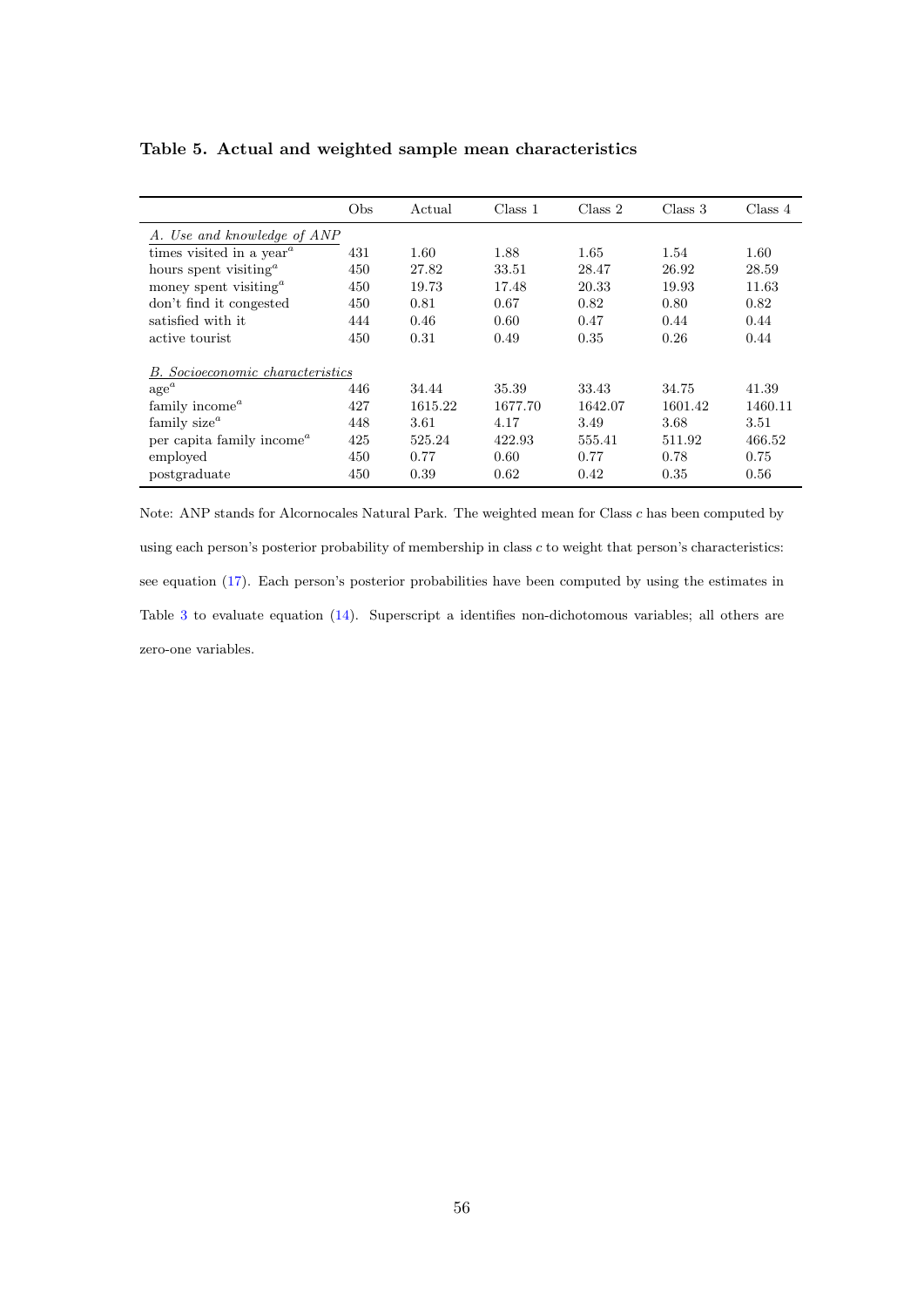|                              | LC-NROL     |             | Independent Mixed ROL | Correlated Mixed ROL |             |  |
|------------------------------|-------------|-------------|-----------------------|----------------------|-------------|--|
|                              | Mean        | Mean        | Std Dev               | Mean                 | Std Dev     |  |
| <b>BIO</b>                   | $21.78***$  | $19.83***$  | $13.91***$            | $19.25***$           | $11.30***$  |  |
|                              | (3.60)      | (2.31)      | (2.46)                | (1.89)               | (1.44)      |  |
| NAT                          | 25.81       | $32.83***$  | $59.48***$            | $38.10***$           | $53.75***$  |  |
|                              | (18.07)     | (5.07)      | (7.10)                | (4.98)               | (5.20)      |  |
| $\text{SUB}$                 | $2.56***$   | $2.19***$   | $0.91***$             | $2.33***$            | $3.33***$   |  |
|                              | (0.57)      | (0.44)      | (0.20)                | (0.47)               | (0.38)      |  |
| $\text{SUB}^2$               | $-0.021***$ | $-0.018***$ | 0.004                 | $-0.019***$          | $0.044***$  |  |
|                              | (0.008)     | (0.006)     | (0.004)               | (0.006)              | (0.005)     |  |
| <b>REC</b>                   | $25.69***$  | $21.57***$  | $44.36***$            | $22.32***$           | $36.11***$  |  |
|                              | (9.93)      | (4.01)      | (5.95)                | (3.83)               | (3.65)      |  |
| <b>EMP</b>                   | $0.84***$   | $0.70***$   | $0.96***$             | $0.78***$            | $0.78***$   |  |
|                              | (0.27)      | (0.10)      | (0.14)                | (0.09)               | (0.08)      |  |
| TAX $\times$ -1              | $0.018***$  | $-3.78***$  | 0.01                  | $-3.58***$           | $0.89***$   |  |
|                              | (0.002)     | (0.09)      | (0.20)                | (0.09)               | (0.09)      |  |
| $\mathrm{ASC}^{\mathrm{RF}}$ | $242.88***$ | $607.03***$ | $373.52***$           | 432.29***            | $318.17***$ |  |
|                              | (55.99)     | (105.65)    | (59.61)               | (41.10)              | (32.63)     |  |
| logL                         | $-2413.8$   | $-2397.1$   |                       | $-2358.2$            |             |  |
| BIC                          | 5047.54     | 4891.88     |                       | 5062.94              |             |  |
| $#$ param                    | 36          | 16          |                       | 44                   |             |  |

<span id="page-57-0"></span>Table A1. Comparison of LC-NROL with mixed ROL estimation results

Note: In LC-NROL, column Mean is taken from our preferred 4-class model in Table [3.](#page-54-0) In Independent/Correlated Mixed ROL, column Mean (Std Dev) reports the population mean (standard deviation) of a normally distributed random coefficient; in case of the log-normal coefficient  $\lambda_n$  on TAX  $\times$  -1, Mean (Std Dev) reports the mean (standard deviation) of  $\ln \lambda_n$ . Correlated Mixed ROL also includes 28 unreported parameters; the results are available upon request. All other information is the same as provided in the note to Table [2.](#page-53-0)